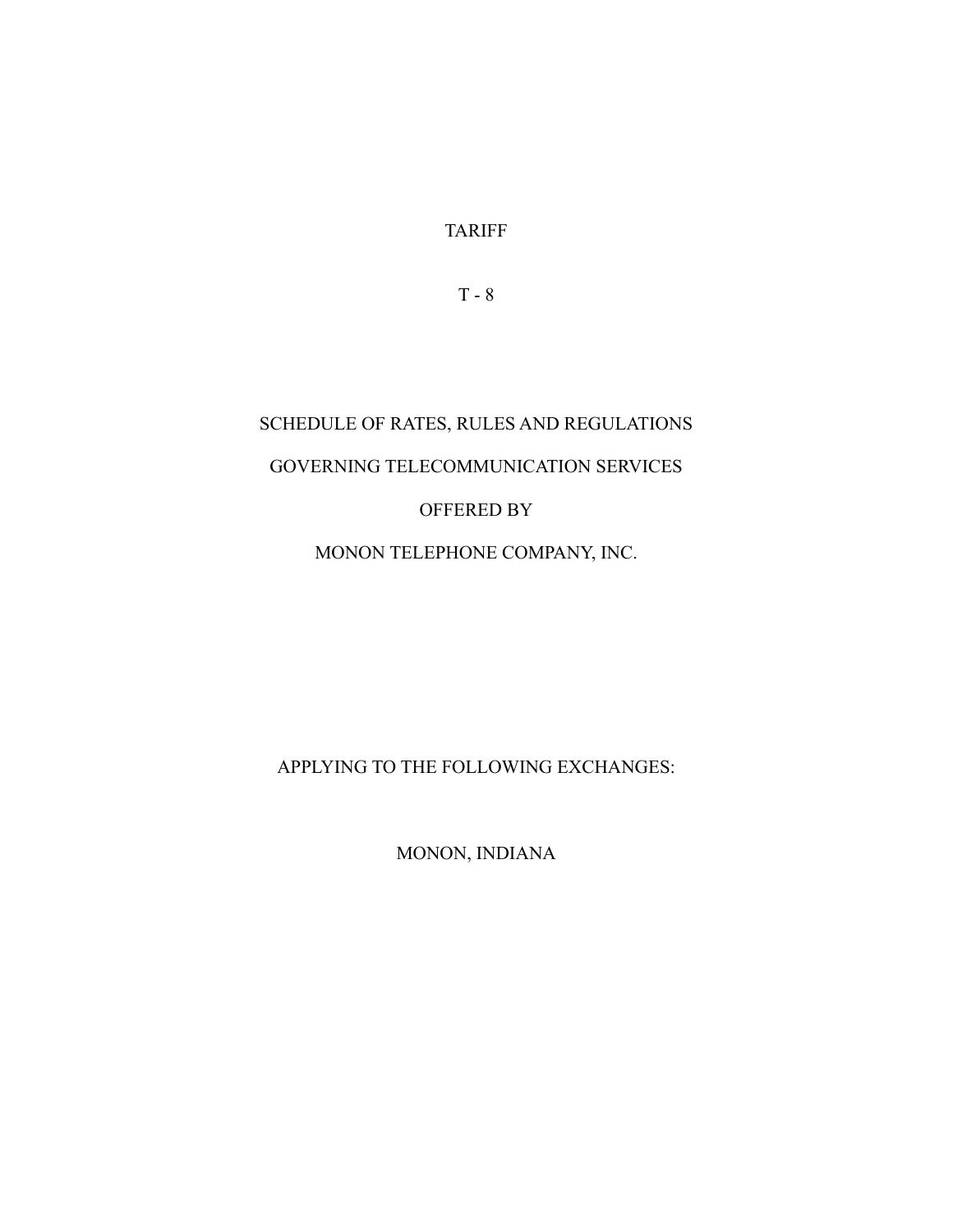Monon Telephone Company, Inc. The Company of Tariff I.U.R.C. No. T-8

Issue 2

# TABLE OF CONTENTS

SECTION PAGE

- I DEFINITIONS 6
- II GENERAL RULES & REGULATIONS 11
- III GENERAL EXCHANGE SERVICE 19
- IV MESSAGE TOLL TELEPHONE SERVICE 36
- V LOCAL EXCHANGE RATES 38
- VI ACCESS 47

| $\Gamma$ $\alpha$<br>Effective: | $\sim$<br>icer: |  |
|---------------------------------|-----------------|--|
|                                 |                 |  |

| Effective: | <b>Officer:</b>      |  |
|------------|----------------------|--|
|            | . 11 le :<br>. ILIU. |  |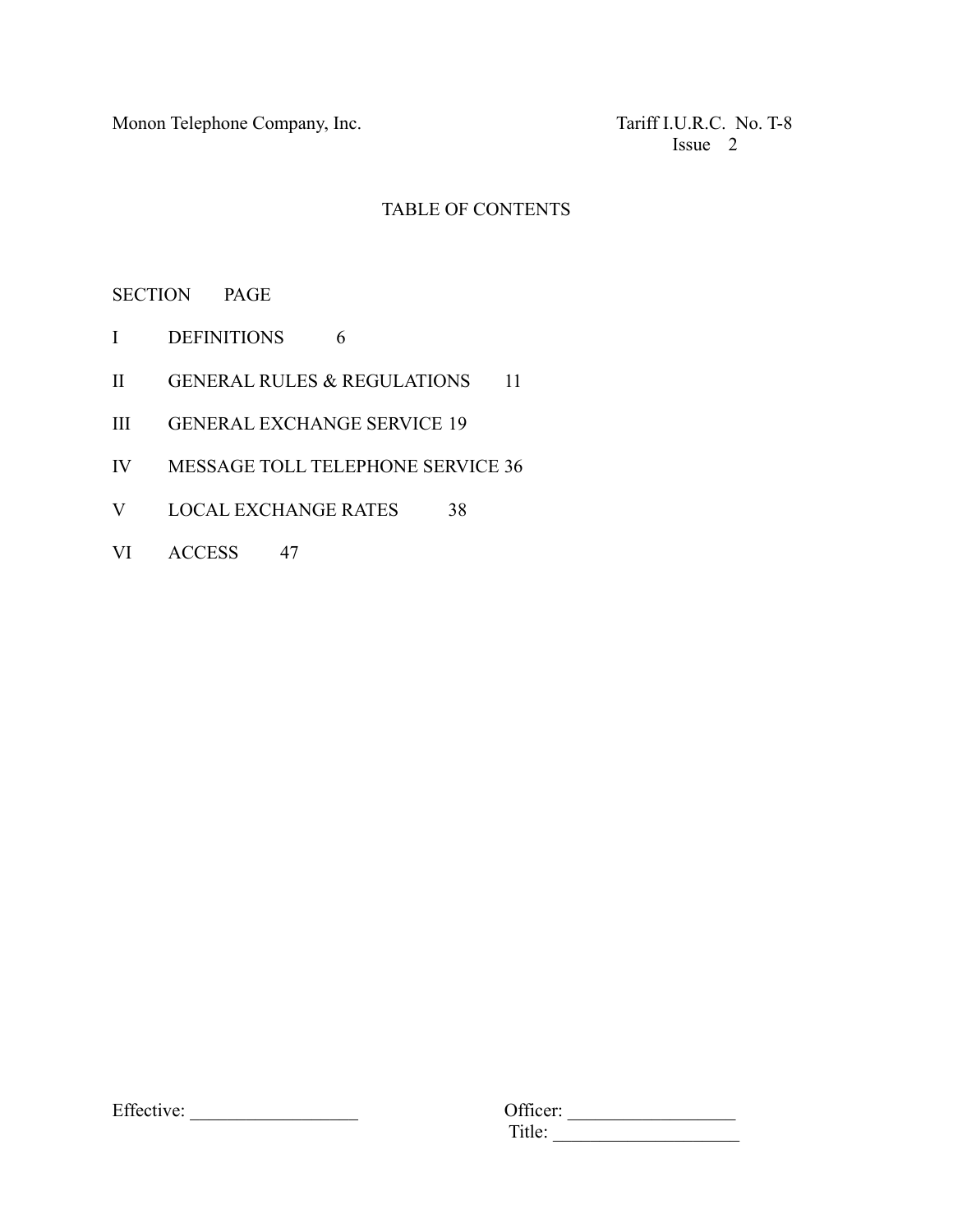Monon Telephone Company, Inc.

| Tariff I.U.R.C. No. T-8 |       |
|-------------------------|-------|
| Section                 | Index |
| <b>Sheet</b>            |       |

| A                                                      | Section      | Sheet No.                                  |     |
|--------------------------------------------------------|--------------|--------------------------------------------|-----|
| Abuse or Fraudulent Use of Service                     | $\rm II$     | 6                                          |     |
| Access Line                                            | I            | $\overline{2}$                             |     |
| <b>Access Service</b>                                  | VI           |                                            |     |
| Accessories                                            | $\mathbf{I}$ | 7                                          |     |
| <b>Advance Payments for Service</b>                    | $\mathbf{I}$ | $\overline{c}$                             |     |
| <b>Alteration of Premises</b>                          | $\mathbf{I}$ | $\overline{2}$                             |     |
| Alternate Call Number Listings                         | III          | 9                                          |     |
| <b>Application of Business Rates</b>                   | III          |                                            |     |
| <b>Application of Residence Rates</b>                  | III          | $\begin{array}{c} 2 \\ 2 \\ 2 \end{array}$ |     |
| <b>Application for Service</b>                         | $\mathbf{I}$ |                                            |     |
| Availability of Facilities                             | $\mathbf{I}$ | $\overline{3}$                             |     |
| B                                                      |              |                                            |     |
| Business Rates, Application of                         | $\mathbf{I}$ | $\overline{2}$                             |     |
| $\mathcal{C}$                                          |              |                                            |     |
| Care of Equipment By Customer                          | $\mathbf{I}$ | 5                                          |     |
| Centrex Service for 2 to 6 Lines                       | Ш            | 2A                                         | (N) |
| <b>Collection Practices</b>                            | $\mathbf{I}$ | $\overline{4}$                             |     |
| <b>Combination Main Station Service</b>                | III          | $\overline{2}$                             |     |
| Connection Company Lines, Use of                       | $\rm{II}$    | $\overline{4}$                             |     |
| Connection of Customer Provided Equipment              | $\mathbf{I}$ | 6                                          |     |
| Construction and Special Installation Charges, General | Ш            | $\overline{4}$                             |     |
| <b>Construction Charges, Rural</b>                     | III          | 6                                          |     |
| Credit, Establishment of                               | $\mathbf{I}$ | 3                                          |     |
| <b>Cross Reference Listings</b>                        | III          | 8                                          |     |
| Customer Service, Use of                               | $\rm II$     | 5                                          |     |
|                                                        |              |                                            |     |

Effective: \_\_\_\_\_\_\_\_\_\_\_\_\_\_\_\_\_\_ Officer: Bruce T. Hanway

Officer: Bruce T. Hanway<br>Title: Secretary-Treasurer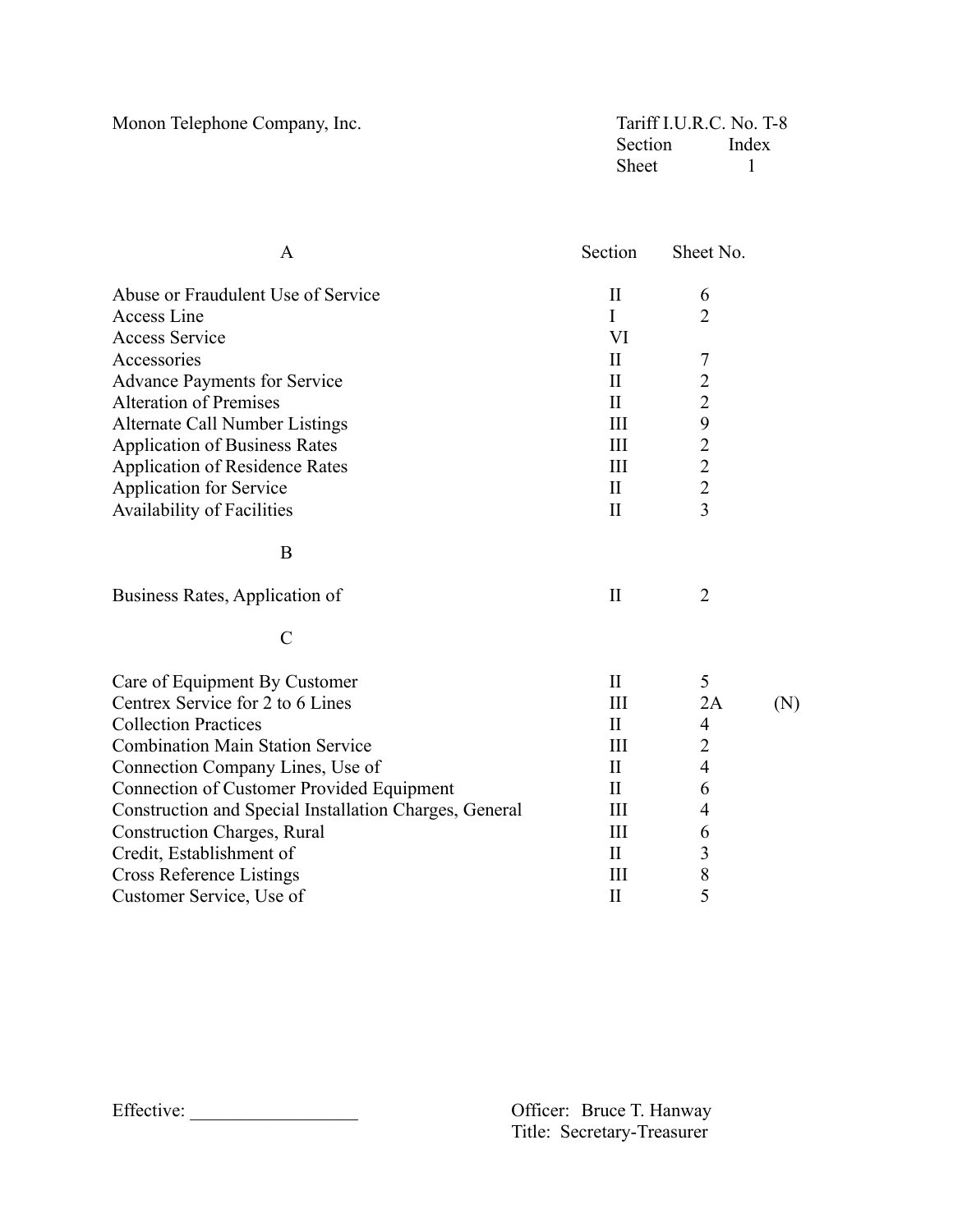Monon Telephone Company, Inc. Tariff I.U.R.C. No. T-8<br>Section Index Section Inde<br>Sheet 2 Sheet

# SUBJECT INDEX OF TARIFF

| D                                   | <b>SECTION</b>     | <b>SHEET NO.</b>            | <b>PAGE</b> |
|-------------------------------------|--------------------|-----------------------------|-------------|
| Defacement of Premises              | $\mathbf{I}$       | 4                           | 14          |
| Definitions                         | $\mathbf I$        | $\mathbf{1}$                | 6           |
| Deposits, Cash                      | $\mathbf{I}$       | 3                           | 13          |
| Digital Trunk Service               |                    | $\overline{\mathbf{3}}$     | 12          |
| Direct Inward Dial (DID)            |                    | 3                           | 13          |
| Directories, Furnishing of          | $\mathbf{I}$       | $\overline{4}$              | 14          |
| Directories, Ownership and Use of   | $\rm II$           | 5                           | 15          |
| Directory Errors and Omissions      | $\rm II$           | $\overline{3}$              | 13          |
| Directory Listings, Extra           | Ш                  | $8\,$                       | 26          |
|                                     | III                | $8\,$                       | 26          |
| Directory Listings, Joint Users     |                    | $\tau$                      |             |
| Directory Listings, Regular         | III                |                             | 25          |
| Discontinuance for Non-Payment      | $\mathbf{I}$       | $\overline{4}$              | 14          |
| <b>Duplicate Directory Listings</b> | III                | 8                           | 26          |
| E                                   |                    |                             |             |
| <b>Entrance of Premises</b>         | $\rm II$           | 5                           | 15          |
| Equipment, Hazardous Locations      | $\rm II$           | 5                           | 15          |
| Equipment, Ownership and Use of     | $\rm II$           | 5                           | 15          |
| Equipment, Tampering with           | $\mathbf{I}$       | 5                           | 15          |
| <b>Establishment of Credit</b>      | $\rm II$           | $\overline{3}$              |             |
|                                     |                    |                             | 13          |
| <b>Extension of Facilities</b>      | Ш                  | $\overline{4}$              | 22          |
| <b>Extension Stations, General</b>  | III                | 5                           | 23          |
| Extra Listings, Rules               | III                | 8                           | 26          |
| $\mathbf{F}$                        |                    |                             |             |
| Foreign Exchange Listings           | III                | 9                           | 27          |
| Foreign Exchange Service            | VI                 | $\mathbf{1}$                | 46          |
|                                     |                    |                             |             |
| G                                   |                    |                             |             |
| Governmental Objections to Service  | $\mathbf{I}$       | 6                           | 16          |
| H                                   |                    |                             |             |
| Hazardous Locations for Equipment   | I                  | 5                           | 15          |
| Effective: August 6, 2003           | Officer:<br>Title: | Bruce T. Hanway<br>Sec Trea |             |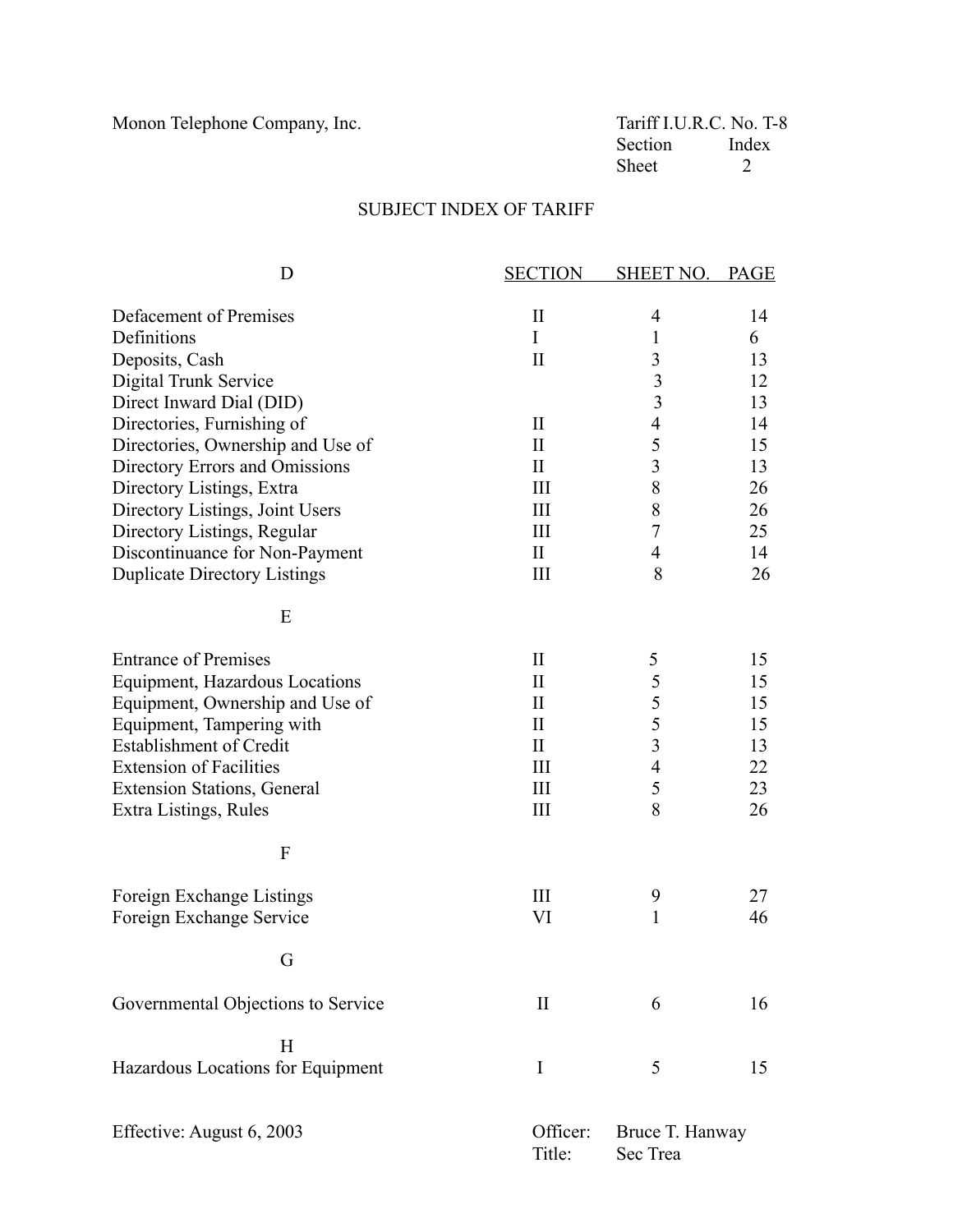| Monon Telephone Company, Inc.             |                | Tariff I.U.R.C. No. T-8  |            |
|-------------------------------------------|----------------|--------------------------|------------|
|                                           |                | Section<br>Sheet         | Index<br>3 |
|                                           |                |                          |            |
|                                           | <b>SECTION</b> | <b>SHEET NO.</b>         |            |
| I                                         |                |                          |            |
| Impersonation of Another                  | $\mathbf{I}$   | 6                        |            |
| Installation Charges, General             | Ш              | $\overline{4}$           |            |
| Installation Charges, Unusual             | $\mathbf{I}$   | $\overline{2}$           |            |
| <b>Integrated Service Digital Network</b> | Ш              | 4B                       | (N)        |
| Interruption of Service                   | $\rm II$       | 3                        |            |
|                                           |                |                          |            |
| J                                         |                |                          |            |
| Joint User Service, Rules                 | Ш              | 5                        |            |
| K                                         |                |                          |            |
|                                           |                |                          |            |
| L                                         |                |                          |            |
| Liability of Company, General             | $\rm II$       | 3                        |            |
| Liability of Company, Obligations         | $\rm II$       | $\mathfrak{Z}$           |            |
| Limits on Time Used, Party Lines          | $\rm II$       | 5                        |            |
| Limitations of Service Offering           | $\mathbf{I}$   | 8                        |            |
| Line Blocking                             | Ш              | 4E(N)                    |            |
| <b>Local Exchange Rates</b>               | V              | 1                        |            |
| M                                         |                |                          |            |
| Main Line Extensions, Rural               | Ш              | 6                        |            |
| Maintenance and Repair of Service         | $\rm II$       | $\overline{2}$           |            |
| Message Toll Telephone Service            | IV             | 1                        |            |
| N                                         |                |                          |            |
|                                           |                |                          |            |
| $\Omega$                                  |                |                          |            |
| Obligation and Liability of Company       | $\rm II$       | 3                        |            |
| Ownership of Equipment                    | $\rm II$       | 5                        |            |
| Effective:                                |                | Officer: Bruce T. Hanway |            |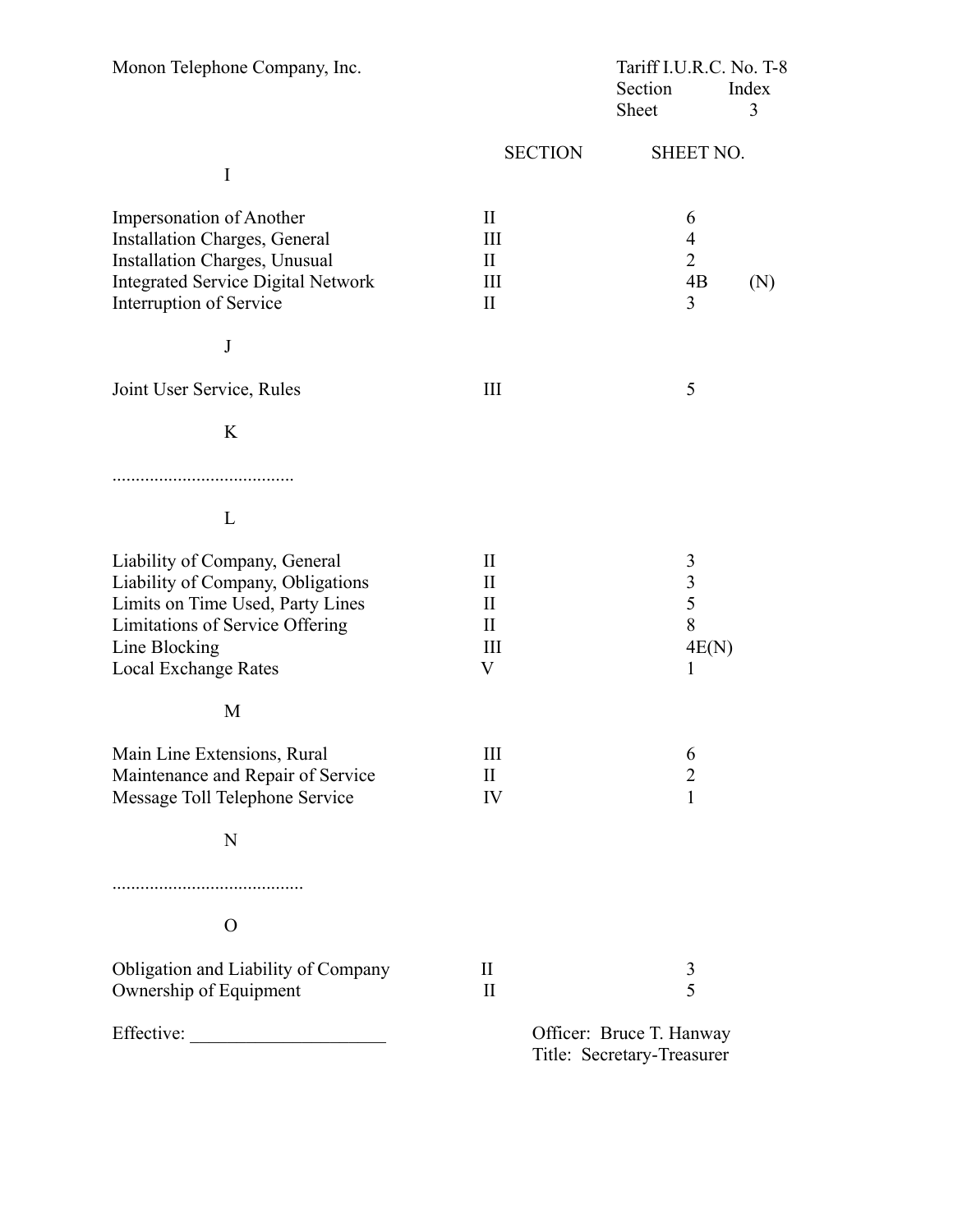| Monon Telephone Company, Inc. |                | Tariff I.U.R.C. No. T-8 |       |
|-------------------------------|----------------|-------------------------|-------|
|                               |                | Section                 | Index |
|                               |                | Sheet                   | 3A    |
|                               |                |                         |       |
|                               | <b>SECTION</b> | <b>SHEET NO.</b>        |       |
| $\mathbf{P}$                  |                |                         |       |
| Party Line Service, Use of    | Н              | 5                       |       |
| Payment for Service, General  | Ш              | 4                       |       |
| Primary Listings, Directory   | Ш              | 8                       |       |
|                               |                |                         |       |
| Query for 800 Database        | VI             | 6                       |       |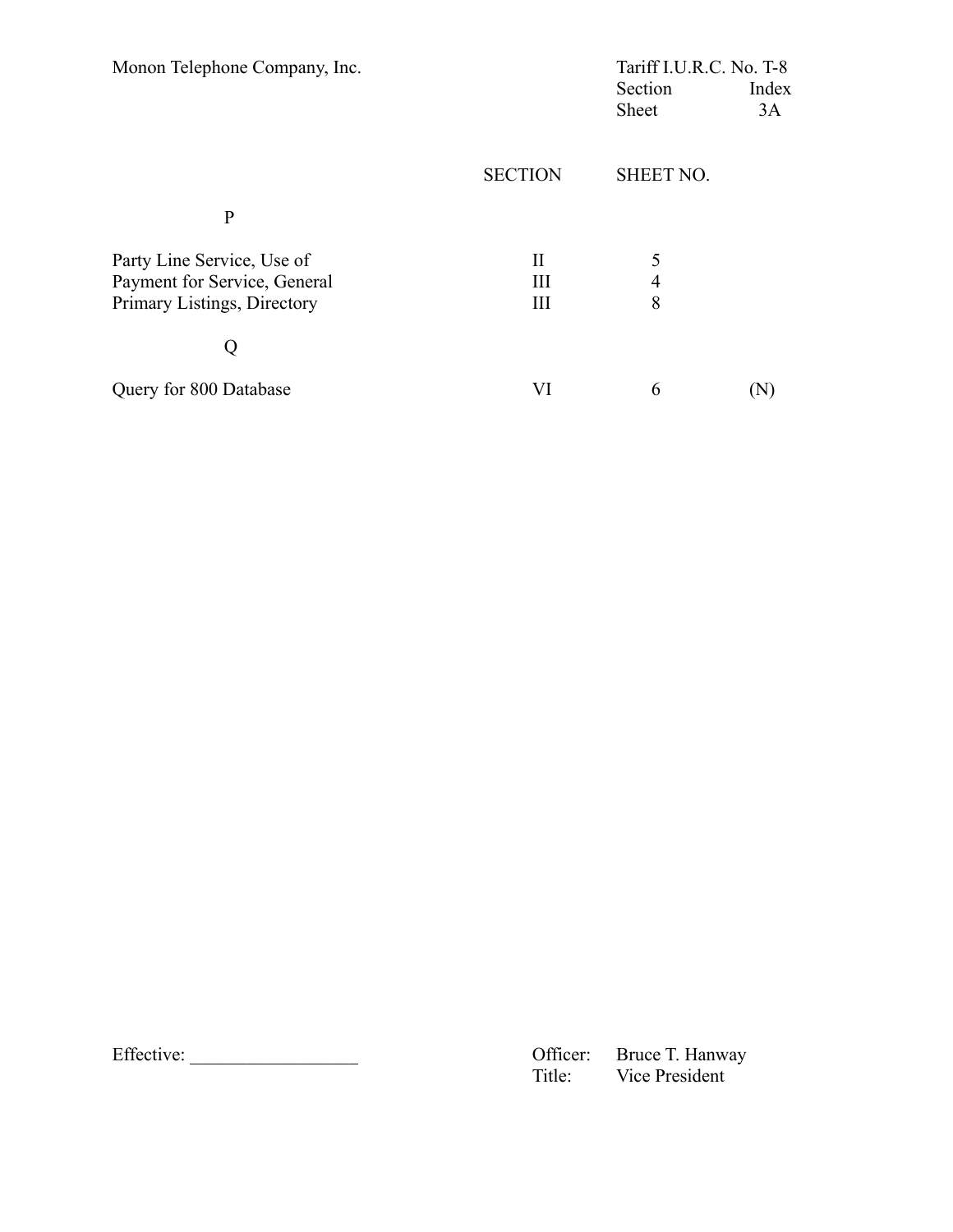| Monon Telephone Company, Inc.                     | Tariff I.U.R.C. No. T-8 |                  |             |
|---------------------------------------------------|-------------------------|------------------|-------------|
|                                                   |                         | Section          | Index       |
|                                                   |                         | Sheet            | 4           |
|                                                   |                         |                  |             |
|                                                   | <b>SECTION</b>          | <b>SHEET NO.</b> | <b>PAGE</b> |
| Private Right of Way, Rural Lines                 | III                     | 6                | 24          |
| Private Line Services and Channels                | <b>VII</b>              | 147              |             |
| Profane Language, Use of                          | $\rm II$                | 6                | 16          |
| Public Telephone Service<br>$\mathbb{R}$          | $\mathop{\rm III}$      | 5                | 23          |
| Rates and Charges, Schedule of                    | V                       | $\mathbf 1$      | 38          |
| Residence Rates, Application of                   | Ш                       | $\overline{c}$   | 20          |
| Responsibility of Customer                        | $\mathbf{I}$            | $\overline{c}$   | 12          |
| <b>Rural Line Extensions</b>                      | III                     | 6                | 24          |
| <b>Rural Line Service</b>                         | III                     | 6                | 24          |
| Recording of Two-Way Telephone Conversations<br>S | $\rm II$                | 6B & 6C          |             |
| Semi-Public Telephone Service                     | III                     | 5                | 23          |
| Service Interruptions                             | $\mathbf{I}$            | $\overline{3}$   | 13          |
| <b>Special Services and Facilities</b>            | III                     | 7                | 25          |
| Special Toll Bills                                | $\rm II$                | $\overline{4}$   | 14          |
| Special Types of Construction                     | III                     | 4                | 22          |
| Suspension of Service, Temporary<br>т             | III                     | 9                | 27          |
| Tampering with Equipment                          | $\mathbf{I}$            | 5                | 15          |
| <b>Telephone Directories</b>                      | $\mathbf{I}$            | 4                | 14          |
| <b>Telephone Numbers</b>                          | $\mathbf{I}$            | $\overline{c}$   | 12          |
| Temporary Suspension of Service, Vacation Rates   | Ш                       | 9                | 27          |
| Toll, Message Telephone Service                   | IV                      | $\mathbf{1}$     | 36          |
| <b>Transmitting Messages</b><br>$\mathbf{U}$      | $\rm II$                | $\overline{4}$   | 14          |
| <b>Underground Service Connections</b>            | Ш                       | 4                | 22          |
| <b>Unusual Installation Costs</b>                 | $\rm II$                | 2                | 12          |
| Use of Connecting Company Lines                   | $\mathbf{I}$            | $\overline{4}$   | 14          |
| Use of Customer Service                           | $\rm II$                | 5                | 15          |
| Use of Party Line Service                         | $\mathbf{I}$            | 5                | 15          |
| Use of Profane Language                           | $\mathbf{I}$            | 6                | 16          |
| Use of Service and Facilities                     | $\rm II$                | 5                | 15          |
| Use of Service, Illegal Purposes                  | $\mathbf{I}$            | 6                | 16          |
| <b>VWXYZ</b>                                      |                         |                  |             |
| Zone Charge                                       | $\bf{I}$                | 5                | 10          |
|                                                   |                         |                  |             |

| Effective: April 20, 1981 | Officer: | . Bruce T. Hanway |
|---------------------------|----------|-------------------|
|                           | Title:   | Vice President    |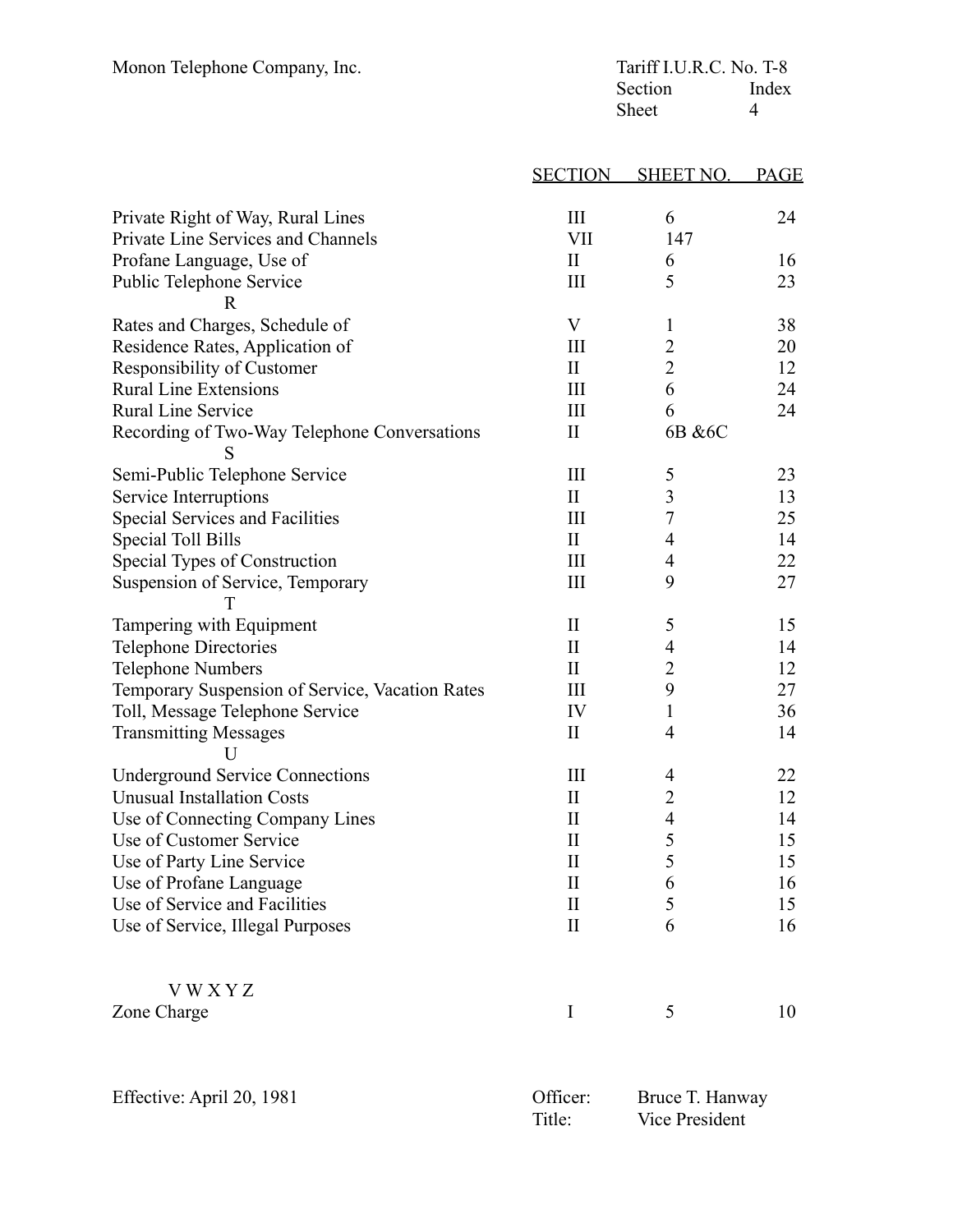|                                                 | <b>Sheet</b>                            | Sheet $(N)$ |
|-------------------------------------------------|-----------------------------------------|-------------|
| Access Line 2                                   | Individual Line<br>3                    |             |
| Accessories                                     | 3<br><b>Installation Charge</b>         |             |
| <b>Base Rate Area</b><br>$\overline{2}$         | <b>Local Messages</b><br>$\overline{4}$ |             |
| Channel<br>$\mathcal{D}_{\mathcal{L}}$          | Local Service Area<br>4                 |             |
| Circuit 2                                       | Main Station 4                          |             |
| 2<br>Communications System                      | Network Control Signaling               | -4          |
| $\overline{2}$<br><b>Connecting Arrangement</b> | <b>Network Control Signaling</b>        |             |
| Connecting Company 2                            | Unit 4                                  |             |
| Customer<br>$\mathcal{E}$                       | Party Line<br>4                         |             |
| <b>Customer Provided</b>                        | Premises<br>4                           |             |
| Terminal Equipment 3                            | Private Branch Exchange                 |             |
| Data Access Arrangement<br>3                    | System<br>4                             |             |
| Direct Electrical                               | Public Telephone<br>5                   |             |
| Connection 3                                    | 5<br><b>Rural Line Service</b>          |             |
| 3<br>Exchange                                   | <b>Subscriber</b><br>5                  |             |
| 3<br>Exchange Area                              | 5<br>Telephone Station                  |             |
| 3<br><b>Exchange Station</b>                    | Toll Message 5                          |             |
| Extra Listing 3                                 | Zone Charge 5                           |             |

# TABLE OF CONTENTS

# APPLICATION

The definitions specified herein apply to the intrastate service and facilities furnished in Indiana by the Telephone Company. This Tariff cancels and supersedes all other exchange service Tariffs or Definitions of the Telephone Company excepting Message Toll Tariffs issued and effective prior to the effective date of this Tariff.

Effective: \_\_\_\_\_\_\_\_\_\_\_\_\_\_\_\_\_\_\_ Officer: Thad Hanway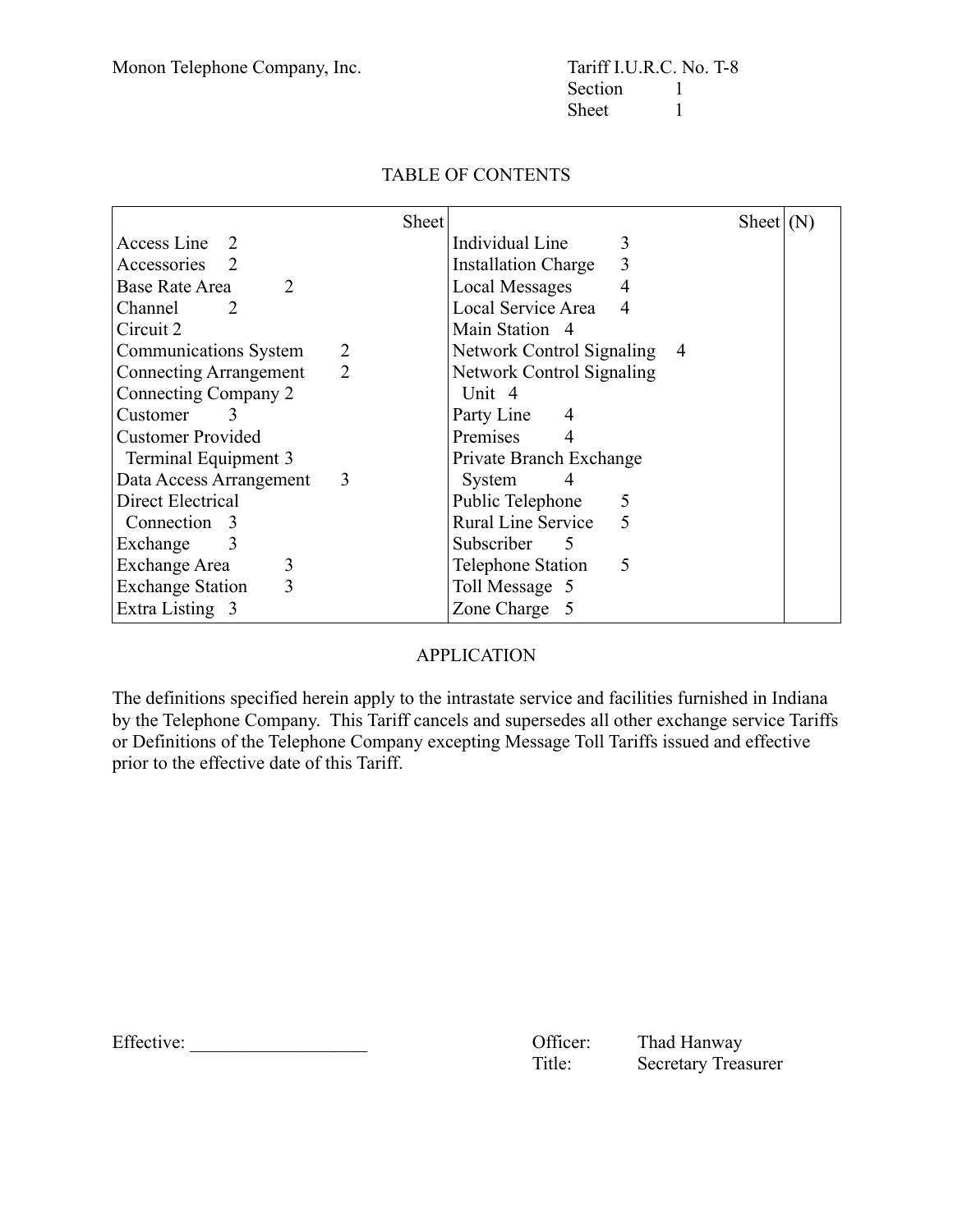Section 1 Sheet 1 A

# SYMBOLS

### EXPLANATION OF SYMBOLS

- (C) To signify changed regulation
- (D) To signify discontinued rate or regulation
- (I) To signify increase
- (M) To signify matter relocated without change
- (N) To signify new rate or regulation
- $(R)$  To signify reduction
- (S) To signify reissued matter
- (T) To signify a change in text but no change in rate or regulation
- $(Z)$  To signify a correction

Effective: January 1, 1985 Cfficer: Thad Hanway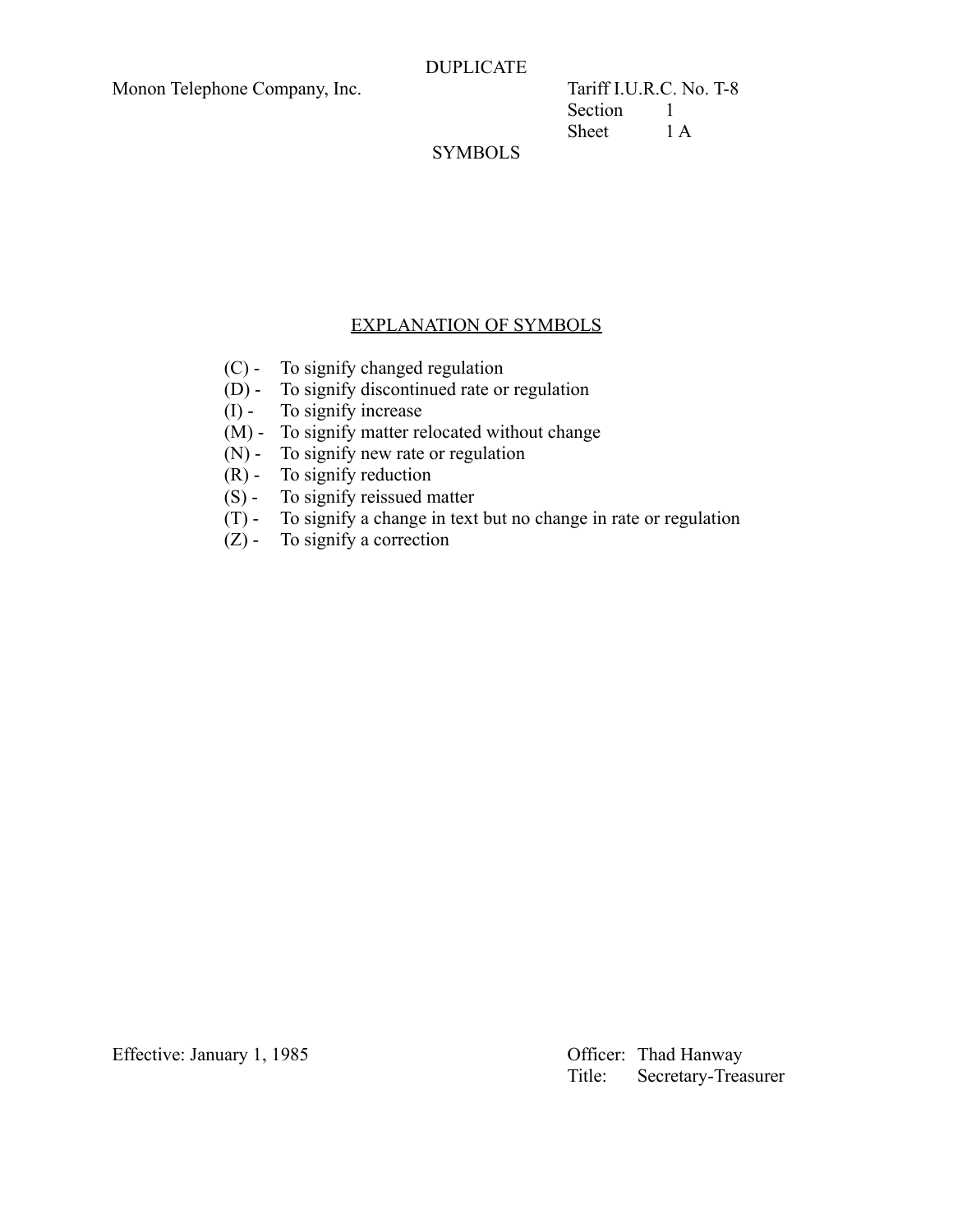| <b>ACCESS LINE:</b>                                                                                                                                                                                                                                                                                                                                                                                                                                                                                                                                                                                                                         | (C) |
|---------------------------------------------------------------------------------------------------------------------------------------------------------------------------------------------------------------------------------------------------------------------------------------------------------------------------------------------------------------------------------------------------------------------------------------------------------------------------------------------------------------------------------------------------------------------------------------------------------------------------------------------|-----|
| A circuit between the customer's premise equipment and the Central Office.<br>One party (private line)<br>Types of:<br>Availability in Exchange: All areas of Exchange are one party only                                                                                                                                                                                                                                                                                                                                                                                                                                                   |     |
| <b>ACCESSORIES:</b><br>Devices which are mechanically attached to, or used with, the facilities furnished by<br>the Telephone Company and which are independent of, and not electrically connected<br>to the conductors in the communications path of the Telephone Company system.                                                                                                                                                                                                                                                                                                                                                         | (C) |
| <b>BASE RATE AREA:</b>                                                                                                                                                                                                                                                                                                                                                                                                                                                                                                                                                                                                                      |     |
| All areas of the exchange are private line only                                                                                                                                                                                                                                                                                                                                                                                                                                                                                                                                                                                             | (C) |
| A Customer is considered to be within the base rate area if service can be provided by<br>means of a drop wire from the first cable terminal outside the corporate limits of the<br>Town of Monon and if no attachment of such drop wire is necessary except to the<br>cable terminal pole and the service building other than attachment on not more than<br>one pole in addition in order to make a crossing over a regularly established road. (In<br>the case of buried plant the base rate area is extended to not more than 200 feet from<br>the corporate limits of the Town of Monon.)<br>Existing 2 party service is grandfathered | (D) |
|                                                                                                                                                                                                                                                                                                                                                                                                                                                                                                                                                                                                                                             | (D) |

#### CHANNEL:

A path for communication between two or more stations or Company offices, furnished in such a manner as the Company may elect, whether by wire, radio or a combination thereof and whether or not by single facility or route.

#### CIRCUIT:

The term applied to a channel used for the transmission of electrical energy in furnishing telephone service.

Effective: September 1, 2016 Quantity Officer: Bruce Hanway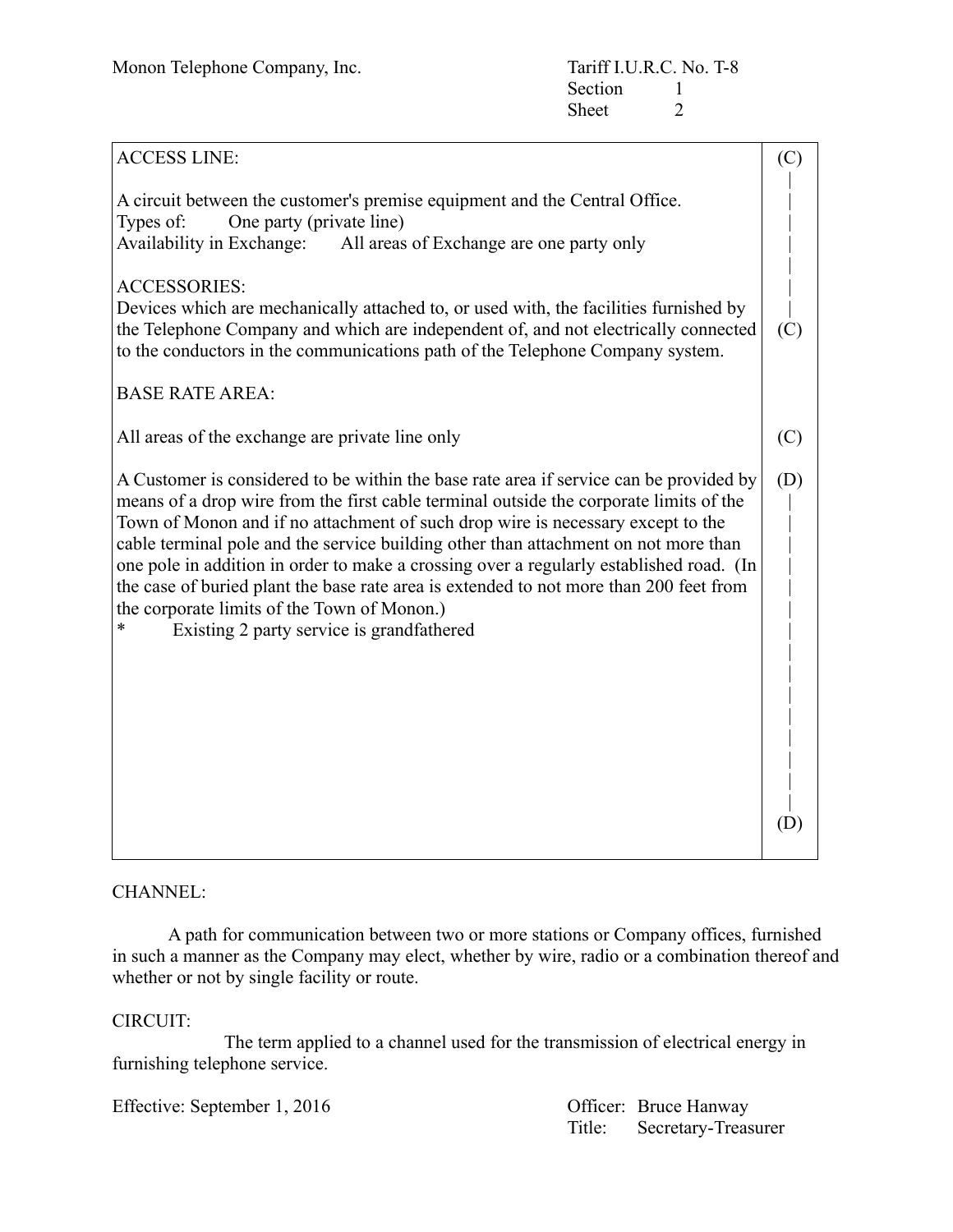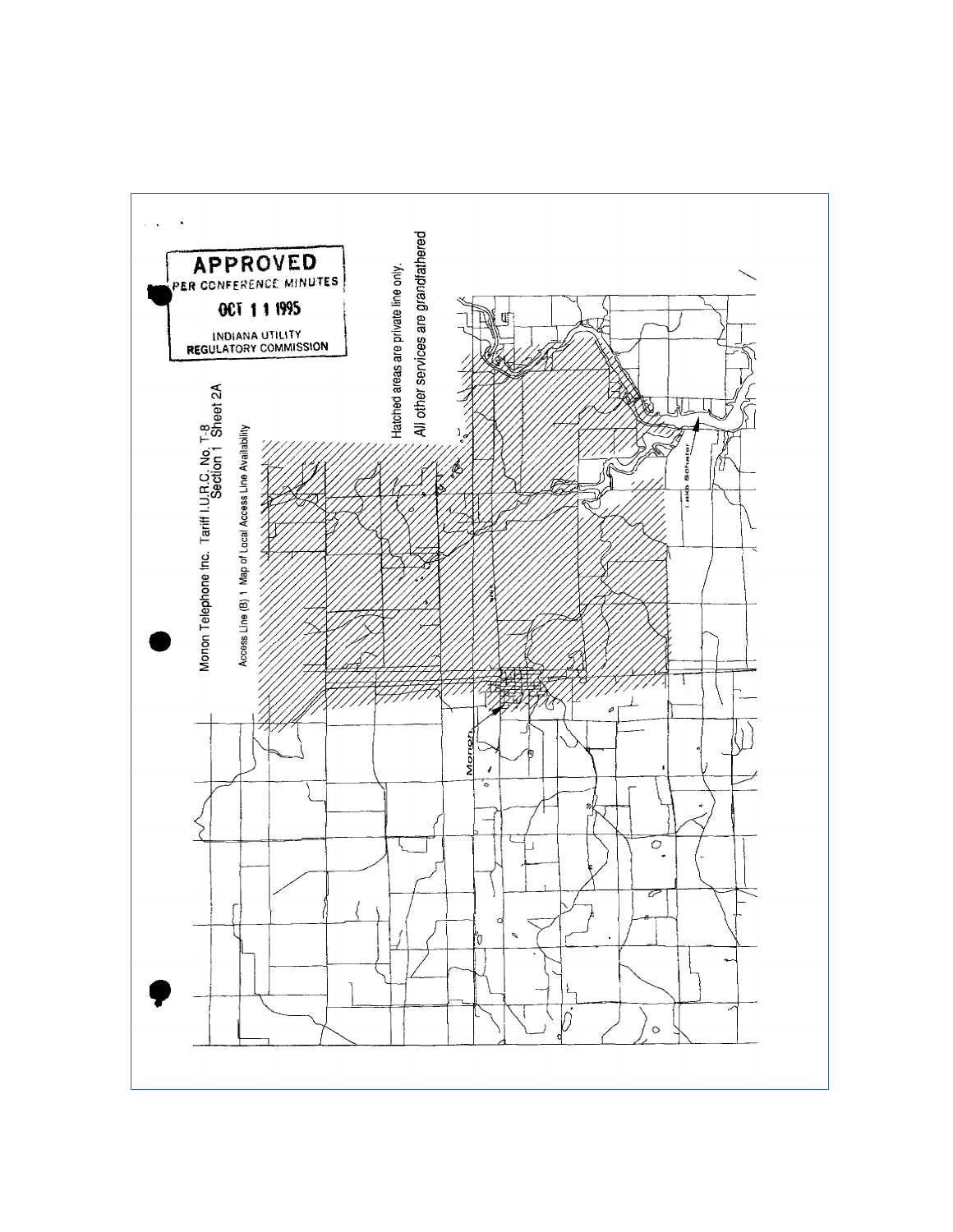Section 1 Sheet 2B

#### COMMUNICATIONS SYSTEMS:

Channels and other facilities which are capable of two way communication between customer-provided terminal equipment or between customer-provided terminal equipment and/or terminal equipment provided by the Telephone Company in furnishing exchange and message toll telephone services and other services.

# CONNECTING ARRANGEMENT:

| Equipment provided by the Telephone Company to accomplish the direct                        | (C) |
|---------------------------------------------------------------------------------------------|-----|
| electrical or optical connection of customer-provided facilities with the facilities of the |     |
| Telephone Company.                                                                          | (C) |

Effective: \_September 1 2016 Officer: Bruce Hanway

Secretary-Treasurer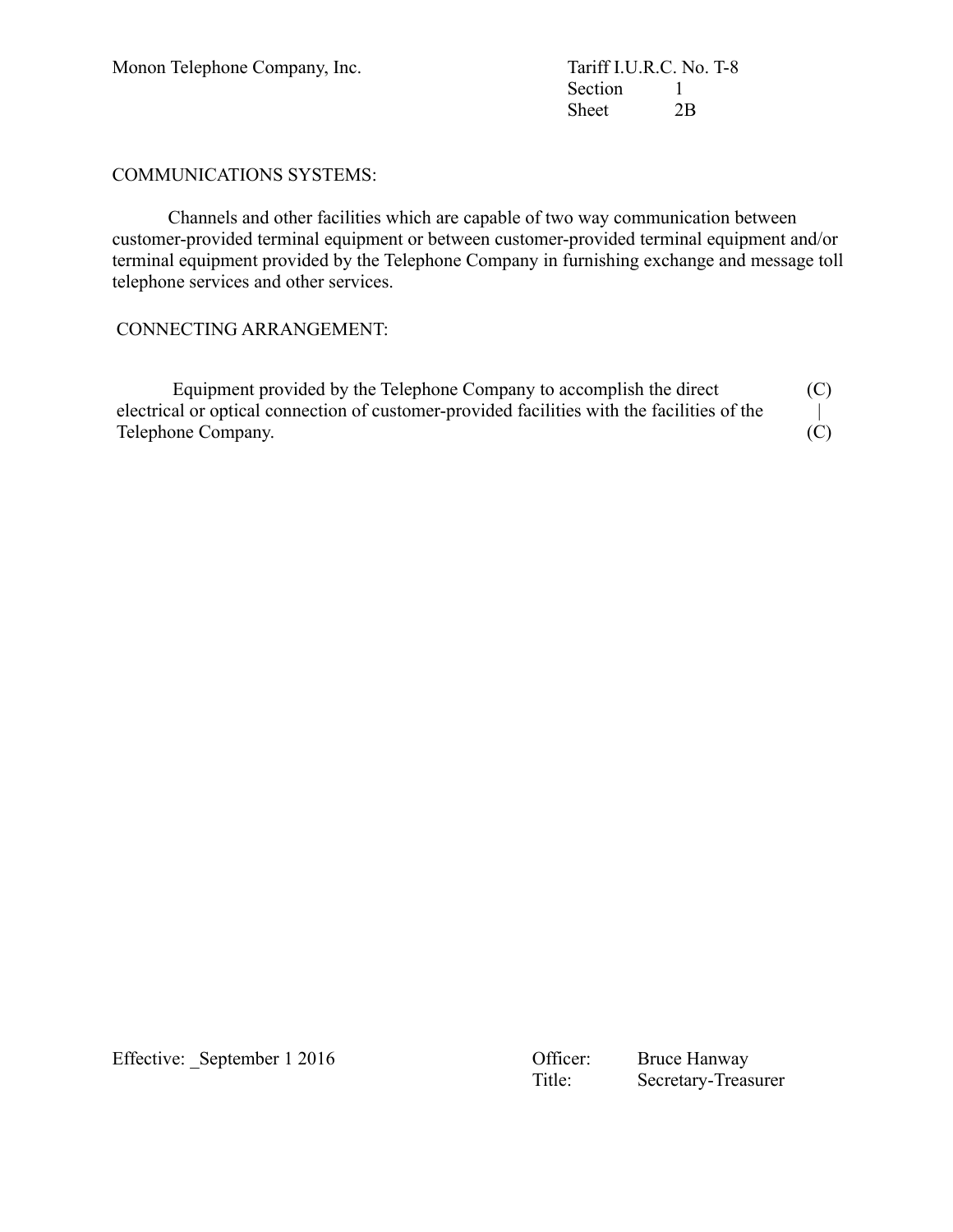Section 1 Sheet 3

### DEFINITIONS

### CONNECTING COMPANY:

A corporation, association, partnership or individual owning or operating one or more exchanges and with which traffic is interchanged.

#### CUSTOMER:

In connection with exchange services, the term refers to any patron of the Telephone Company.

In connection with private line services and channels, the term refers to the person, firm or corporation who signs the application for service and is responsible for the payment of charges and the compliance with the rules and regulations of the Telephone Company.

#### CUSTOMER-PROVIDED TERMINAL EQUIPMENT:

Devices and apparatus and their associated wiring, provided by a customer, which are used with the network control signaling unit, DATA PHONE date set or other station equipment furnished by the Telephone Company and does not include customer-provided communications systems.

#### DATA ACCESS ARRANGEMENT:

A protective connecting arrangement for use with the network control signaling unit, or in lieu of the connecting arrangement, an arrangement to identify a central office line and protective facilities and procedures to determine compliance with criteria set forth in Section III of this Tariff.

#### DIRECT ELECTRICAL CONNECTION:

The physical connection of the electrical conductors in the communications path.

 $Effective:$ 

| Officer: |  |
|----------|--|
| Title:   |  |

Secretary-Treasurer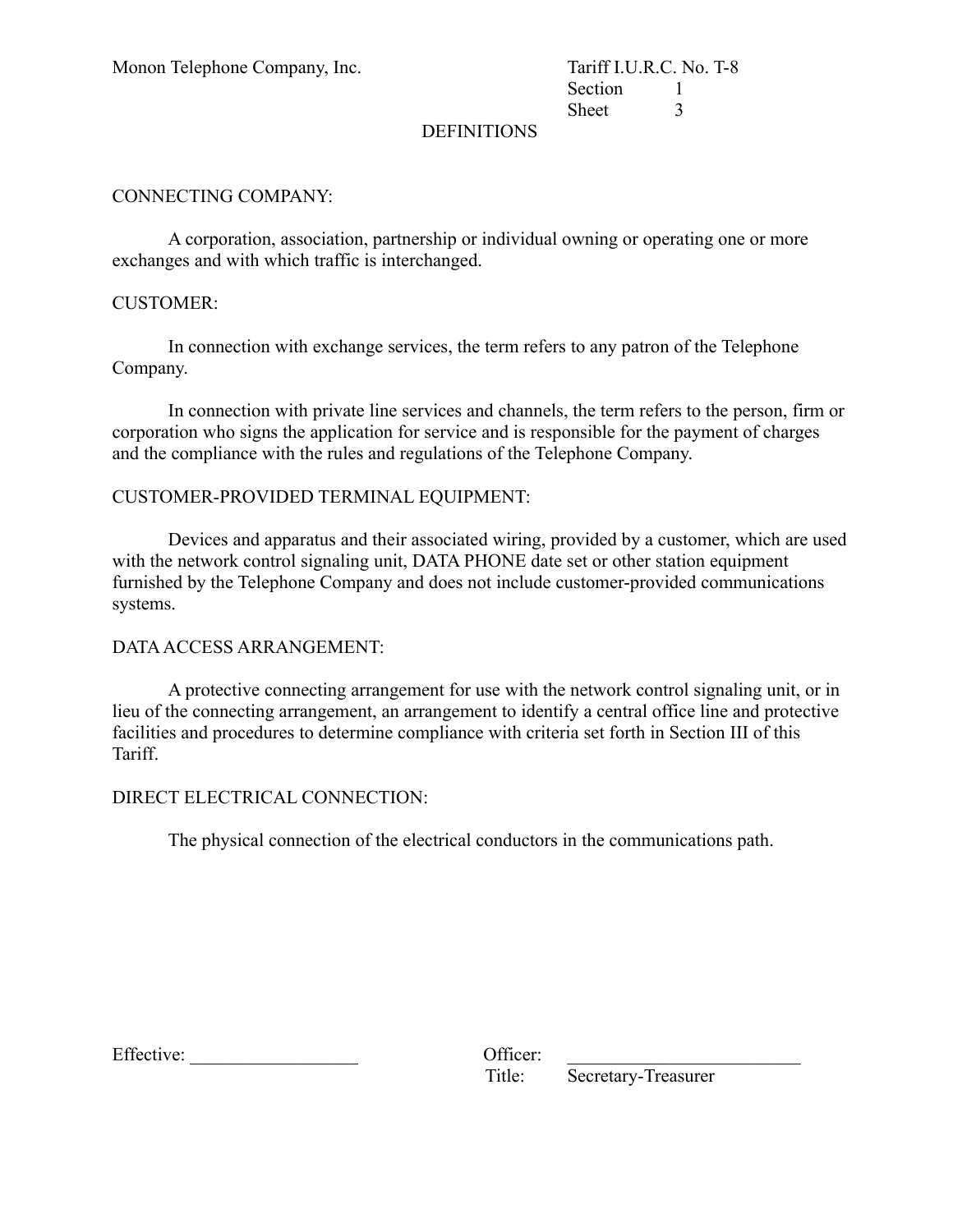Section 1 Sheet 4

### EXCHANGE:

The term means a basic unit established for the administration of telephone service in a specified area which usually embraces a city, town or village and its environs. It usually consists of one or more central offices together with the associated plant used in furnishing communication service within that area.

#### EXCHANGE AREA:

That territory served by an exchange.

#### EXTRA LISTING:

An extra listing is any listing of a name or information in connection with a customer's telephone number beyond that to which he is entitled in connection with his regular service.

#### INDIVIDUAL LINE:

A central office line designated for the connection of only one main station. (Not a PBX truck line.)

#### INSTALLATION CHARGE:

| $\vert$ A non-recurring charge made for the placing or furnishing of local access line, in | (T) |
|--------------------------------------------------------------------------------------------|-----|
| addition to Service Connection Charges and other applicable charges for service or         |     |
| equipment.                                                                                 |     |
|                                                                                            |     |

#### LOCAL MESSAGES:

A communication between a calling station and any other station within the local service area of the calling station.

#### LOCAL SERVICE AREA:

The area throughout which communication service is tendered to a calling station without the application of toll charges.

Effective: \_\_\_\_\_\_\_\_\_\_\_\_\_\_\_\_\_\_ Officer: Thad Hanway

| Officer: | Thad Hanway         |
|----------|---------------------|
| Title:   | Secretary-Treasurer |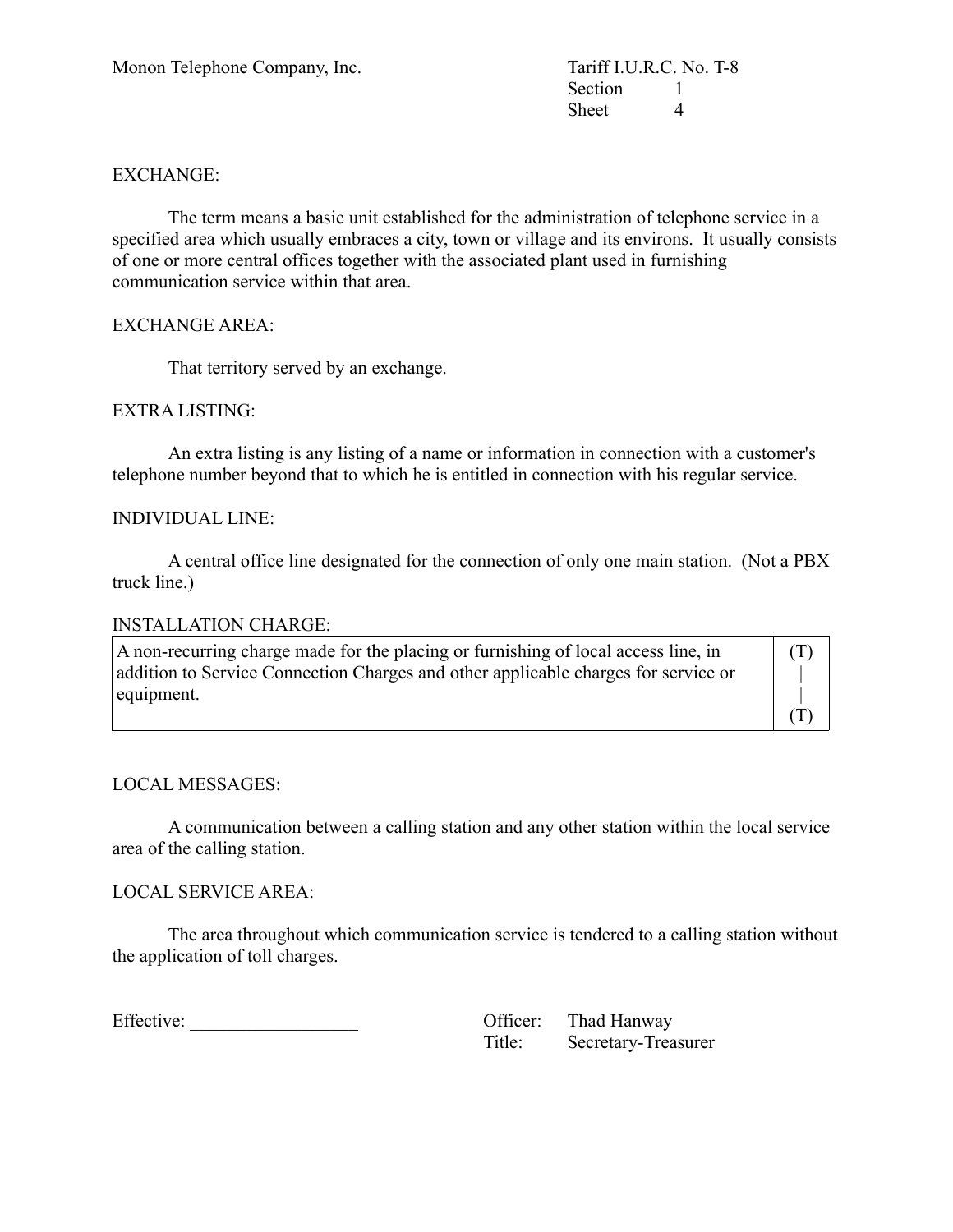Monon Telephone Company, Inc.

| Tariff I.U.R.C. No. T-8 |   |
|-------------------------|---|
| Section                 |   |
| <b>Sheet</b>            | ད |

#### **DEFINITIONS**

(D)

#### NETWORK CONTROL SIGNALING:

The transmission of signals used in the exchange and message toll network which perform functions such as supervision (control, status and charging signals), address signaling (e.g., dialing), calling and called number identification, audible tone signals (call progress signals indicating reorder or busy conditions, alerting, coin denominations, coin collect and coin return tones) to control the operation of switching machines in the exchange and message toll network.

#### NETWORK CONTROL SIGNALING UNIT:

The terminal equipment furnished, installed and maintained by the Telephone Company for the provision of network control signaling.

#### PREMISES:

The building, or continuous or contiguous portions of a building, used and occupied at one time by a customer in the conduct of his business or as a residence. Where floor space in an adjoining building is made continuous in extent at one or more floor levels, all floor space in both buildings is considered as the same premises insofar as the customer who uses and occupies such continuous floor space is concerned, the two buildings otherwise being considered as separate buildings.

#### PRIVATE BRANCH EXCHANGE SYSTEM:

Such system is an arrangement of equipment, contracted for by a customer, consisting of switching apparatus with attendants' telephone, trunks to a central office and stations connected with the switching apparatus, thereby providing for telephonic inter communication between these stations, and also communication with the general exchange system.

Effective: September 1, 2016 Contract Contract Contract Contract Bruce Hanway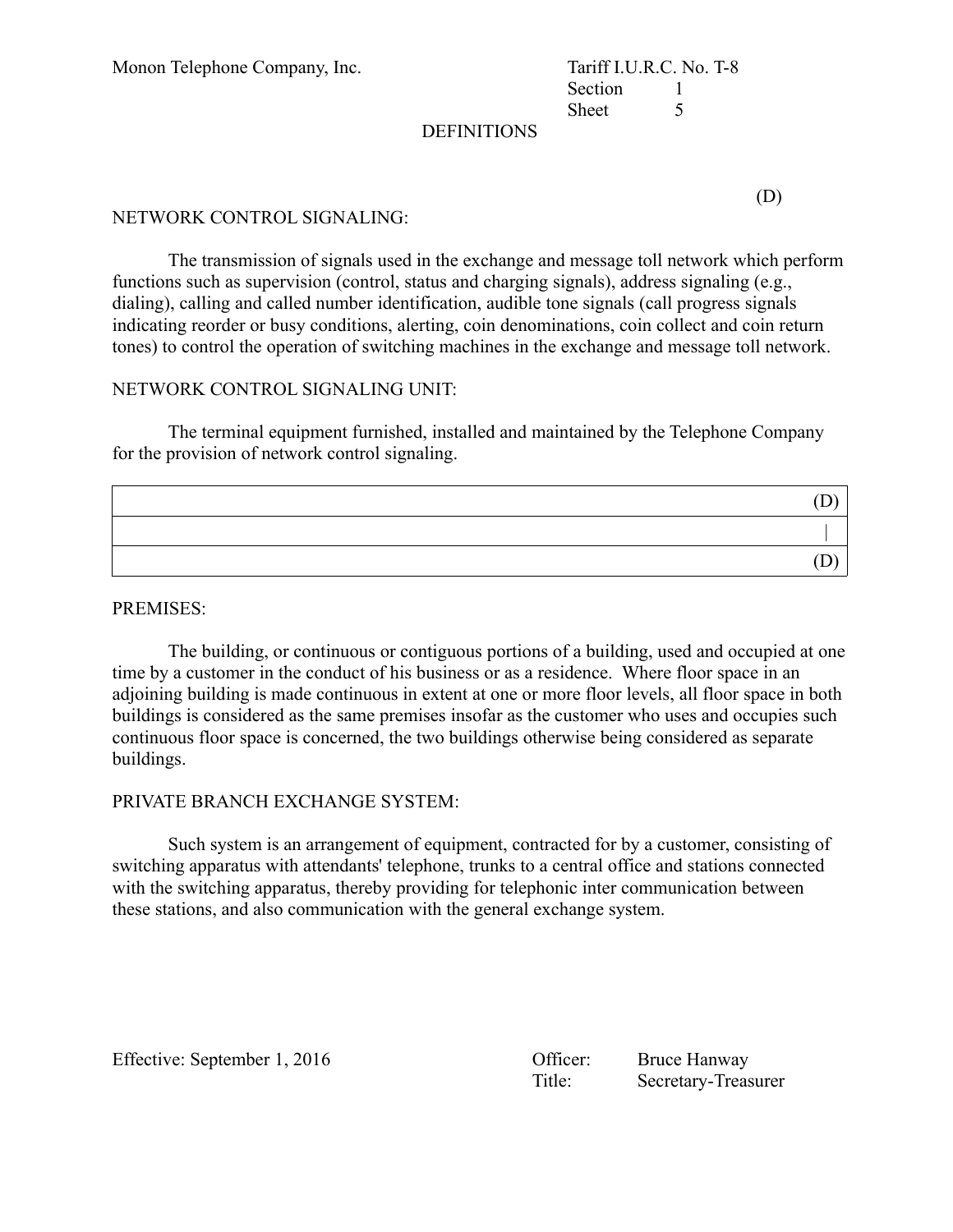#### DEFINITIONS

(1) PBX Trunk - A circuit connecting the PBX system with a central office.

(2) PBX Station - Any station connected with a PBX system within the same local service exchange area.

(3) Battery Power - Power furnished for talking and for operating lamp or visual signals and relays.

(4) Ringing Current - Current furnished by means of a circuit from a central office or other source of supply, to enable the PBX operator to signal the PBX stations or connecting PBX systems without the use of a hand generator.

#### PUBLIC TELEPHONE:

An exchange station, either attended or equipped with a coin collecting device, provided by the Telephone Company at its own discretion for the use of the general public.

SUBSCRIBER:

The individual, partnership, association or corporation with contracts for telephone service and is responsible for the payment of charges and compliance with rules and regulations of the Telephone Company. The preferred word is customer. (D)

#### TOLL MESSAGE:

A message from a calling station located in a different local service area for which a message charge is made.

Effective: September 1, 2016

| Officer: | <b>Bruce Hanway</b> |
|----------|---------------------|
| Title:   | Secretary-Treasurer |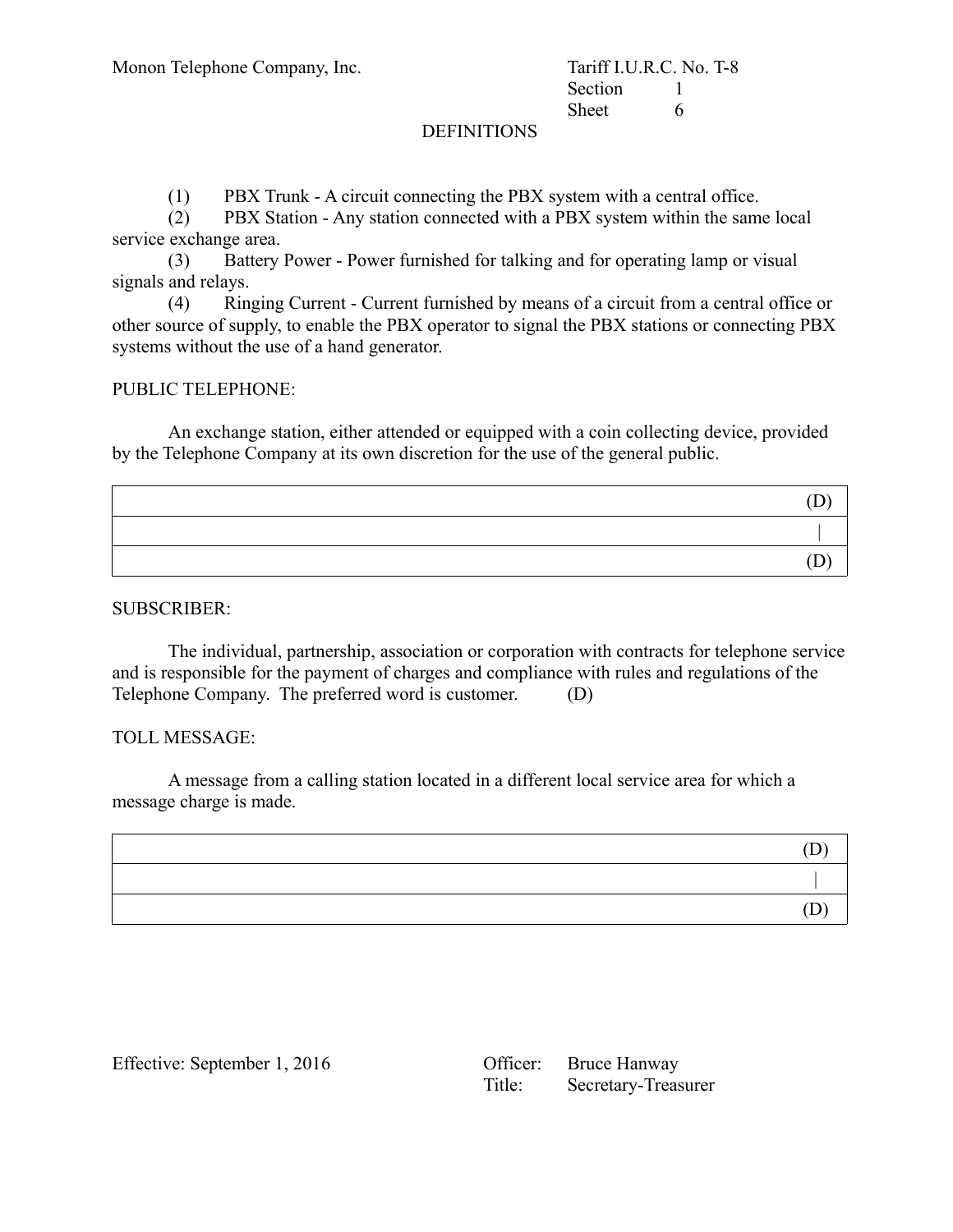# GENERAL RULES AND REGULATIONS

# TABLE OF CONTENTS

|                                                             | <b>Sheet</b> |
|-------------------------------------------------------------|--------------|
| Establishment and Furnishing of Service<br>$\sum_{i=1}^{n}$ |              |
| Establishment and Maintenance of Credit<br>3                |              |
| Obligation and Liability of the Telephone Company<br>4      |              |
| Payment for Services and Facilities 4                       |              |
| Telephone Directories 4                                     |              |
| Use of Service and Facilities 5                             |              |
| Connection of Customer-Provided Equipment<br>6              |              |
| Limitation of Service Offering                              |              |

(D)

#### APPLICATION

The Rules and Regulations specified herein are in addition to those contained in the Definitions, General Exchange Service, and the Message Toll Telephone Service sections. They apply to the intrastate service and facilities in Indiana by the Telephone Company. Failure on the part of the customer to observe these rules and regulations of the Telephone Company, after due notice of such failure, automatically gives the Telephone Company the privilege of canceling the contract and discontinuing the furnishing of service.

In the event of conflict between any rate, rule, regulation or provision contained in these General Rules and Regulations and any rate, rule, regulation or provision contained in the Definitions, General Exchange Service or the Message Toll Telephone Service section, the rate, rule, regulation, or provision contained in the specific Section shall prevail.

These Rules and Regulations cancel and supersede all other exchange service Tariffs or General Rules and Regulations, excepting Message Toll Tariffs issued and effective prior to the effective date of this Tariff.

|  | Effective: | Officer: | Thad Hanway |
|--|------------|----------|-------------|
|--|------------|----------|-------------|

| Officer: | Thad Hanway         |
|----------|---------------------|
| Title:   | Secretary-Treasurer |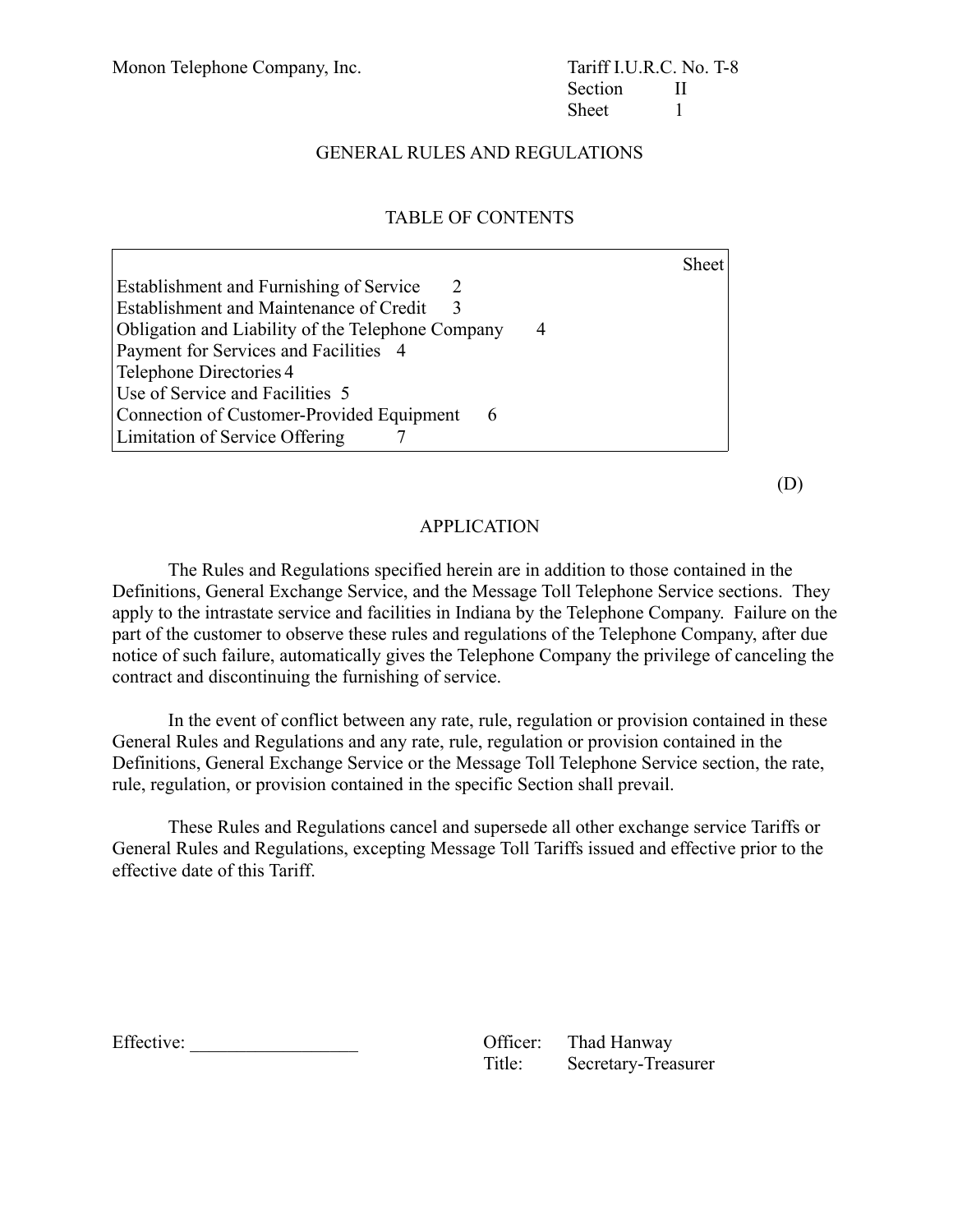# A. ESTABLISHMENT AND FURNISHING OF SERVICE

1. Applications for Service

Applications for service shall constitute a contract when accepted verbally or in writing by the Company or upon the establishment of service. The initial minimum period for which charges shall apply will be one month or more as otherwise may be specified elsewhere in the Tariffs of the Company. An applicant who has no account with the Telephone Company, or whose financial responsibility is not a matter of common knowledge, may be required to make an advance payment at the time application is made in an amount equal to the charges for one month's local service plus the service connection, installation, or construction charges that may be applicable. An applicant may also be required to make a deposit in an amount deemed sufficient by the Telephone Company to protect it from unpaid bills.

2. Telephone Numbers

The customer has no property right in the telephone number and the Telephone Company may change any number at any time whenever it deems it advisable in the conduct of its business.

3. Alterations

The customer agrees to notify the Company promptly whenever alterations or new construction on premises owned or leased by him will necessitate changes in the Company's wiring and equipment; and the customer agrees to pay the Company's current charges, if any, for such changes.

4. Responsibility of Customer for Payment

The customer is required to pay all charges for exchange services and facilities, and for toll messages in accordance with provisions contained elsewhere in these Tariffs. The customer is held responsible for all charges for telephone service rendered at his telephone, both exchange and toll, including charges for toll messages on which the charges have been reversed.

5. Maintenance and Repair

The Telephone Company undertakes to maintain and repair the facilities which it furnishes to customers. The customer agrees to take good care of the instruments and all accessories connected therewith and shall be financially liable and pay for all malicious, willful and negligent damage. The customer may not, or permit others to rearrange, disconnect or remove any equipment or wiring installed by the Telephone Company. If the equipment or wiring is rearranged, disconnected or removed, the Telephone Company shall have the right to make a charge in accordance with the rules and regulations then in effect.

6. Unusual Installation Costs

Where special conditions or special requirements of the customer involve unusual construction or installation costs, the customer may be required to pay all or a reasonable proportion of such costs. If a charge is made, the ownership of all materials and equipment used shall remain with the Telephone Company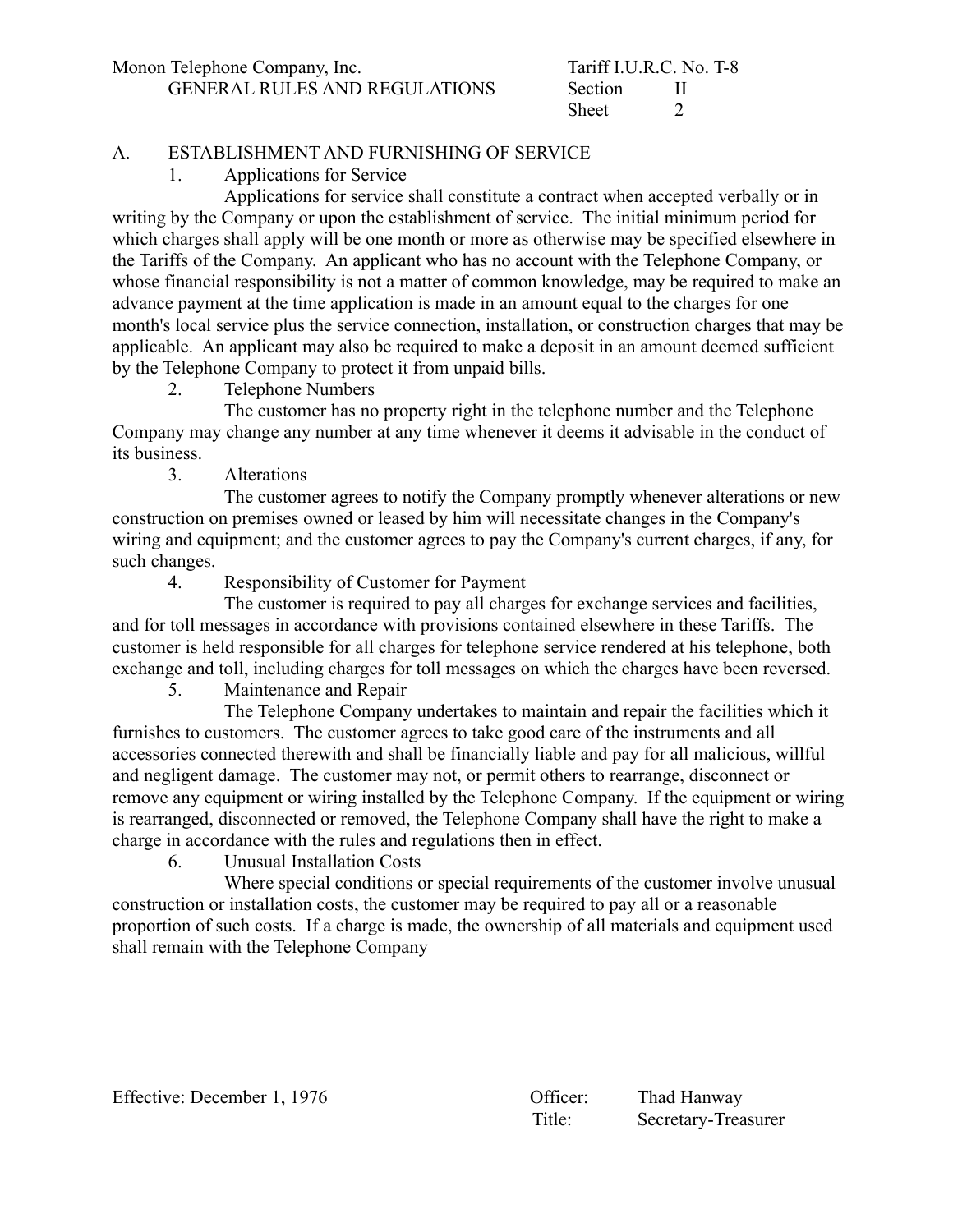GENERAL RULES AND REGULATIONS

# B. ESTABLISHMENT AND MAINTENANCE OF CREDIT:

### 1. Establishment of Credit

 The Telephone Company is not obligated to furnish service to any individual or firm that owes for services previously rendered at the same or a different address, until arrangements have been made to liquidate such previous indebtedness to the Company. Nor is the Telephone Company obligated to continue to furnish service to any individual or firm whose credit is or becomes, in the opinion of the Telephone Company, doubtful. In order to ensure the payment of all charges due for its service, the Telephone Company may require any applicant or customer to establish and maintain his credit by means of a cash deposit. Any such deposit shall be returned to the subscriber or credited to the customer's account at the termination of the service.

2. Deposits

In order to ensure the payment of all charges due for its service, the Telephone Company may require any applicant or customer to establish and maintain his credit by means of a cash deposit. Any such deposit shall be returned to the customer or credited to his account after a reasonable period of time has elapsed during which customer's record of payment has been deemed satisfactory.

# C. OBLIGATION AND LIABILITY OF THE TELEPHONE COMPANY.

1. Availability of Facilities

The Telephone Company's obligation to furnish exchange and toll service is dependent upon its ability to secure and retain without unreasonable expense, suitable facilities and rights for the construction and maintenance of the necessary poles, lines, circuits, equipment, etc.

2. **I**nterruptions of Service

If service is interrupted for more than forty-eight hours other than by the negligence or willful act of the customer, and allowance at the minimum rate for the telephone facilities and class of service affected at the time of the interruption shall be made for the tie such interruption continues. Any adjustment shall apply only to the period the interruption continues beyond twenty-four hours after due notice of the interruption is received by the Telephone Company. No other liability shall in any case attach to the company on account of interruptions of service.

3. Directory Errors and Omissions

 The company issues directories to assist in furnishing prompt and efficient service and does not guarantee to its customers correct listings therein. The Telephone Company will not be a party to controversies arising between customers or others as a result of listings published in the directories.

| Effective: April 9, 1981 |        | Officer: Thad Hanway |
|--------------------------|--------|----------------------|
|                          | Title: | Secretary-Treasurer  |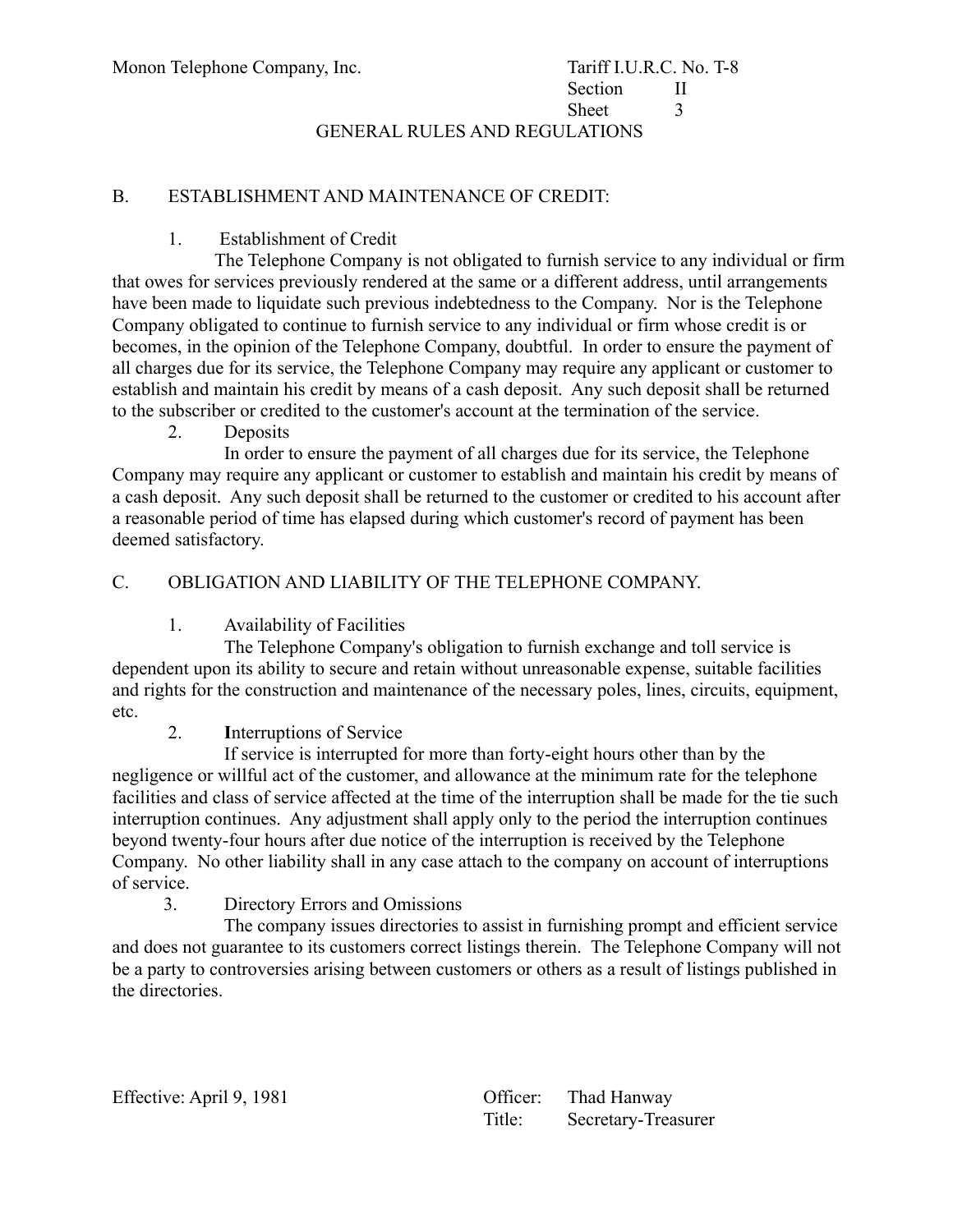GENERAL RULES AND REGULATIONS

#### C. **O**BLIGATION AND LIABILITY OF THE TELEPHONE COMPANY: (Cont.)

4. Transmitting Messages

The Telephone Company does not transmit messages but offers the use of its facilities for communications between patrons. If because of transmission difficulties the operator, in order to accommodate the customer, repeats messages, she is deemed to be acting as the agent of the persons involved and no liability shall attach to the Telephone Company because of any errors made by the operator or misunderstandings that may arise between customers because of such errors.

5. Use of Connecting Company Lines

When suitable arrangements can be made, lines of other telephone companies may be used in establishing wire connections to points not reached by this Company's lines. In establishing connections with the lines of other companies, the Telephone Company is not responsible or liable for any action of the Connecting Company.

6. Defacement of Premises

The Telephone Company shall exercise due care in connection with all work done on customers' premises. No liability shall attach to the Telephone Company by reason of any defacement or damage to the customer's premises resulting from the existence of the Telephone Company's instruments, apparatus and associated wiring on such premises, or by the installation or removal thereof, unless such defacement or damage is the result of the sole negligence of the Telephone Company.

# D. PAYMENT FOR SERVICES AND FACILITIES

Bills are rendered in advance of the service period. Charges for exchange service, long distance service, and auxiliary equipment are due when the bill for such service is rendered (date shown thereon) and become delinquent fifteen (15) days thereafter. Penalties for delinquent payments are authorized, but cannot exceed ten percent (10%) of the first three dollars (\$3.00) or three percent (3%) of all additional monies owed. All bills are payable at the Telephone Company's business office, or authorized collection agency. Failure to receive a bill does not relieve the customer of the responsibility for paying promptly.

When warranted, in the judgment of the Telephone Company, special toll bills may be rendered. In such cases, the amounts billed are due and payable on demand.

In the event of default of payment of any sum due for either exchange or toll service, or both, the Company may discontinue service without further notice. Service need not be restored unless or until all amounts due at the time of default are paid in full including the charge, if any, for restoring the service.

# E. TELEPHONE DIRECTORIES

#### **Distribution**

The Telephone Company will furnish to its customers, without charge, only such directories as it deems necessary for the efficient use of the service. Other directories will be furnished at the discretion of the Company at a reasonable charge.

Effective: December 1, 1976

| Officer: | Thad Hanway         |
|----------|---------------------|
| Title:   | Secretary-Treasurer |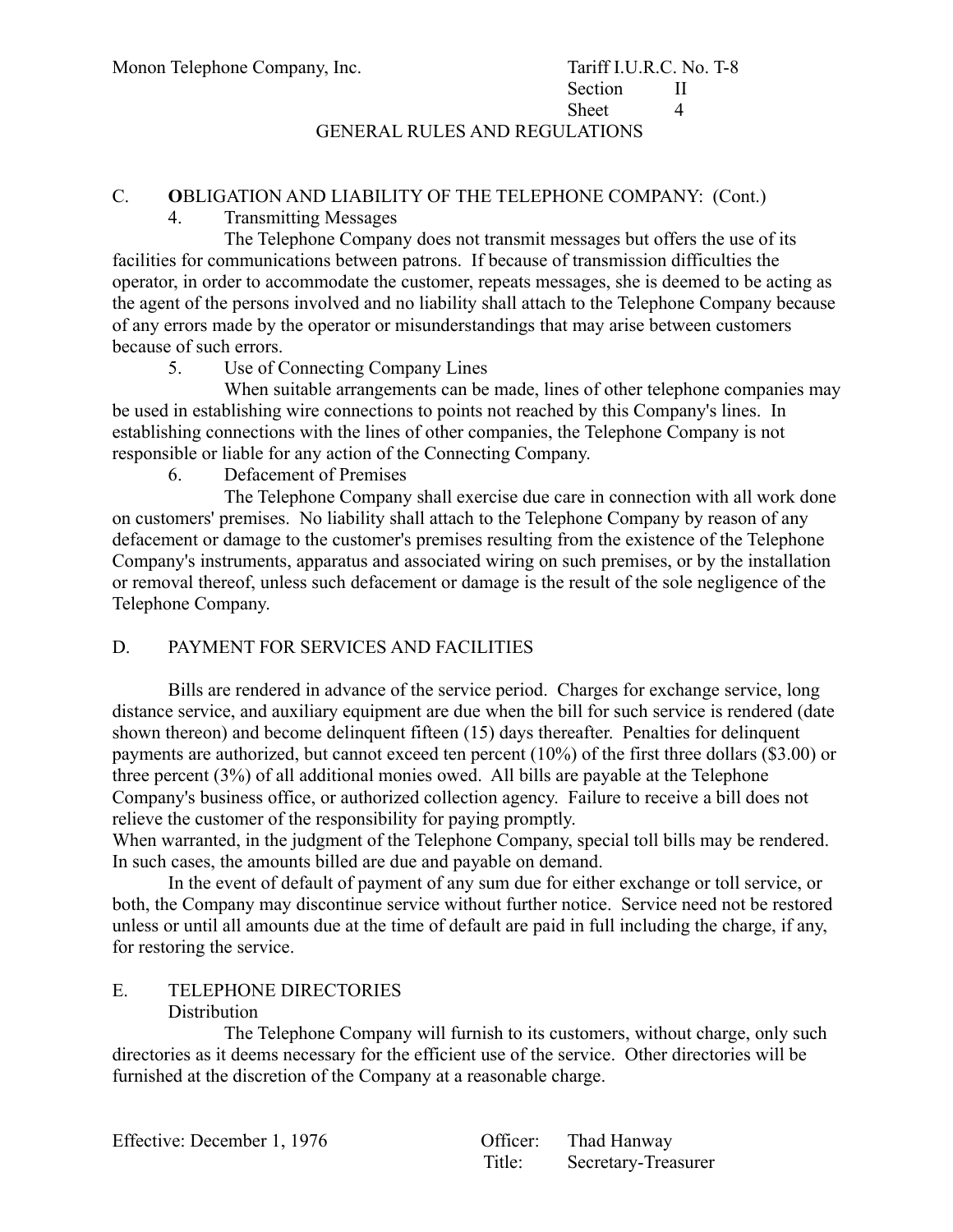# GENERAL RULES AND REGULATIONS

# F. USE OF SERVICE AND FACILITIES:

1. Ownership and Use of Equipment

Equipment, instruments and lines furnished by the Telephone Company on the premises of a customer are the property of the Telephone Company, whose agents and employees shall have the right to enter said premises after securing permission of the occupant, agent or enforcement officer at any reasonable hour for the purpose of installing, inspecting, maintaining or repairing the equipment, instruments, and lines, or for the purpose of making collections from coin boxes or upon termination of the service, for the purpose of removing such equipment, instruments, lines and poles.

If the installation and maintenance of service are requested at locations which are or may be hazardous or dangerous to the Telephone Company's employees, to the public or to property, the Telephone Company may refuse to install and maintain such service, and if such service is furnished, may require the customer to indemnify and hold the Telephone Company harmless from any claims, loss or damage by reason of the installation and maintenance of such service.

#### 2. Use of Customer Service

Customer telephone service, as distinguished from public and semi-public telephone service, is furnished only for use by the customer, his family, employees, or persons residing in the customer's household as a member of the family unit, and may not be resold or otherwise used for performing any part of the work of transmitting, delivering or collecting charges for any message where any toll or other consideration has been or is to be paid to any party other than the Telephone Company, without consent of the Telephone Company. The Telephone Company has the right to refuse to install customer service or permit such service to remain on premises of a public or semi-public character when the instrument is so located that the public in general or patrons of the customer may make use of the service. At such locations, however, service may be installed, provided the instrument is so located that it is not accessible to public use.

# 4. Tampering with Equipment

The Telephone Company may refuse to furnish or may deny telephone service to any person, firm, or corporation on whose premises is located any telephone equipment owned by the Telephone Company which shows any evidence of tampering, manipulating, or operation, or use of any device whatsoever, for the purpose of obtaining telephone service without payment for the charges applicable to the service rendered.

Effective: September 1, 2016 Officer: Bruce Hanway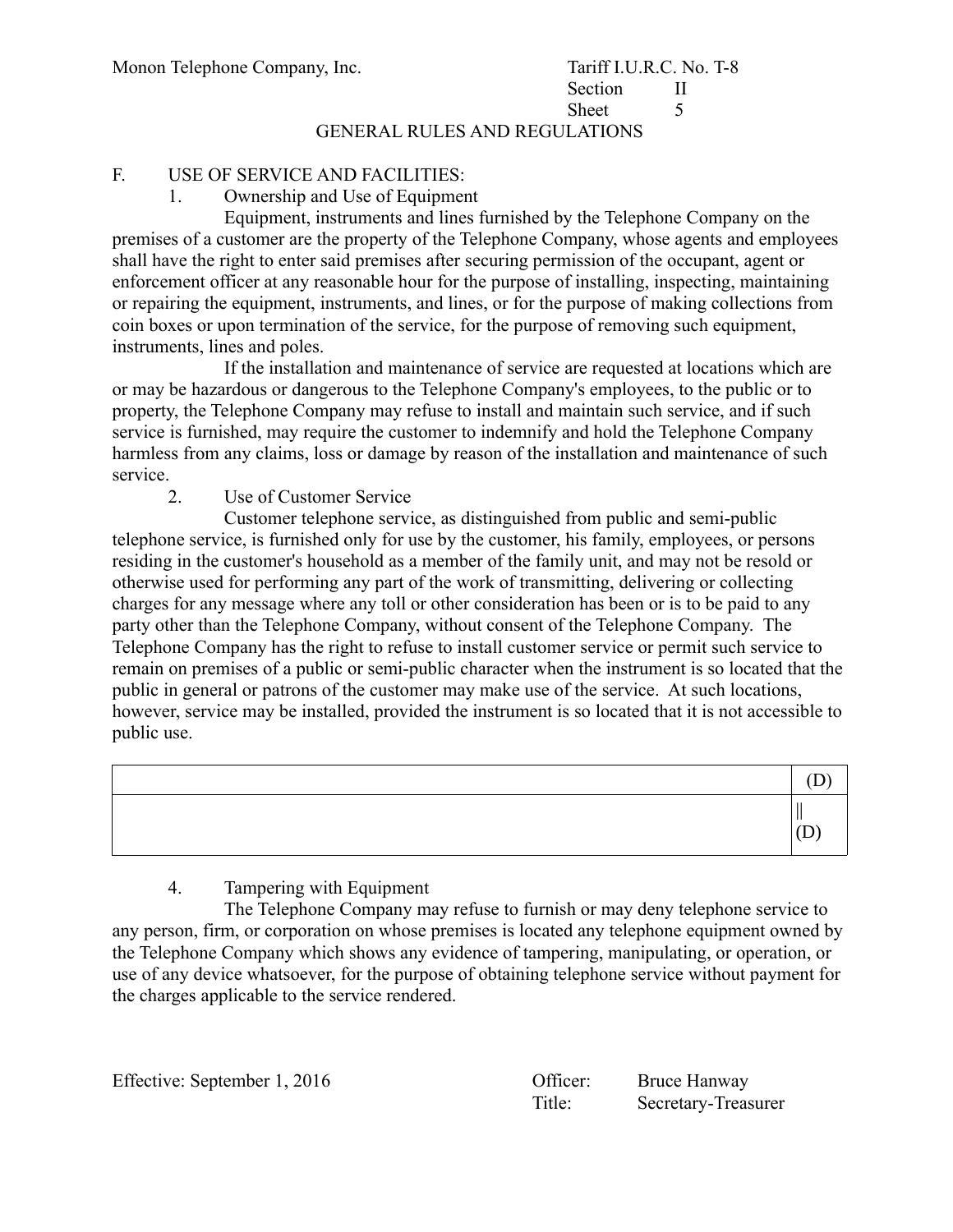# **MONON**

# F. USE OF SERVICE AND FACILITIES (cont.)

5. Use of Profane Language or Impersonation of Another

The Telephone Company may refuse to furnish or may deny telephone service to any person, firm, or corporation who, over the facilities furnished by the Telephone Company, uses or permits to be used foul, abusive, or profane language; or impersonates or permits others to impersonate any other individual with a fraudulent, malicious, or mischievous intent.

6. Governmental Objections to Service

The Telephone Company may without liability refuse to furnish or may discontinue service to any person, firm, or corporation upon objection to the furnishing of such service made in writing by or on behalf of any law enforcement agency, acting within its jurisdiction, on the grounds that such service is or will be used for an illegal purpose.

7. Abuse or Fraudulent Use of Service

The Telephone Company reserves the right to discontinue or deny service because of the misuse or the fraudulent use of service. Misuse or fraudulent use of service includes the use of service or facilities of the Telephone Company to transmit a message, or to locate a person, or otherwise to give or to obtain information without the payment of a message toll charge.

# CONNECTION OF CUSTOMER PROVIDED EQUIPMENT

### 1. General Provisions

Customer provided equipment which involves either direct electrical connection or acoustic/inductive connection may be made in accordance with regulation now in effect or hereafter placed in effect by the Federal Communication Commission and/or the Public Service Commission of Indiana. Customer-provided equipment may be used with the facilities furnished by the Telephone Company for exchange telecommunications service as specified in this Tariff.

# 1.A. High Resistance Telephone

If a customer's line requires line treatment where it would not normally be required, due to his purchase of equipment that has higher resistance or transmission characteristics which exceed generally accepted standards, the customer will be required to bear the cost of the required line treatment apparatus.

2. Responsibility of Customer

Where exchange telecommunications service is available under this tariff for use in connection with customer-provided equipment, the operating characteristics of such equipment shall be such as not to interfere with any of the services offered by the Telephone Company. Such use is subject to the further provisions that the customer-provided equipment does not endanger the safety of Telephone Company employees or the public: damage, require change in or alteration of, the equipment or other facilities of the Telephone Company; interfere with the proper functioning of such equipment of facilities; impair the operation

| Effective: March 1, 1983 |  |  |  |
|--------------------------|--|--|--|
|--------------------------|--|--|--|

Officer: Bruce T. Hanway Title: Vice-President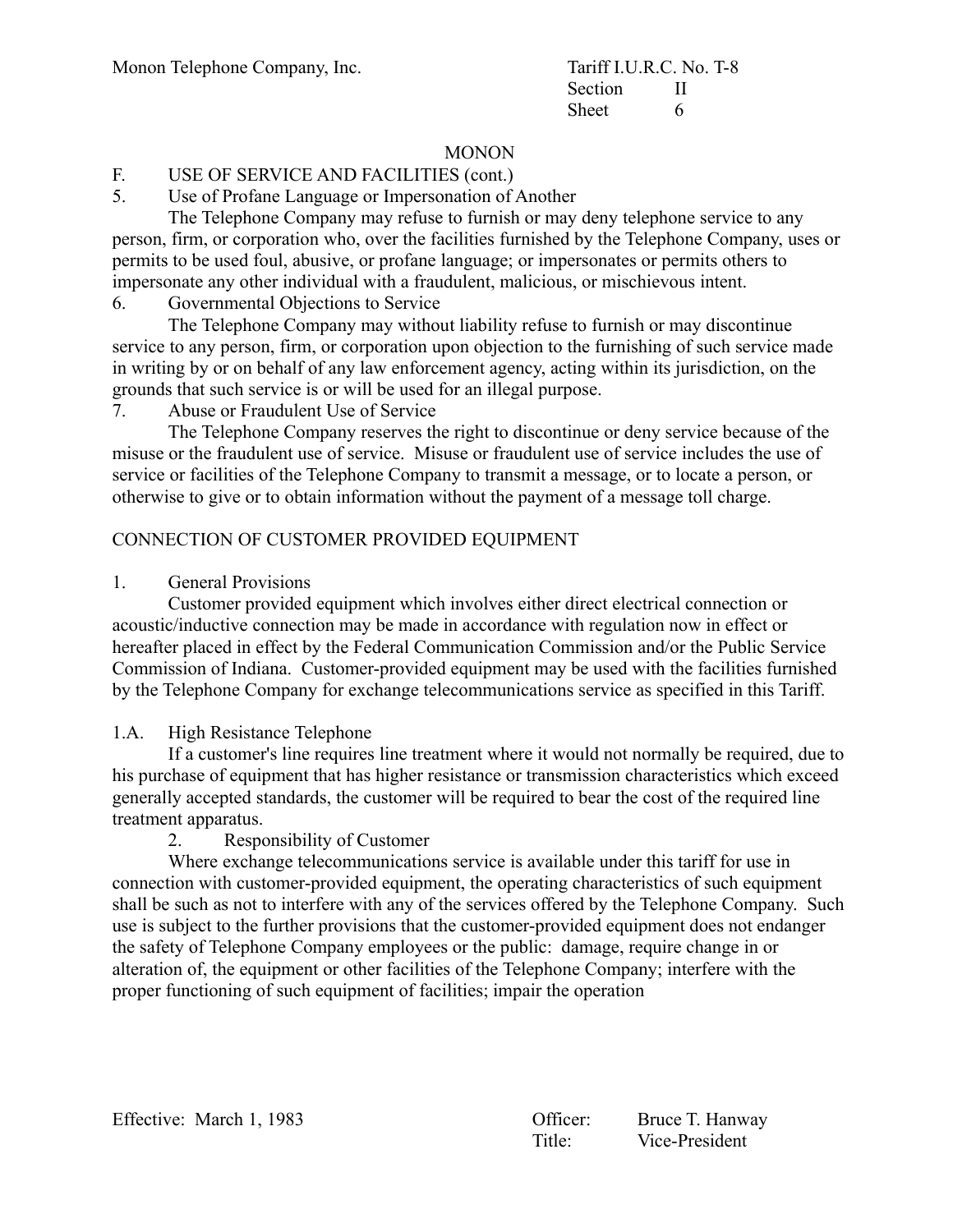Section II Sheet 6A

# MONON

of the telecommunications system or otherwise injure the public in its use of the Telephone Company's services. Upon notice from the Telephone Company that the customer-provided equipment is causing or is likely to cause such hazard or interference, the customer shall make such change as shall be necessary to remove or prevent such hazard or interference.

| 2.2.A. |  |
|--------|--|
|        |  |
|        |  |
|        |  |

Effective: September 1, 2016

| Officer: | Bruce T. Hanway |
|----------|-----------------|
| Title:   | Vice-President  |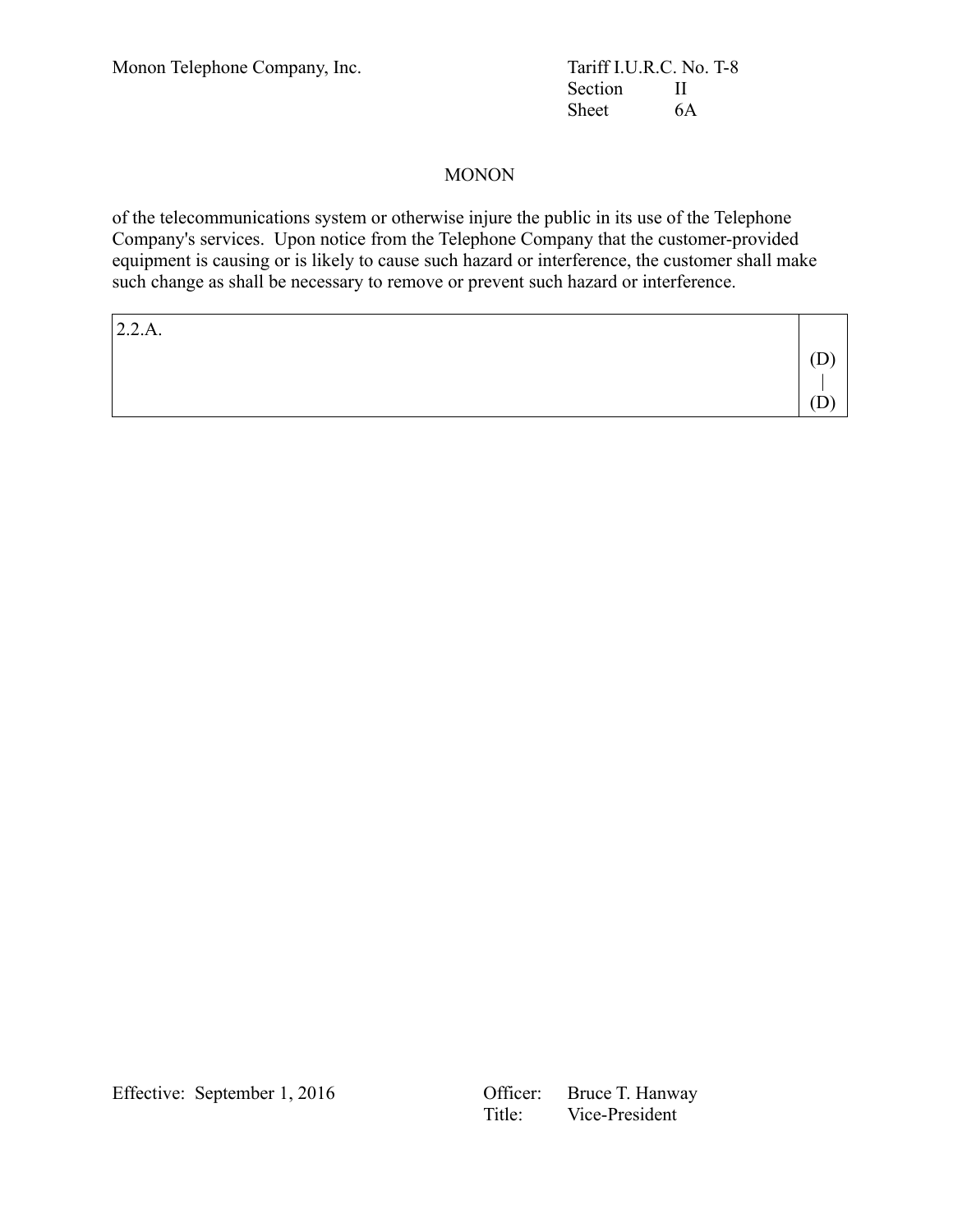# 2.B. Recording of Two-Way Telephone Conversations

Telecommunications services are not represented as adapted to the recording of two-way telephone conversations. However, customer-provided recording equipment may be connected directly, acoustically or inductively with the telecommunications services, subject to the following conditions:

Either a distinctive recorder tone that is repeated at intervals of approximately fifteen seconds is required when recording equipment is in use and is electrically connected with services of the Telephone Company; or consent to record is required prior to the recording; or by verbal notification which is recorded at the beginning, and as part of the call, by the recording party. The consent must be in writing or be part of the recording. These will not be required: (N) (N) (N) (T) (T)

(a) When used by a broadcast licensee provided at least one of the following requirements is met: (1) the licensee informs such party to the call of its intent to broadcast the call may be reasonably imputed to the party.

(b) When used by the United States Secret Service of the Department of Treasury for recording of two-way telephone conversations which concern the safety and security of the person of the president of the United States, members of his immediate family, or the White House and its grounds.

(c) When used for recording at United States Department of Defense Command Centers of emergency communications transmitted over the Department of Defense's private line system when connected to telecommunications services.

(d) When used for recording patently unlawful purposes such as bomb threats, kidnap, ransom request, obscene telephone calls and outgoing calls made in immediate response to such calls.

(e) When used for incoming calls to the telephone numbers publicized for emergencies involving health or safety of life and property and outgoing calls made in immediate response.

(f) When used with calls made by Federal, State or local law enforcement authorities or federal intelligence authorities under color of law.

Monon Telephone Company, Inc. Tariff I.U.R.C. No. T-8

Section 2 Sheet 6C

(g) When used by the United States Nuclear Regulatory Commission of the Department of Energy with respect to the telephone systems located at its Operations Center for recording of two-way telephone conversations.

If the Telephone Company is required to investigate an alleged non-consensual recording, which discloses a conflict between the parties to the conversation on the matter of consent,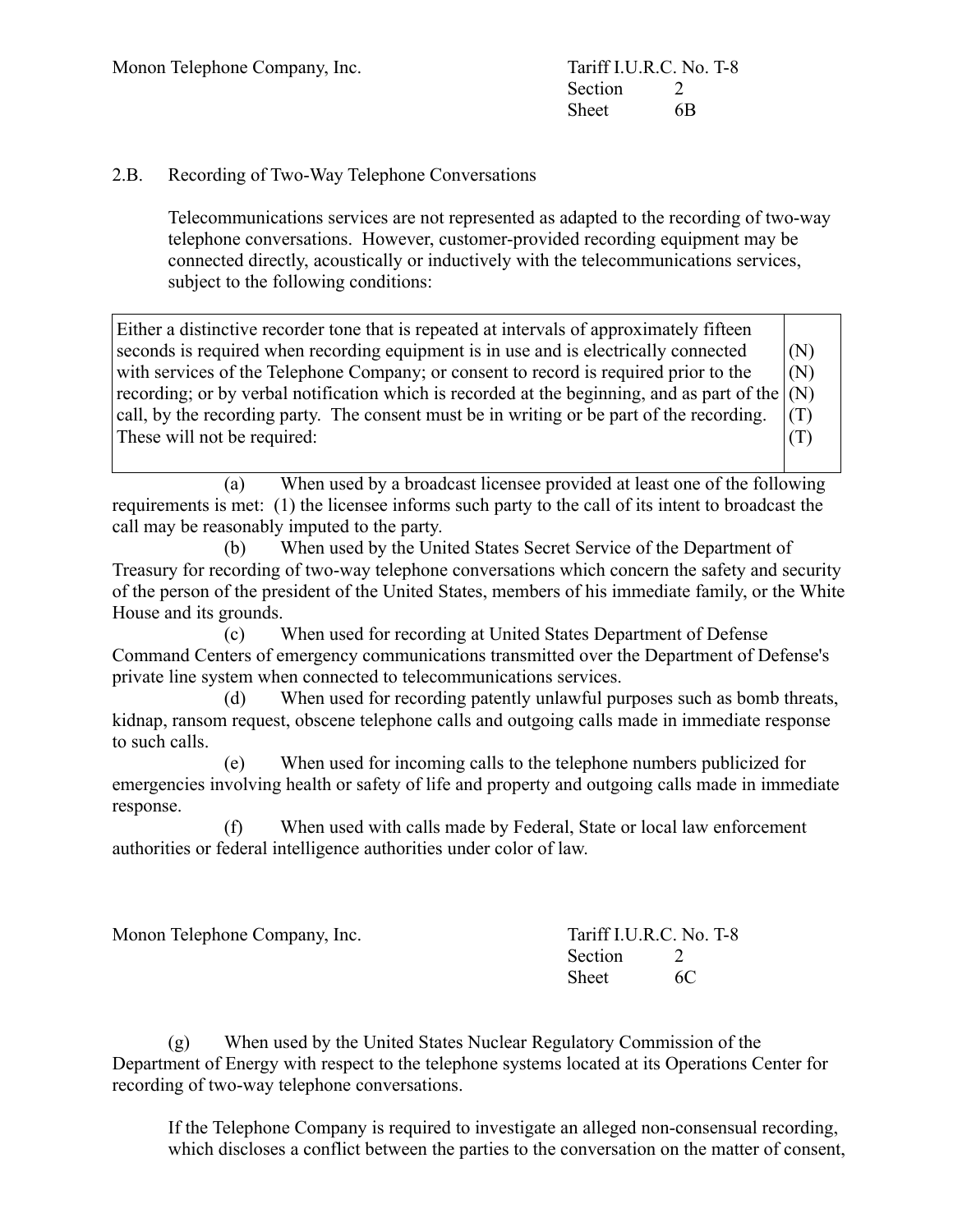the recording party will have to provide taped or written evidence that consent was obtained.

Effective: \_\_\_\_\_\_\_\_\_\_\_\_\_\_\_\_\_\_\_\_ Officer: Bruce T. Hanway

Bruce T. Hanway<br>Vice-President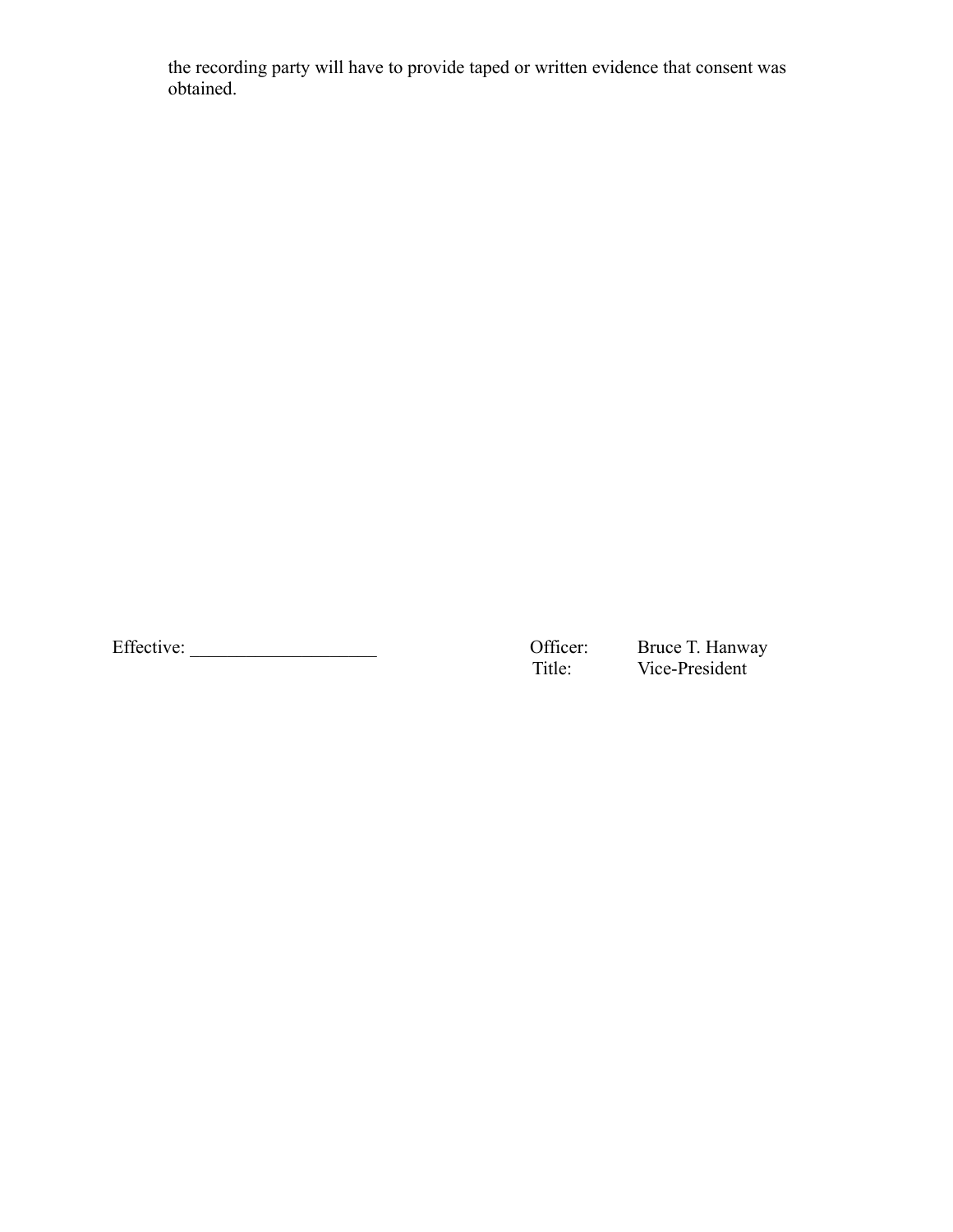# 2. Responsibilities of the Customer, continued.

# C. PROCEDURES AND REQUIREMENTS FOR COPTS

| General<br>1.                                                                                                                                                                                                                                                                                                                                                                                                                                                                                                                                                       | (N) |
|---------------------------------------------------------------------------------------------------------------------------------------------------------------------------------------------------------------------------------------------------------------------------------------------------------------------------------------------------------------------------------------------------------------------------------------------------------------------------------------------------------------------------------------------------------------------|-----|
| Customer-owned pay telephone (COPT) service is a form of subscribers' telephone<br>service that allows the subscriber to resell telephone service to users on a per message<br>basis utilizing a registered pay set. This service will be provided on individual Flat<br>Rate Access Lines. Each line subscribing to COPT service must subscribe to Touch<br>Tone Calling Service as specified in Section 5. Optional Screening Service specified<br>in Section 5 of this Tariff may be provided where facilities permit as optional<br>arrangements for screening. |     |
| Rates and regulations in this Tariff are in addition to those set forth in other PARTS<br>and Sections of this Tariff as they relate to Business Services.<br>Hardware<br>2.                                                                                                                                                                                                                                                                                                                                                                                        |     |
| The COPT shall meet the following criteria:                                                                                                                                                                                                                                                                                                                                                                                                                                                                                                                         | (N) |
| Be registered by the FCC in compliance with FCC Docket 84-270;<br>А.                                                                                                                                                                                                                                                                                                                                                                                                                                                                                                | (T) |
| Provide dial tone first;<br><b>B.</b>                                                                                                                                                                                                                                                                                                                                                                                                                                                                                                                               |     |
| Be able to reach an operator, local Directory Assistance (411) and 911 service<br>C.<br>(where available) without the use of a coin or credit card;                                                                                                                                                                                                                                                                                                                                                                                                                 |     |
| D.<br>Comply with applicable federal, state, and local laws and regulations<br>concerning the use of pay stations by disabled persons;                                                                                                                                                                                                                                                                                                                                                                                                                              |     |
| Ε.<br>Provide accessibility to all Interexchange Carriers where equal access is<br>provided;                                                                                                                                                                                                                                                                                                                                                                                                                                                                        |     |
| Be able to provide credit card, collect, and third-party billed long distance calls<br>F.<br>without the use of a coin;                                                                                                                                                                                                                                                                                                                                                                                                                                             |     |
|                                                                                                                                                                                                                                                                                                                                                                                                                                                                                                                                                                     |     |
|                                                                                                                                                                                                                                                                                                                                                                                                                                                                                                                                                                     |     |
|                                                                                                                                                                                                                                                                                                                                                                                                                                                                                                                                                                     |     |
|                                                                                                                                                                                                                                                                                                                                                                                                                                                                                                                                                                     |     |

Effective: \_\_\_\_\_\_\_\_\_\_\_\_\_\_\_\_\_\_ Officer: Bruce T. Hanway

Bruce T. Hanway<br>Vice-President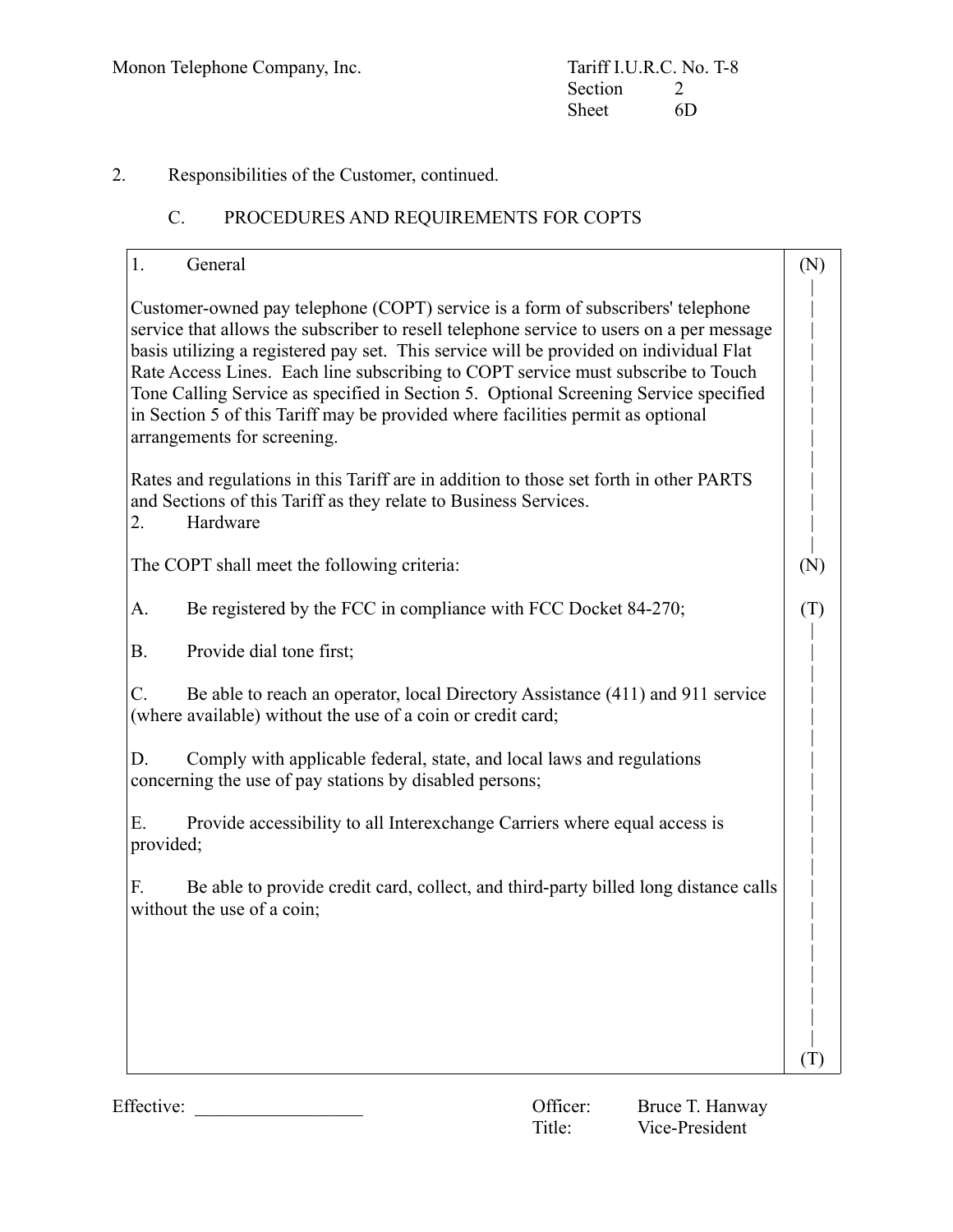2. Responsibilities of the Customer, continued.

# C. PROCEDURES AND REQUIREMENTS FOR COPTS

| 2.<br>Hardware                                                                                                                                                                                                                                                                                                                           |     |
|------------------------------------------------------------------------------------------------------------------------------------------------------------------------------------------------------------------------------------------------------------------------------------------------------------------------------------------|-----|
| Present an informational message, which may be audio or visual, in, on, or<br>G.<br>adjacent to the COPT which explains its general operation. The information listed<br>should include: the COPT provider's name and address and clearly state the policy and<br>instructions for receiving a refund and/or reporting service problems; | (N) |
| H.<br>Provide one telephone directory annually;                                                                                                                                                                                                                                                                                          |     |
| May not limit the duration of a call.<br>I.                                                                                                                                                                                                                                                                                              | (N) |
| Installation<br>3.                                                                                                                                                                                                                                                                                                                       |     |
| The installation shall be in accordance with the following:                                                                                                                                                                                                                                                                              | (T) |
| Any rules and/or standards promulgated by the American National Standards<br>A.                                                                                                                                                                                                                                                          | (T) |
| Institute, Inc., and the Indiana Construction Rules (Building Code) which are concerned                                                                                                                                                                                                                                                  |     |
| with handicapped persons.                                                                                                                                                                                                                                                                                                                |     |
| The generally accepted telecommunications industry standards, applicable local<br><b>B.</b>                                                                                                                                                                                                                                              |     |
| codes, the National Electric Code and the National Electrical Safety Code.                                                                                                                                                                                                                                                               |     |
| Extension telephones shall be permitted provided they are within view of the<br>C.                                                                                                                                                                                                                                                       |     |
| user of the COPT.                                                                                                                                                                                                                                                                                                                        |     |
| All stations must be equipped with tone-type address signaling.<br>D.                                                                                                                                                                                                                                                                    |     |
| All stations must be equipped with suitable audible signals and arranged to<br>E.                                                                                                                                                                                                                                                        |     |
| receive incoming calls.                                                                                                                                                                                                                                                                                                                  |     |
| The COPT provider may charge up to, but not exceed, the highest tariffed<br>F.                                                                                                                                                                                                                                                           | (T) |
| intrastate rates and surcharge for the long distance carrier selected.                                                                                                                                                                                                                                                                   | (N) |
| Prior to the establishment of COPT service, a COPT Access Line Service<br>G.                                                                                                                                                                                                                                                             |     |
| Agreement must be executed between the Telephone Company and the COPT provider.                                                                                                                                                                                                                                                          |     |
|                                                                                                                                                                                                                                                                                                                                          |     |
|                                                                                                                                                                                                                                                                                                                                          |     |
|                                                                                                                                                                                                                                                                                                                                          |     |
|                                                                                                                                                                                                                                                                                                                                          |     |
|                                                                                                                                                                                                                                                                                                                                          |     |
|                                                                                                                                                                                                                                                                                                                                          |     |
|                                                                                                                                                                                                                                                                                                                                          | (N) |
|                                                                                                                                                                                                                                                                                                                                          |     |

.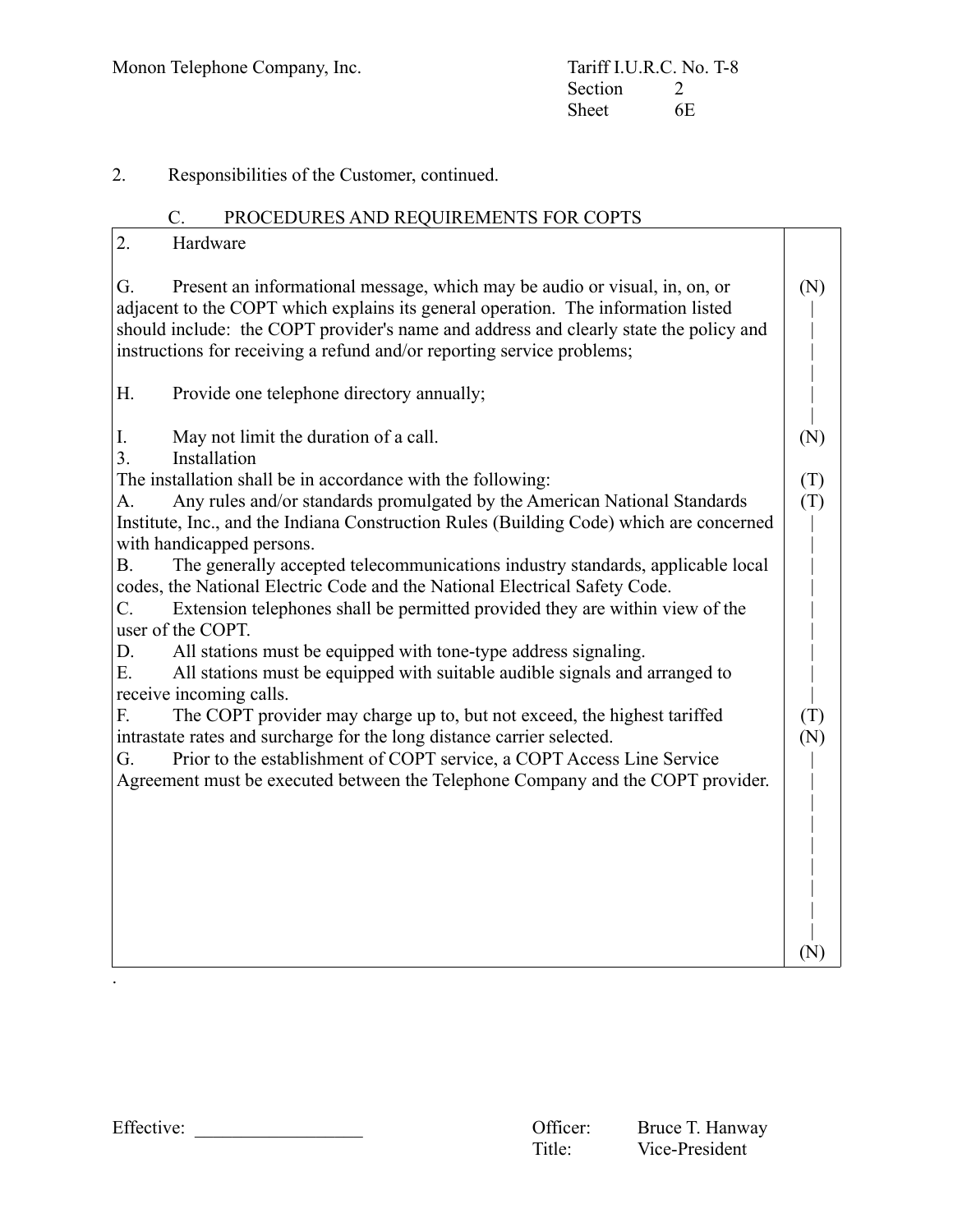# C. PROCEDURES AND REQUIREMENTS FOR COPTS, continued.

# 3. Installation, continued.

| H.<br>In the event that a COPY provider is believed to have violated any of the rules<br>and regulations for COPT service, a verified complaint may be filed with the<br>Commission and COPT service may be disconnected if the deficiency is not corrected<br>within ten (10) days from the date of written notification to the COPT provider, or as<br>ordered by the Commission. | (N) |
|-------------------------------------------------------------------------------------------------------------------------------------------------------------------------------------------------------------------------------------------------------------------------------------------------------------------------------------------------------------------------------------|-----|
| Administration<br>4.                                                                                                                                                                                                                                                                                                                                                                | (N) |
| The rate for local COPT calls must not exceed the rate for local messages for<br>A.<br>Semi-Public Telephone Service.                                                                                                                                                                                                                                                               |     |
| The rate for directory assistance calls must not exceed the rate for Local<br><b>B.</b><br>Directory Assistance Service, and Long Distance Directory Assistance Service.                                                                                                                                                                                                            | (N) |
| A COPT subscriber is entitled to one listing in the alphabetical and classified<br>C.<br>sections of the directory. When requested by the customer, additional listings may be<br>provided.                                                                                                                                                                                         |     |
| The provider of the COPT shall be required to provide to the Telephone<br>D.<br>Company such information as is required by the Telephone Company, e.g., FCC                                                                                                                                                                                                                         |     |
| registration information and any other normal information the telephone company may<br>require for customer account identification.                                                                                                                                                                                                                                                 | (N) |
|                                                                                                                                                                                                                                                                                                                                                                                     | (T) |
|                                                                                                                                                                                                                                                                                                                                                                                     |     |
|                                                                                                                                                                                                                                                                                                                                                                                     |     |

Effective: \_\_\_\_\_\_\_\_\_\_\_\_\_\_\_\_\_\_\_\_ Officer: Bruce T. Hanway Vice-President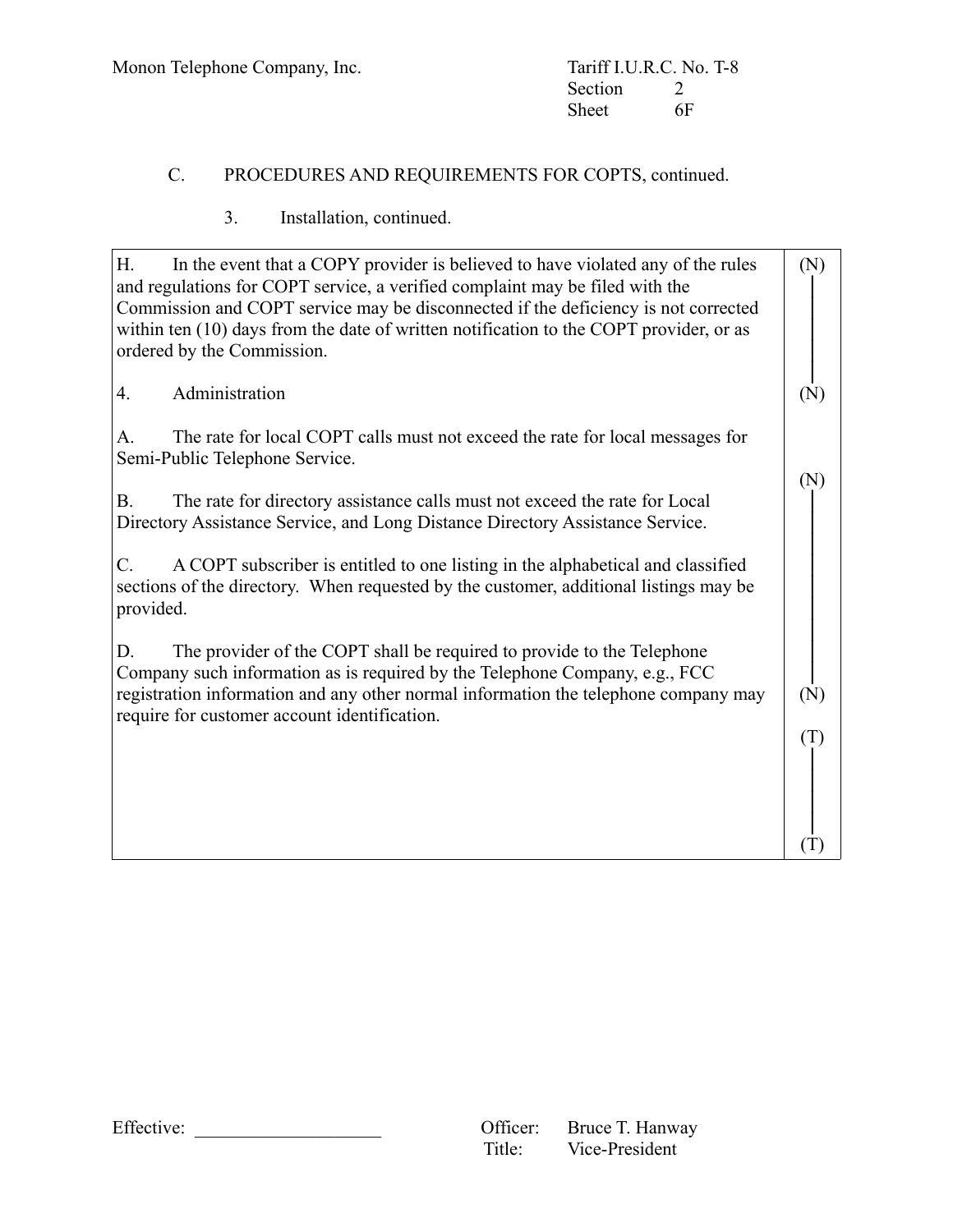Section 2<br>Sheet 6I Sheet

# C. PROCEDURES AND REQUIREMENTS FOR COPTS, continued.

| E.<br>As with Semi-Public and Public Service, the customer may not attach more than    | (N) |  |
|----------------------------------------------------------------------------------------|-----|--|
| one coin station to any line that is subscribed to this service. The customer may not  |     |  |
| attach a COPT station to any line that is served by a key, PBX, or any other switching |     |  |
| system. The customer may not attach a COPT station to any line subscribed to a service |     |  |
| other than COPT service.                                                               |     |  |
|                                                                                        |     |  |
|                                                                                        |     |  |

Effective: \_\_\_\_\_\_\_\_\_\_\_\_\_\_\_\_\_\_\_ Officer: Bruce T. Hanway

Bruce T. Hanway<br>Vice-President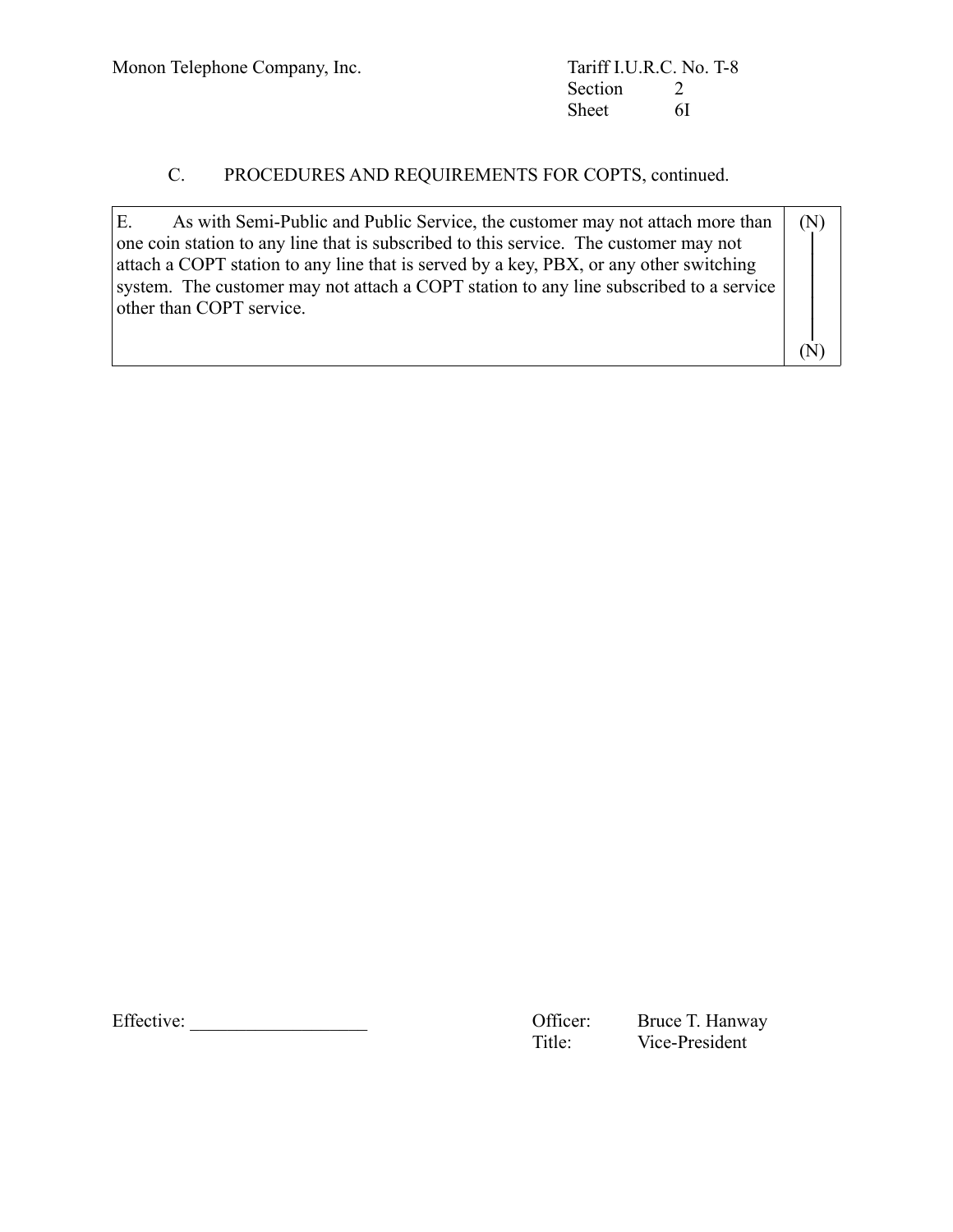GENERAL RULES AND REGULATIONS

# G. CONNECTION OF CUSTOMER-PROVIDED EQUIPMENT (Cont.)

# 3. Network Control Signaling

Satisfactory performance of the telecommunications network requires continuing functional compatibility of the network control signals and the switching equipment involved. To assure such continuing compatibility, network control signaling in the furnishing of exchange telecommunications service shall be performed by equipment furnished, installed and maintained by the Telephone Company.

4. Accessories

Customer-provided accessories may be used with the facilities furnished by the Telephone Company for exchange telecommunications service, provided that such accessories comply with the provision of 2 and 3 preceding.

5. Responsibility of Telephone Company

Exchange telecommunications service is not represented as adapted to the use of customer-provided equipment and where such equipment is connected to Telephone Company facilities, the responsibility of the Telephone Company shall be limited to the furnishing of facilities suitable for exchange telecommunications service and to the maintenance and operation of such facilities in a manner proper for such telecommunications service; subject to this responsibility the Telephone Company shall not be responsible for (i) the through transmission of signals generated by the customer-provided equipment or for the quality of, or defects in, such transmission, or (ii) the reception of signals by customer-provided equipment. The Telephone Company shall not be responsible for the installation, operation or maintenance of any customerprovided equipment. The Telephone Company shall not be responsible to the customer, if changes in the criteria contained in Section III following, or in any of the facilities, operations, or procedures of the Telephone Company render any customer-provided equipment obsolete or require modification or alteration of such equipment or otherwise affect its use or performance.

6. Violation of Regulations

Where any customer-provided equipment is used with exchange telecommunications service in violation of any of the provisions of this Tariff, the Telephone

Effective: December 1, 1976 Queen Officer: Thad Hanway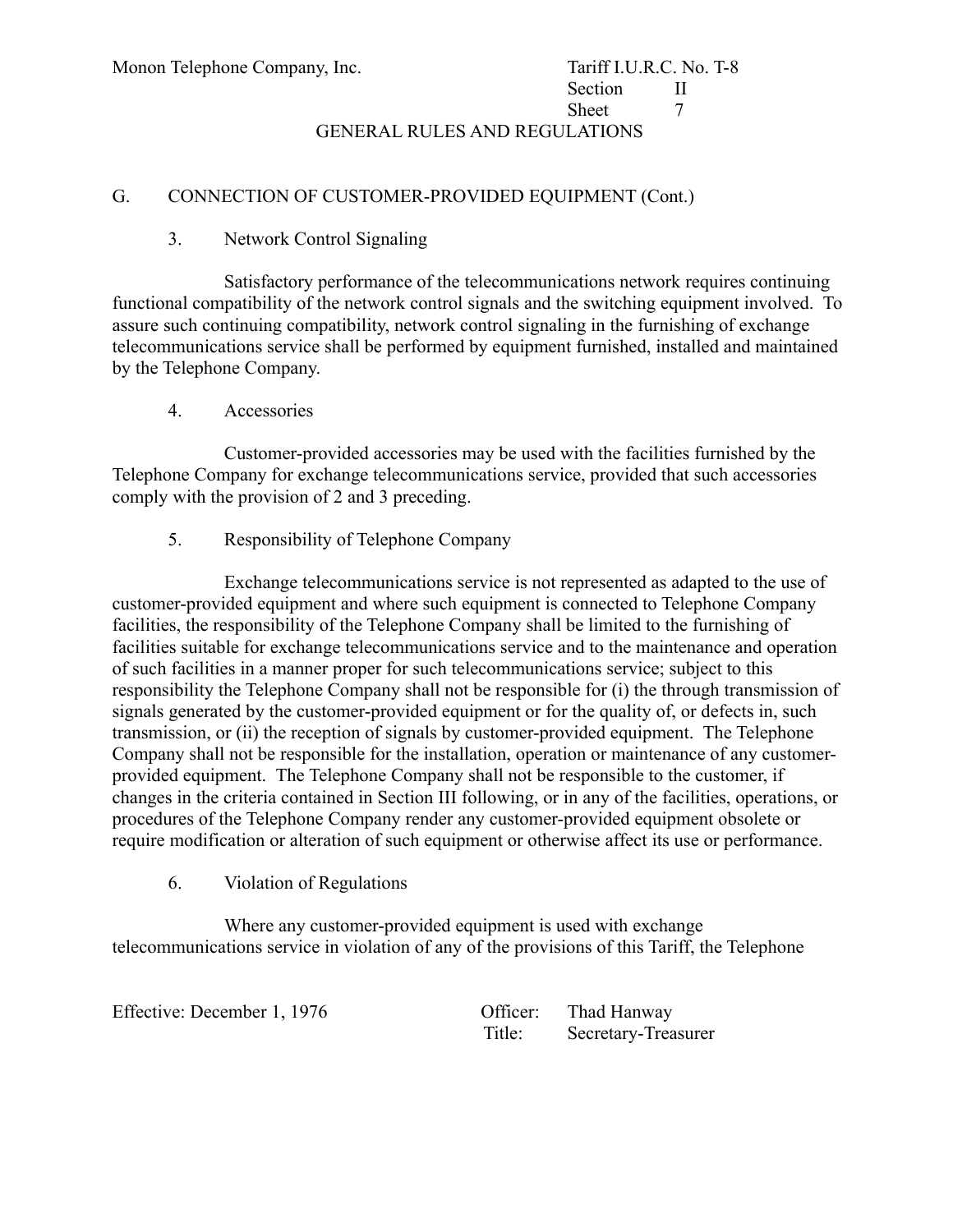Section II Sheet 7A

# GENERAL RULES AND REGULATIONS

Company will take such immediate action as necessary for the protection of the network, and will promptly notify the customer of the violation. The customer shall discontinue such use of the equipment or correct the violation and shall confirm in writing to the Company within 10 days following the receipt of written notice from the Company, that such use has ceased or that the violation has been corrected. Failure of the customer to discontinue such use or to correct the violation and to give the required written confirmation to the Telephone Company within the time stated above shall result in suspension of the customer's service until such time as the customer complies with the provisions of this tariff.

#### H. LIMITATION OF SERVICE OFFERING:

Whenever the facilities immediately available are insufficient to furnish service immediately to all who may apply, those facilities available will be used in the following order:

(1) supply service to essential Government agencies

(2) private organizations and individuals directly serving the public safety, health and welfare

(3) charitable and religious establishments and their officiating clergy, and public and private schools

Effective: December 1, 1976 Queen Officer: Thad Hanway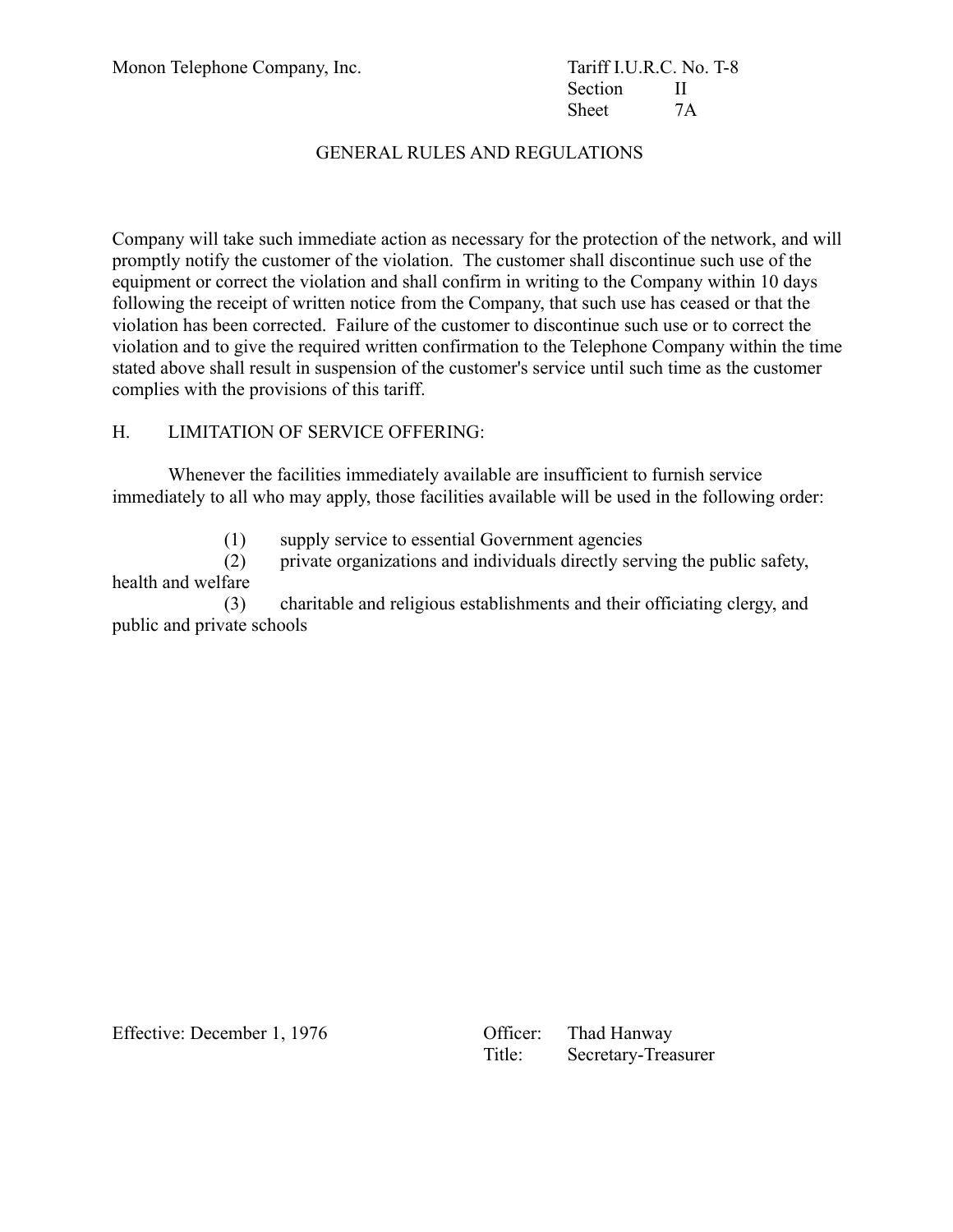# Section II Sheet 8

GENERAL RULES AND REGULATIONS

# H. LIMITATION OF SERVICE OFFERING: (Cont.)

- (4) press associations, newspapers and broadcasting stations
- (5) public utilities
- (6) other new business services
- (7) new residence service for seriously ill or blind persons

(8) new residence service for people engaged in other occupations essential to the public health and welfare

(9) new residence main services other than those included above

(D)

Effective: \_\_\_\_\_\_\_\_\_\_\_\_\_\_\_\_\_\_\_\_\_\_ Officer: Thad Hanway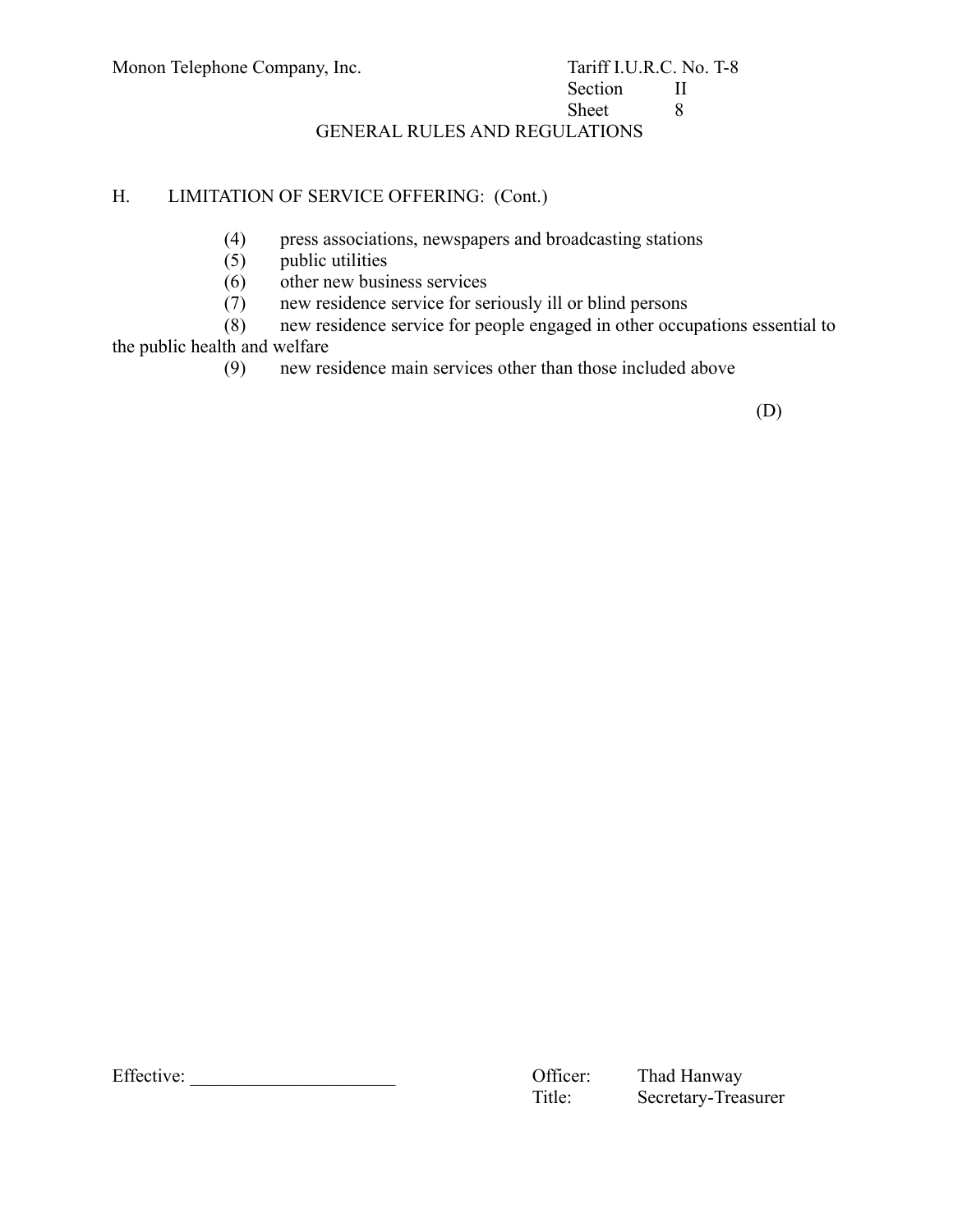### TABLE OF CONTENTS

| <b>Sheet</b>                                         |                |
|------------------------------------------------------|----------------|
| Application of Business and Residence Rates<br>2     |                |
| Combination Main Station Service<br>$\mathcal{L}$    |                |
| Centrex Service for 2 to 6 Lines<br>2A               | $(\mathbb{N})$ |
| Connection of Customer-Provided Terminal Equipment 3 |                |
| <b>Construction and Special Installation Charges</b> |                |
| <b>Extension Stations</b>                            |                |
| Integrated Service Digital Network (ISDN) 4B         |                |
| Joint User Service                                   |                |
| Line Blocking 4E<br>(N)                              |                |
| Payphone Services Provider Service 5                 |                |
| Rural Line Service<br>- 6                            |                |
| Special Service and Facilities 7                     |                |
| Telephone Directory Listing 7                        |                |
| Temporary Suspension of Service<br>9                 |                |

#### APPLICATION

This Section applies to the general exchange telephone service of the Telephone Company in Indiana. In the event of conflict between any rate, rule, regulation, or provision contained under General Exchange Service and any rate, rule, regulation or provision contained in the Tariff, the rate, rule, regulation, or provision in the Local Exchange Rates shall apply.

The provision of services and facilities, as provided herein, is subject to the General Rules and Regulations of the Telephone Company, which General Rules and Regulations as they now exist or as they may be revised, added to, supplemented by superseding issues are hereby made a part of this General Exchange Service Section.

Provisions contained within this General Exchange Service Section relating to particular types or character of telephone service shall constitute an obligation on the Telephone Company to furnish that particular type or character of telephone service only if and when the Telephone Company has filed with the Public Service Commission of Indiana a rate or charge covering that particular type or character of service.

This Tariff cancels and supersedes all other Exchange Service Tariffs or General Service Tariffs of the Telephone Company, excepting Message Toll Tariffs, issued and effective prior to the effective date of this Tariff.

Effective \_\_\_\_\_\_\_\_\_\_\_\_\_\_\_\_\_\_\_\_\_ Officer: Bruce T. Hanway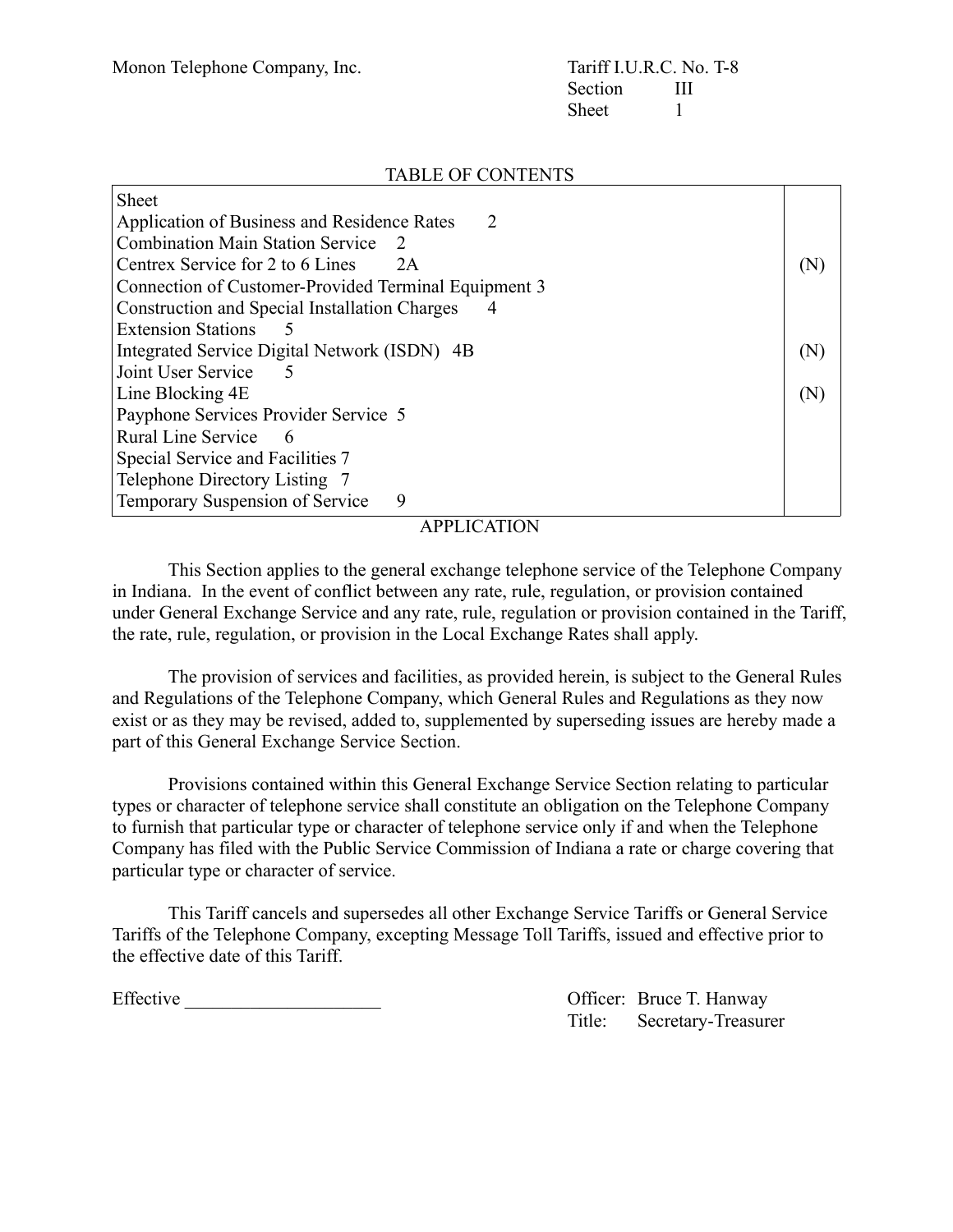# GENERAL EXCHANGE SERVICE

# APPLICATION OF BUSINESS AND RESIDENCE RATES:

A. Business Rates Apply at the Following Locations:

1. In offices, stores, shops, factories and all other places of a strictly business nature.

2. In boarding houses, except as noted in B-2 below, offices of hotels, halls, and offices of apartment buildings; quarters occupied by clubs; public, private or parochial schools or colleges, hospitals, libraries, and other similar institutions. (T)

3. At residence locations when the customer has no regular business telephone, and the use of the service either by himself, members of his household, or his guests, or parties calling him can be considered substantially of a business nature, which fact might be indicated by advertising, either by business cards, newspapers, handbills, billboards, circulars, motion picture screens, or other advertising matter, such as on vehicles, etc., or when such business use is not such as commonly arises and passes over residence telephones during the intervals when, in compliance with the law or established custom, business places are ordinarily closed.

4. Where the place of business and the residence of a customer are on the same premises and no telephone is installed in the place of business, the business rate shall be charged for the telephone installed in the residence.

5. At residence locations, when an extension station or extension bell is located in a shop, office, or other place of business.

6. In any location where such location and expected usage of the service indicates a business.

B. Residence Rates Apply at the Following Locations:

1. In private residences where business listings are not provided.

2. In private apartments or hotels, rooming houses, or boarding houses where service in confined to the customer's use, and elsewhere in rooming and boarding houses which are not advertising as a place of business.

3. In the place of residence of a clergyman, or nurse, and in the place of residence of a physician, surgeon or other medical practitioner, dentist or veterinary, provided the customer does not maintain an office in the residence.

Effective: December 1, 1976 Chicago Company Company Chicago Chicago Chicago Chicago Chicago Chicago Chicago Chicago Chicago Chicago Chicago Chicago Chicago Chicago Chicago Chicago Chicago Chicago Chicago Chicago Chicago Ch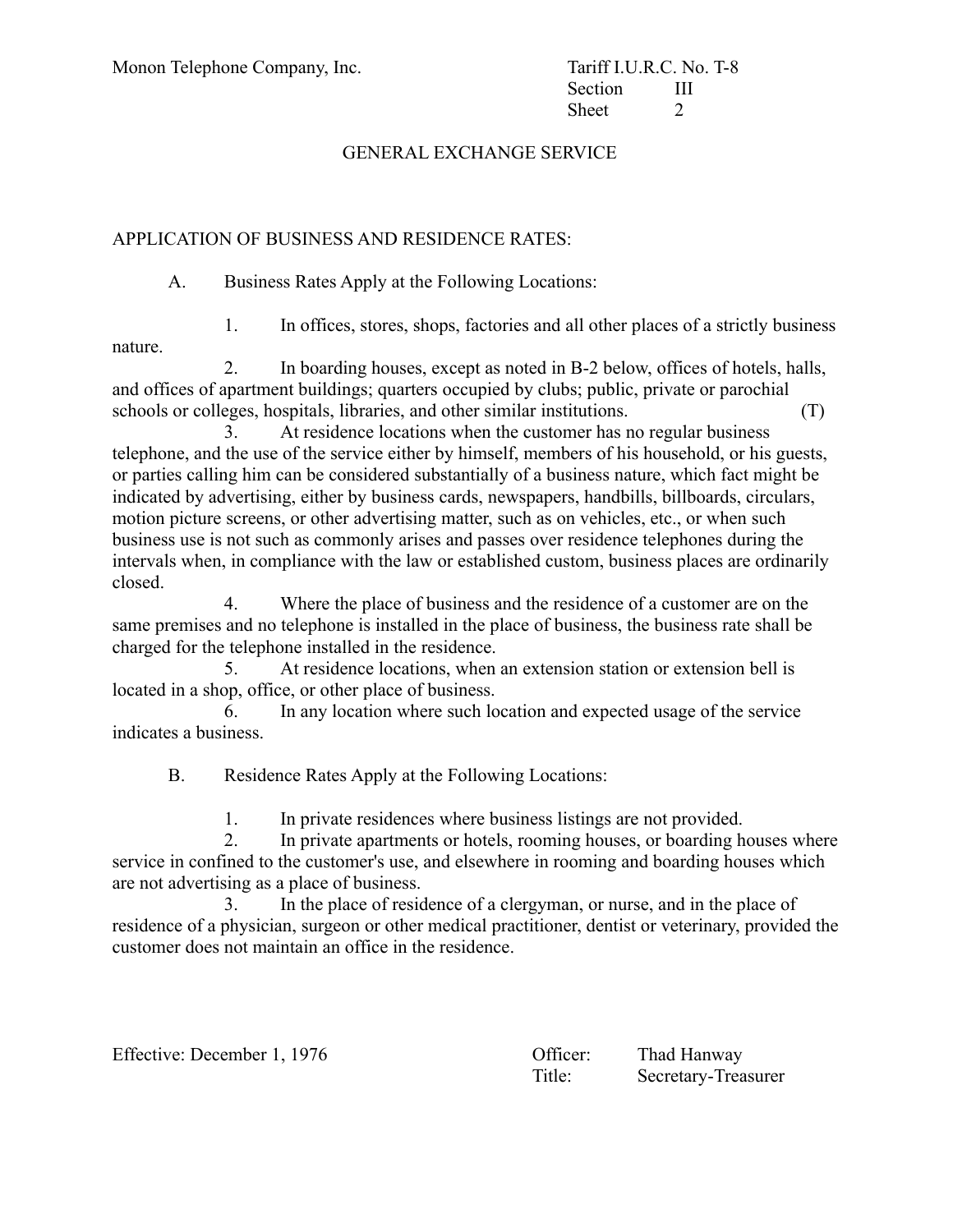Section **III** Sheet 2A

### GENERAL EXCHANGE SERVICE

#### COMBINATION MAIN STATION SERVICE:

Where an individual or firm wishes to contract for two or more main stations at separate locations and desires to be able to answer incoming calls for any station at any one of the locations, the arrangement described below is provided subject to the availability of the facilities necessary to furnish satisfactory service. Outgoing calls can be made at any station so arranged.

Combination main stations may be employed where one station is at a business location and the other at a residence, or where all stations are at either business or residence locations. However, such an arrangement is permitted only on the premises of individuals or firms associated with each other.

The lines are bridged together so as to operate as one line. Code ringing as a means of distinguishing between calls for business or residence shall be provided only when it is practical to handle the service on this basis.

The rate for each main station is the established individual line rate; the business or residence rate is applied in accordance with the character of the use at each premise.

Effective: December 1, 1976 Chicago Contract Contract Contract Contract Contract Contract Contract Contract Contract Contract Contract Contract Contract Contract Contract Contract Contract Contract Contract Contract Contra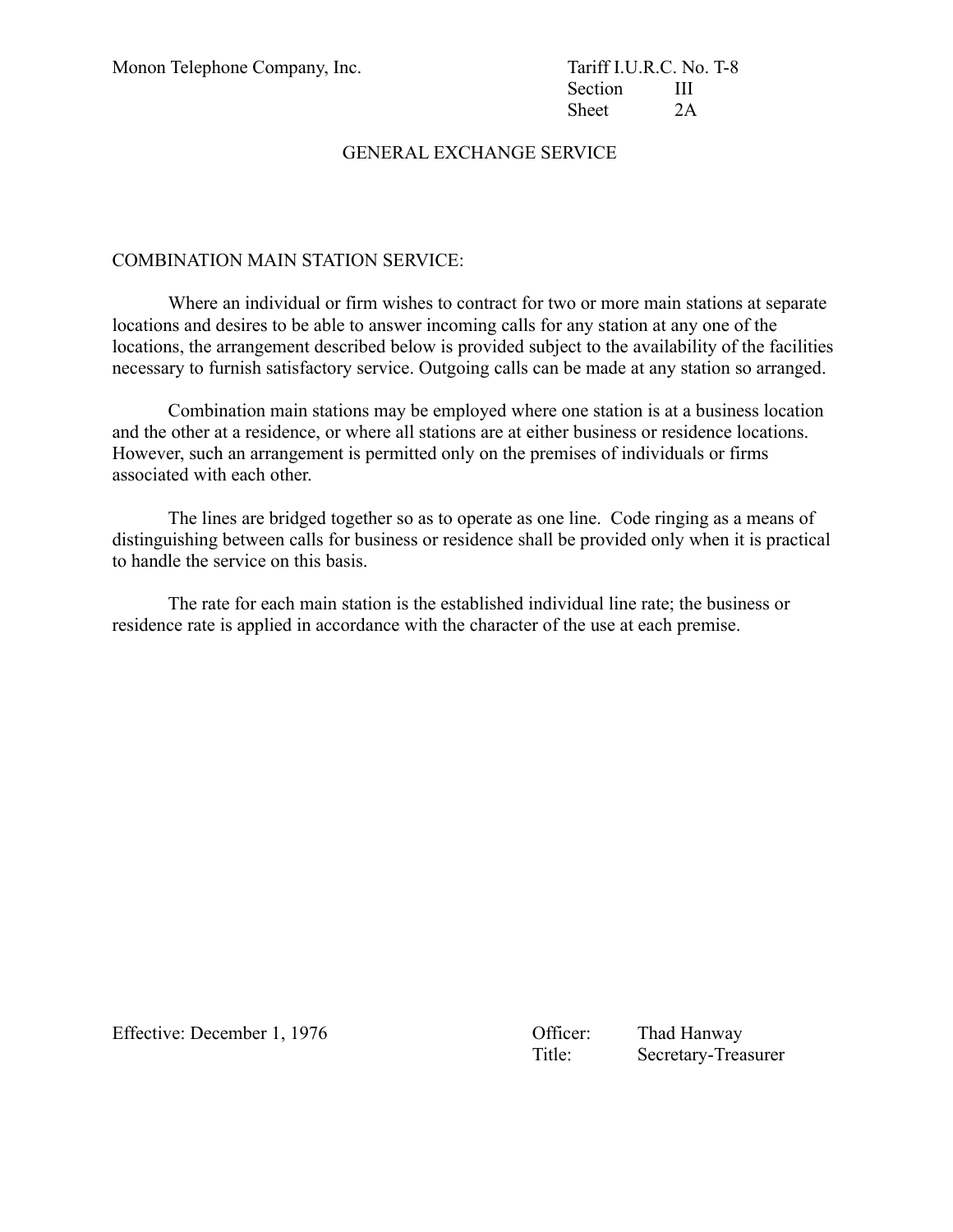# CENTREX SERVICE FOR 2 TO 6 LINES:

| $\mathbf{A}$ .   | General                                                                                                                                                                                                                                                                              |  |
|------------------|--------------------------------------------------------------------------------------------------------------------------------------------------------------------------------------------------------------------------------------------------------------------------------------|--|
|                  | Centrex Service is a central office communications system package provided in<br>association with individual One Party Business or Residence Touch Tone access lines.<br>This allows the lines to function as a group with intra group call management and<br>transfer capabilities. |  |
| 2.               | Centrex Service is a premium service and may be subject to the availability of<br>outside plant and/or central office facilities.                                                                                                                                                    |  |
| $\overline{3}$ . | The minimum charge for Centrex Service shall be for one month.                                                                                                                                                                                                                       |  |
| 4.<br>lines.     | Centrex Service can be applied to a minimum of 2 Business and/or Residential                                                                                                                                                                                                         |  |
| 5.               | Centrex Service has the standard features listed in B. 1-9.                                                                                                                                                                                                                          |  |
|                  |                                                                                                                                                                                                                                                                                      |  |

Effective Contraction Contraction Contraction Contraction Contraction Contraction Contraction Contraction Contraction Contraction Contraction Contraction Contraction Contraction Contraction Contraction Contraction Contract

Bruce T. Hanway<br>Secretary-Treasurer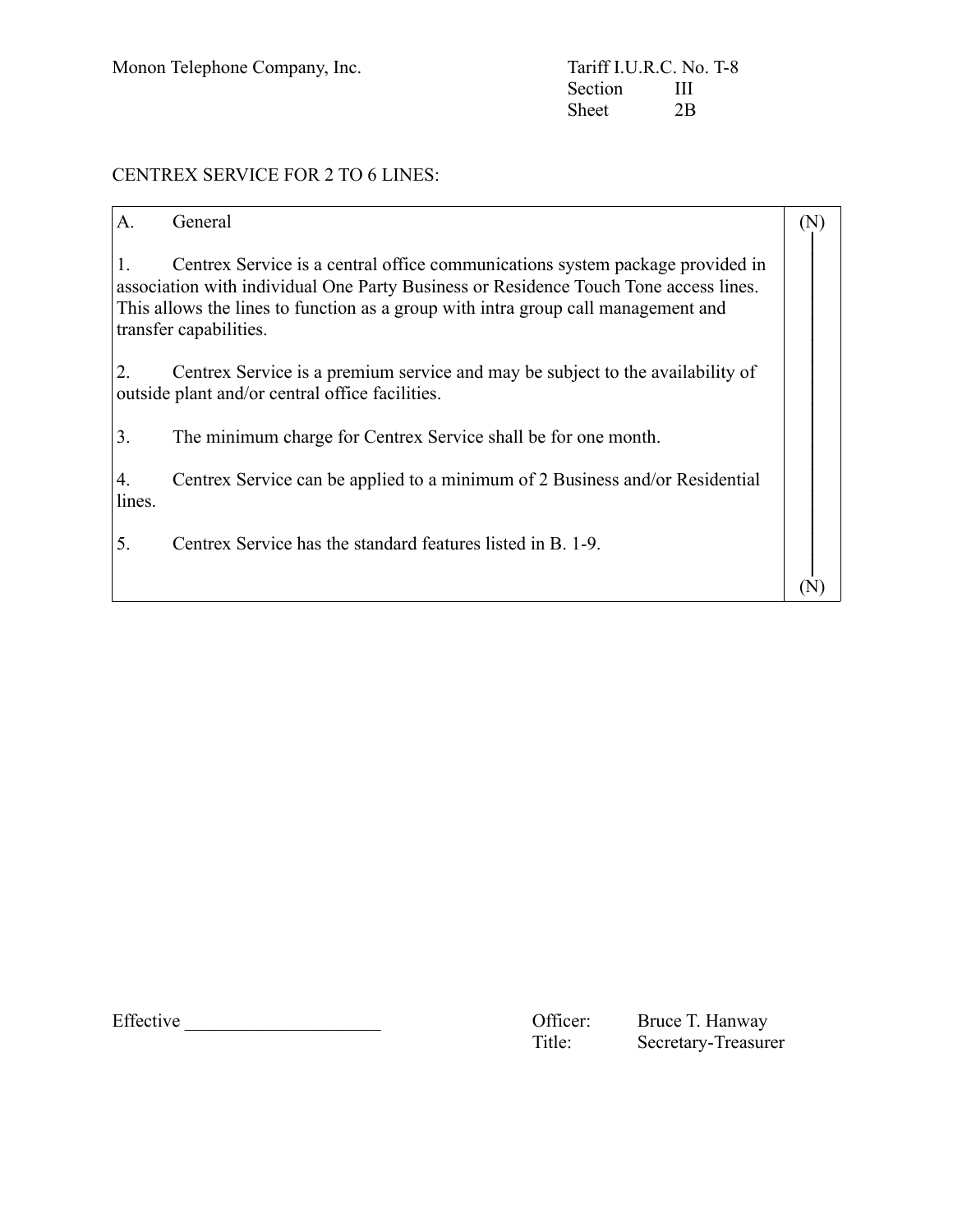## CENTREX SERVICE FOR 2 TO 6 LINES: (cont.)

| <b>B.</b><br><b>Standard System Features:</b>                                                                                                                                                                                                                 | (N) |  |
|---------------------------------------------------------------------------------------------------------------------------------------------------------------------------------------------------------------------------------------------------------------|-----|--|
| Call Hold - allows the Centrex user to put any call in progress on hold so another<br>1.<br>call may be initiated, answer another call, return to previously held call, or to consult<br>privately.                                                           |     |  |
| Call Pick Up - allows the Centrex user to answer a call to another Centrex<br>2.<br>system line within a defined pick up group.                                                                                                                               |     |  |
| 3.<br>Universal Transfer - allows the Centrex user to hold and transfer incoming,<br>outgoing, and intragroup calls.                                                                                                                                          |     |  |
| Intercom Dialing - provides intra Centrex group communications by dialing 1<br>4.<br>digit. This dialing is intra group only and not associated with normal station to station<br>dialing related to the Centrex system line.                                 |     |  |
| 5.<br>3-Way Calling - similar to universal transfer by allowing the Centrex user to<br>hold one party, originate another call with the held party excluded from conversation,<br>until the original party flashes the switchhook and conferences all parties. |     |  |
| Distinctive Ringing - allows different ring for calls coming from within the<br>6.<br>Centrex group or from outside the group. When call waiting is optioned, distinctive call<br>waiting tones are provided.                                                 |     |  |
| Automatic Recall - allows Centrex system line after reaching a busy line to enter<br>7.<br>a three digit code to automatically call the busy line again.                                                                                                      |     |  |
|                                                                                                                                                                                                                                                               |     |  |

| Effective | Jtticer: | Bruce T. Hanway |
|-----------|----------|-----------------|
|-----------|----------|-----------------|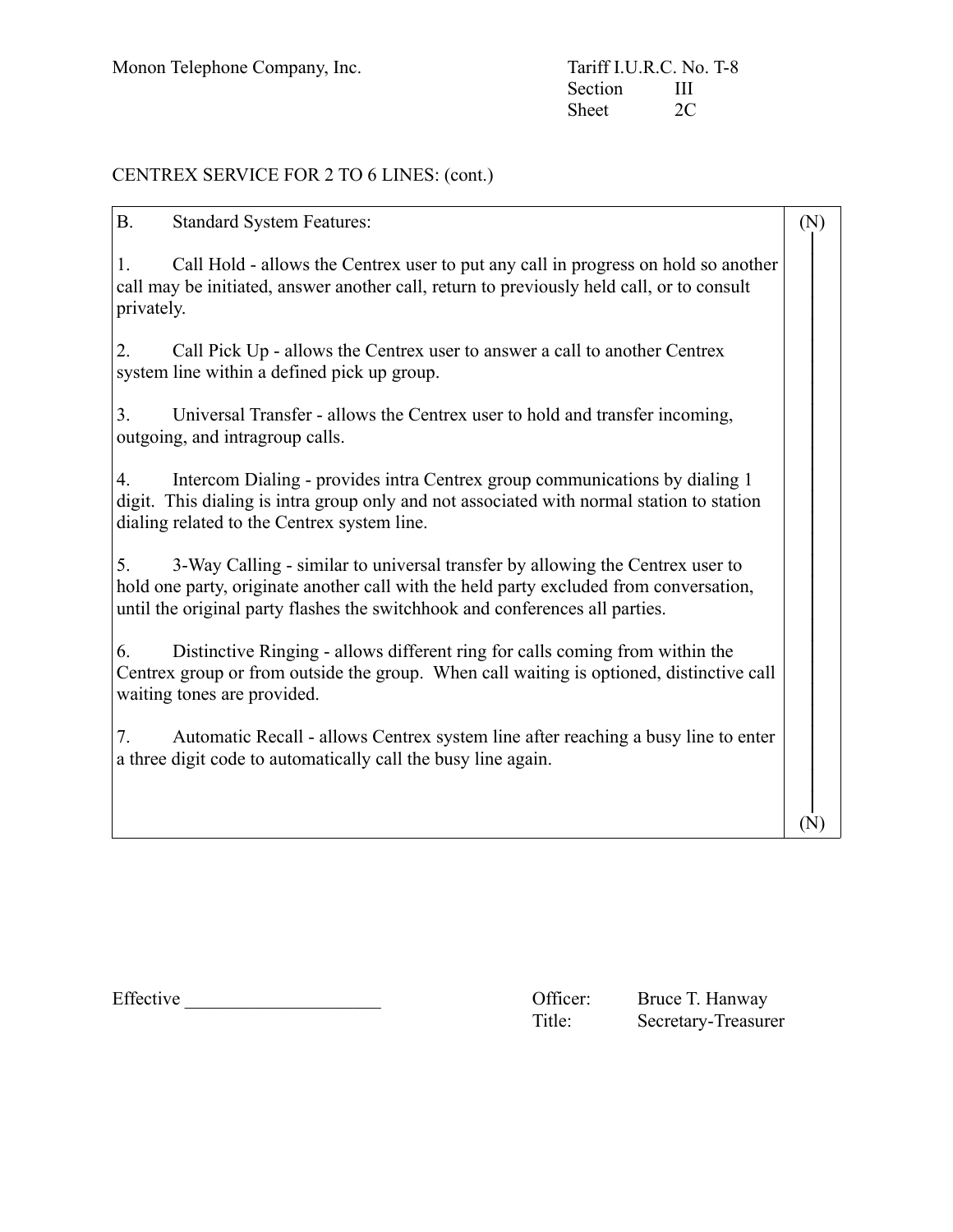Monon Telephone Company, Inc. Tariff I.U.R.C. No. T-8<br>Section III Section III<br>Sheet 2D Sheet

## CENTREX SERVICE FOR 2 TO 6 LINES: (cont.)

| 8.<br>Speed Call - allows the Centrex station to call a preset telephone number by<br>dialing an abbreviated two-digit code rather than the entire seven or ten digit telephone<br>number.                                                                                                                                                                                                              | (N) |
|---------------------------------------------------------------------------------------------------------------------------------------------------------------------------------------------------------------------------------------------------------------------------------------------------------------------------------------------------------------------------------------------------------|-----|
| Call Waiting - provides a tone signal to tell the Centrex station on an established<br>call that another party is calling. They may elect to either hold or terminate the call with<br>the first party in order to answer the incoming call. If the connection with the first party<br>is placed on hold, private conversation can be carried on with each of the two parties on<br>an alternate basis. |     |
|                                                                                                                                                                                                                                                                                                                                                                                                         |     |

Effective \_\_\_\_\_\_\_\_\_\_\_\_\_\_\_\_\_\_\_\_\_ Officer: Bruce T. Hanway

Secretary-Treasurer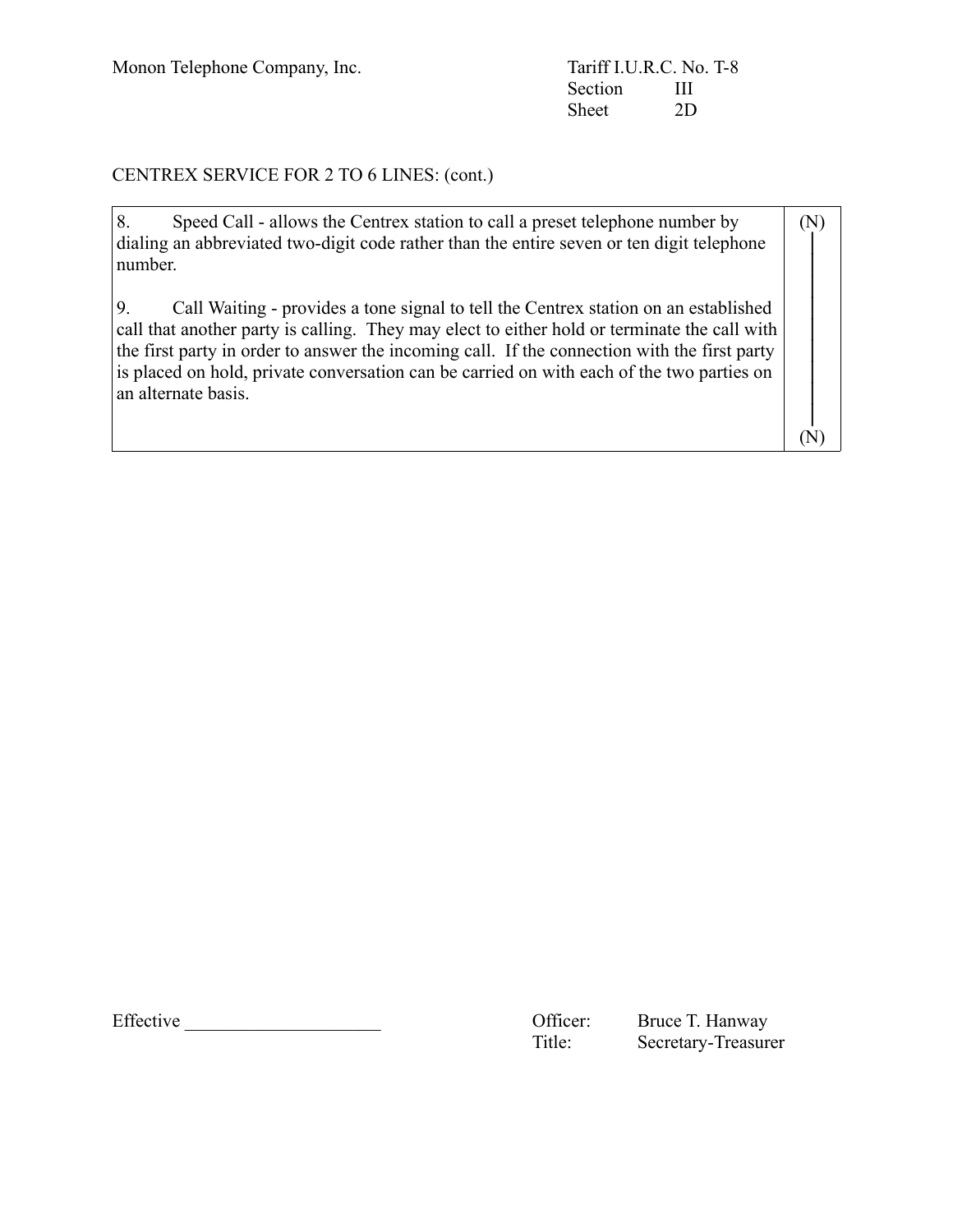### CONNECTION OF CUSTOMER-PROVIDED TERMINAL EQUIPMENT

A. Customer-provided equipment which involves either direct electrical connection or acoustic/inductive connection may be made in accordance with regulations now in effect or hereafter placed in effect by the Federal Communications Commission and/or the Public Service Commission of Indiana. Customer-provided equipment may be used with the facilities furnished by the Telephone Company for exchange telecommunications service as specified in this Tariff.

Effective: \_\_\_\_\_\_\_\_\_\_\_\_\_\_\_\_\_\_\_\_\_ Officer: Thad Hanway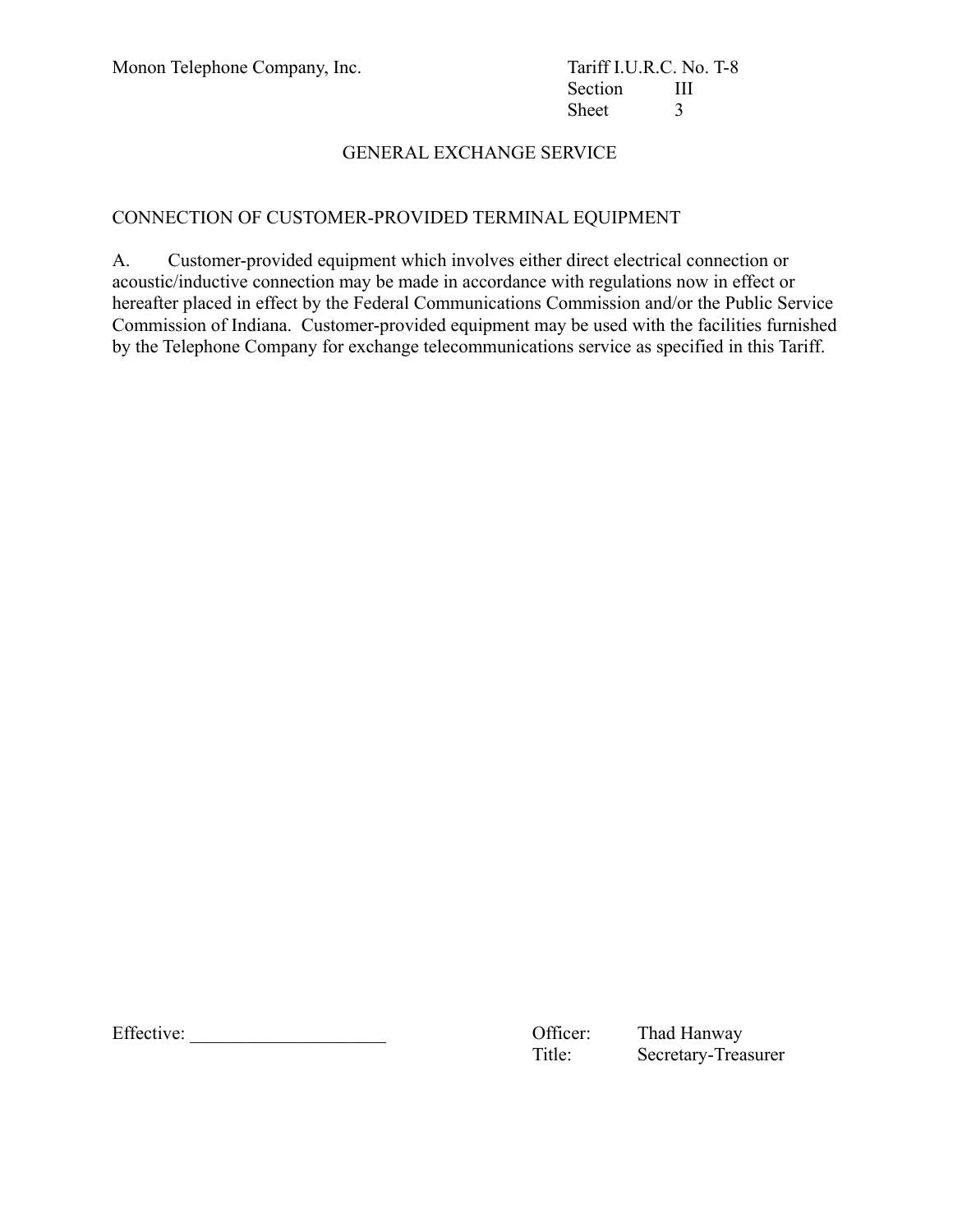#### CONSTRUCTION, INSTALLATION AND MAINTENANCE CHARGES

A. General

Special charges in the form of installation charges, construction charges and monthly charges may be applicable in addition to the usual service connection charges and monthly rates when, because of the occasional nature of the service, the lack of permanency, the unusual investment or expense, or any other condition under which the Telephone Company is not properly protected in the proposed investment or the revenue does not reasonably compensate the Telephone Company - as for example:

(1) Conditions requiring the provision of special equipment or unusual methods of plant construction, installation, or maintenance.

(2) The customer's location requires the use of costly private right of way.

B. Extension of Facilities

For extensions required either within or outside the base rate area where the proposed service is temporary and the plant to be put in place would not all be of value to the Telephone Company in the general conduct of its business upon discontinuance of that service, the customer may be charged the estimated cost of construction.

If it is necessary to use private right of way not available to the Telephone Company without expense to it, the customer shall obtain or pay the expense of obtaining the required right of way.

Rules and regulations relating to extension of rural line service are found elsewhere in this Tariff.

C. Underground Construction

Where aerial facilities are being used to provide service to a customer's location and the customer requests that facilities be placed underground, the change from aerial to underground facilities and removing the aerial facilities, less the immediate net recovery value of the aerial facilities displaced.

Effective: Thad Hanway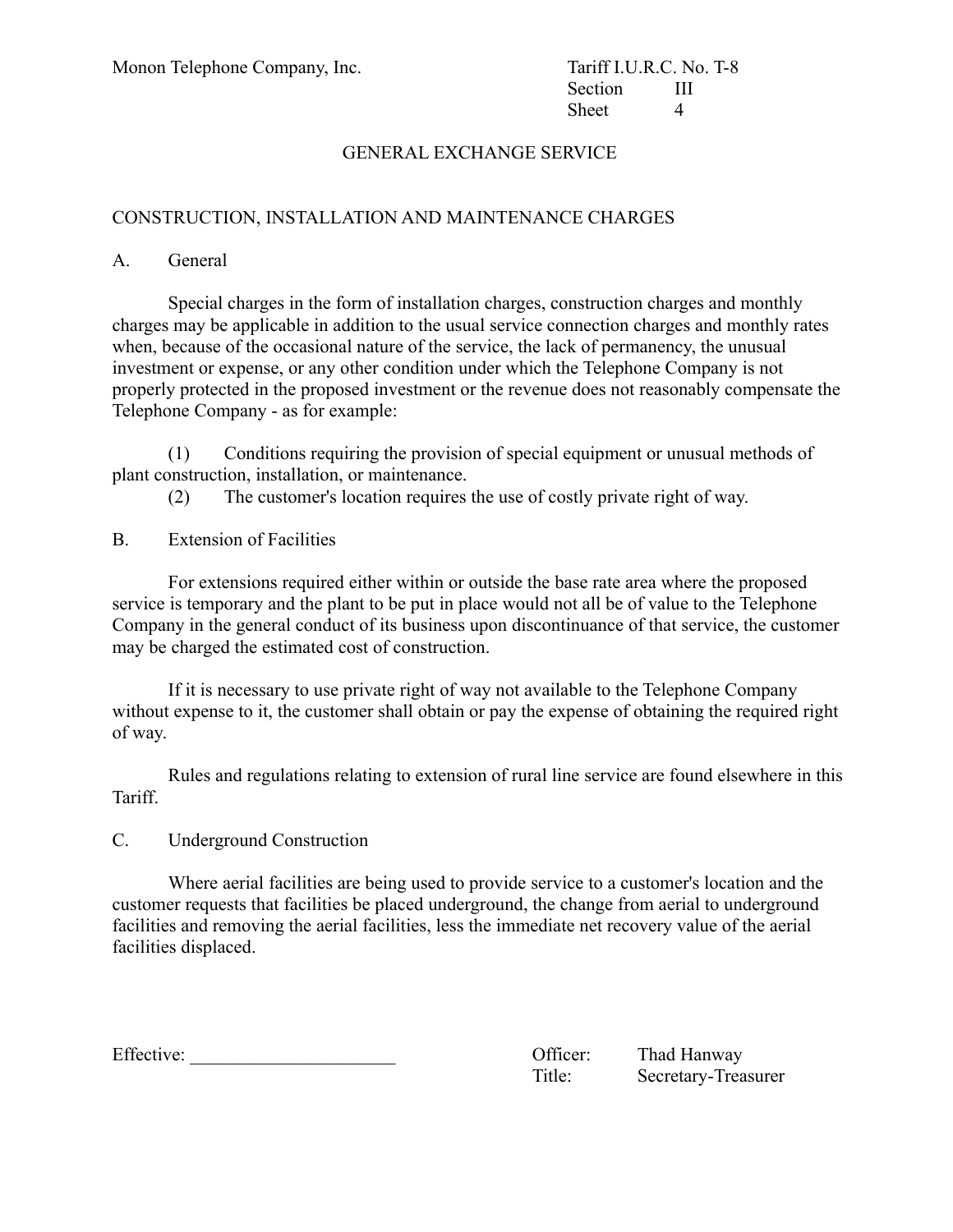## Section III Sheet 4A

GENERAL EXCHANGE SERVICE

#### CONSTRUCTION, INSTALLATION AND MAINTENANCE CHARGES (Cont.)

C. Underground Construction (Cont.)

In the case of a new installation where aerial entrance would normally be employed and the customer requests underground entrance, the customer shall pay the difference between the estimated costs of aerial and underground entrance.

When the customer requests that facilities be placed underground, the customer may be required to dig and backfill any and all trench or trenches necessary at his own expense.

(D)

Effective: \_\_\_\_\_\_\_\_\_\_\_\_\_\_\_\_\_\_\_\_\_ Officer: Thad Hanway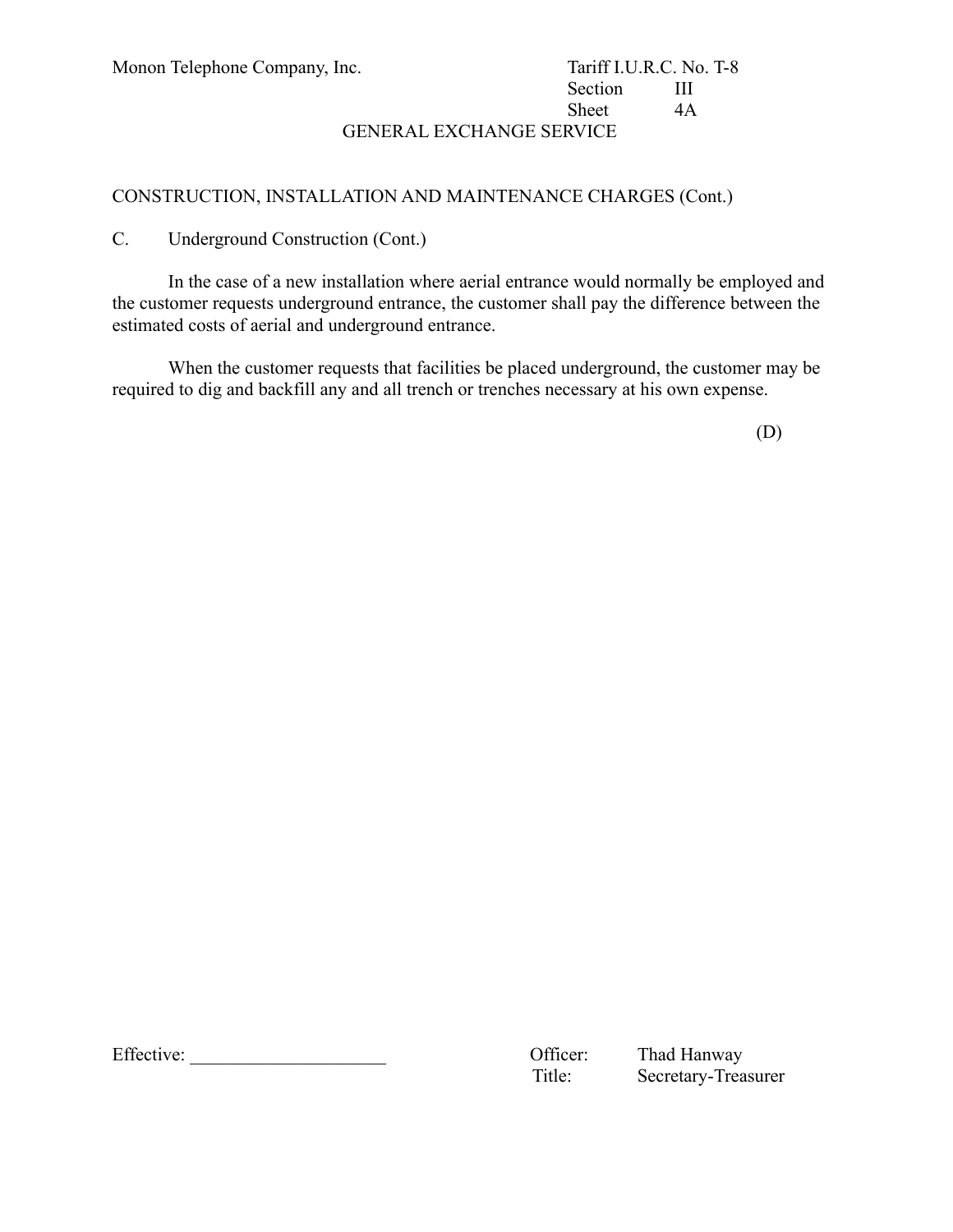## INTEGRATED SERVICE DIGITAL NETWORK (ISDN):

| 1.0.<br>General:                                                                       | (N) |
|----------------------------------------------------------------------------------------|-----|
| 1.01<br>The customer shall subscribe to one of the following B-channel capability      |     |
| packages configured as indicated below:                                                |     |
| Capability Package A (0B+D)<br>А.                                                      |     |
| Includes basic D-channel packet. No voice capabilities are provided.                   |     |
| Capability Package B (1B)<br>Β.                                                        |     |
| Includes circuit-switched data on one B-channel. Data capabilities include Calling     |     |
| Number Identification. No voice capabilities are provided.                             |     |
| Capability Package C (1B)<br>$C_{\cdot}$                                               |     |
| Includes alternate voice/circuit-switched data on one B-channel. Data and voice        |     |
| capabilities include Calling Number Identification.                                    |     |
| Capability Package D (1B+D)<br>D.                                                      |     |
| Includes voice on one B-channel and basic D-channel packet. Only basic voice           |     |
| capabilities are provided, with no features.                                           |     |
| Capability Package E (1B+D)<br>E.                                                      |     |
| Includes voice on one B-channel and basic D-channel packet. This package provides      |     |
| non-EKTS voice features, including Flexible Calling and Calling Number Identification. |     |
| Capability Package F (1B+D)<br>F.                                                      |     |
| Equivalent to Capability Package E, with the change that EKTS CACH service is used     |     |
| for the voice service.                                                                 |     |
| Capability Package G (2B)<br>G.                                                        |     |
| Includes voice on one B-Channel and circuit switched data on another channel. This     |     |
| package provides non-electronic key telephone service (EKTS) voice features, including |     |
| Flexible Calling, and Calling Number Identification. Data capabilities include Calling |     |
| Number Identification.                                                                 |     |
|                                                                                        |     |
|                                                                                        |     |
|                                                                                        |     |
|                                                                                        |     |
|                                                                                        | (N  |

| Effective |  |  |  |  |  |
|-----------|--|--|--|--|--|
|           |  |  |  |  |  |

Officer: Bruce T. Hanway<br>Title: Secretary-Treasure Secretary-Treasurer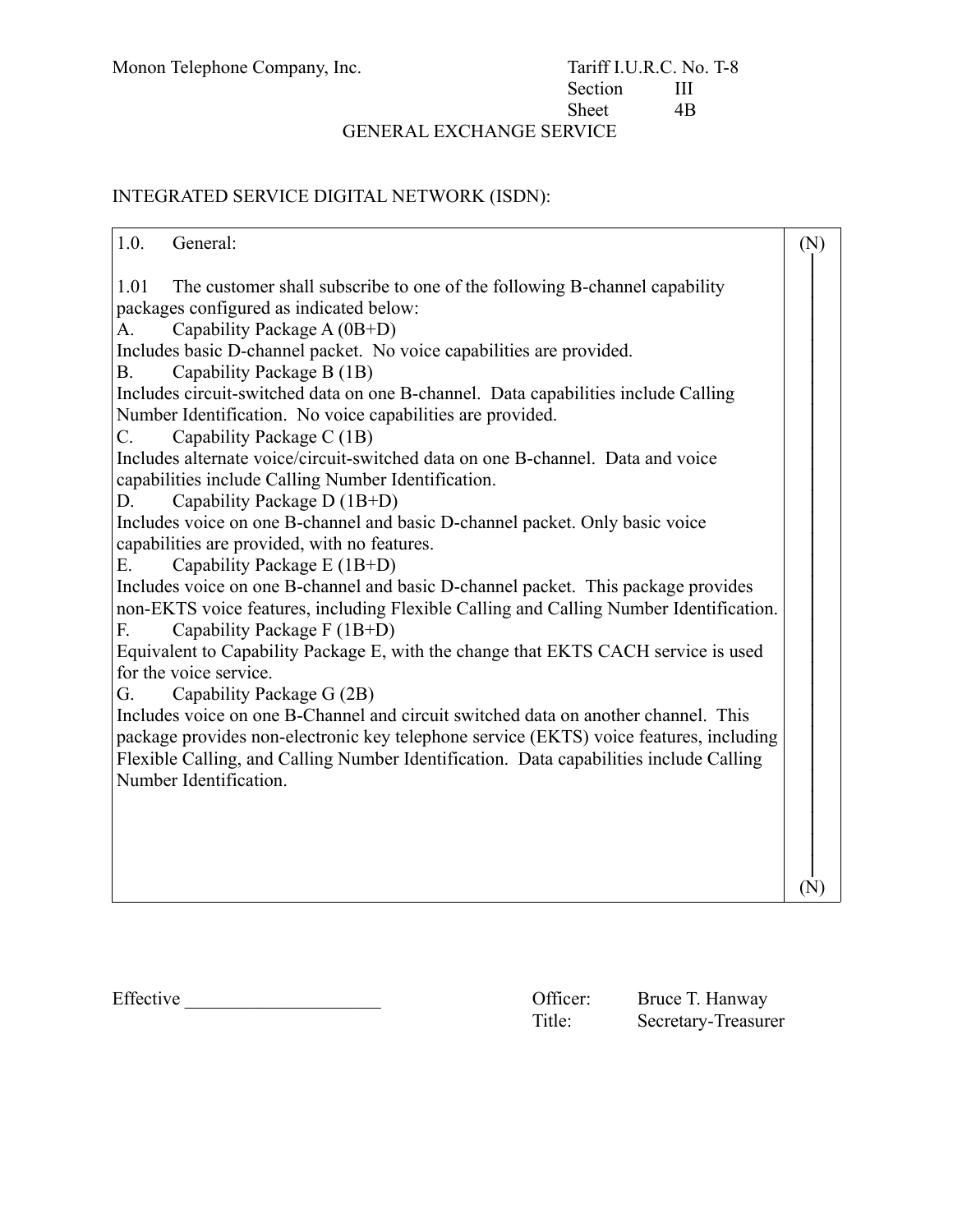| INTEGRATED SERVICE DIGITAL NETWORK (ISDN):                                                                      |     |
|-----------------------------------------------------------------------------------------------------------------|-----|
| Capability Package H (2B)<br>Η.                                                                                 | (N) |
| Equivalent to Capability Package G, with the change that CACH EKTS service is used                              |     |
| for the voice service.                                                                                          |     |
| Capability Package I (2B)<br>I.                                                                                 |     |
| Includes circuit-switched data on two B-channels. Data capabilities include Calling                             |     |
| Number Identification. No voice capabilities are provided.                                                      |     |
| Capability Package J (2B)<br>J.                                                                                 |     |
| Includes alternate voice/circuit/switched data on one B-channel, and circuit-switched                           |     |
| data on the other B-channel. Only basic voice capabilities are provided, with no features                       |     |
| except Calling Number Identification. Data capabilities include Calling Number                                  |     |
| Identification.                                                                                                 |     |
| Capability Package K (2B)<br>Κ.                                                                                 |     |
| Includes alternate voice/circuit-switched data on one B-channel and circuit-switched                            |     |
| data on the other B-channel. This package provides non-EKTS voice features, including                           |     |
| Flexible Calling and Calling Number Identification.<br>L.                                                       |     |
| Capability Package L (2B)<br>Equivalent to Capability Package K, with the change that CACH EKTS service is used |     |
| for the voice service.                                                                                          |     |
| Capability Package M (2B)<br>M.                                                                                 |     |
| Includes alternate voice/circuit-switched data on two B-channels. Data and voice                                |     |
| capabilities include Calling Number Identification.                                                             |     |
| Capability Package N (2B+D)<br>N.                                                                               |     |
| Includes alternate voice/circuit-switched data on one B-channel, circuit-switched data on                       |     |
| the other B-channel, and basic D-channel packet. This package provides non-EKTS                                 |     |
| voice features, including Flexible Calling and Calling Number Identification. Data                              |     |
| capabilities include Calling Number Identification.                                                             |     |
|                                                                                                                 |     |
|                                                                                                                 |     |
|                                                                                                                 |     |
|                                                                                                                 |     |
|                                                                                                                 |     |
|                                                                                                                 | (N) |

Effective \_\_\_\_\_\_\_\_\_\_\_\_\_\_\_\_\_\_\_\_\_ Officer: Bruce T. Hanway

Secretary-Treasurer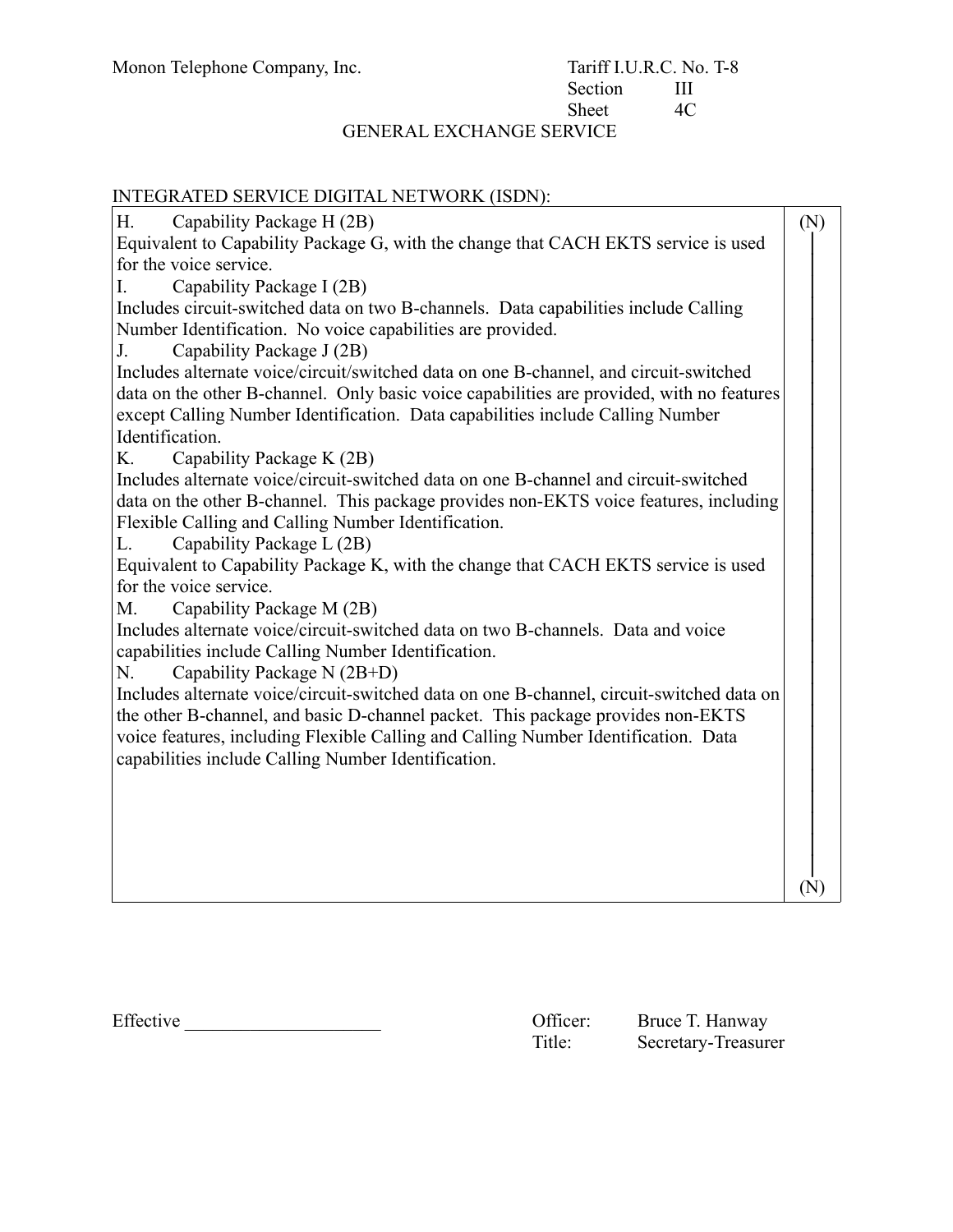## INTEGRATED SERVICE DIGITAL NETWORK (ISDN): (cont)

| Capability Package O (2B+D)<br>O.                                                       | (N)         |  |
|-----------------------------------------------------------------------------------------|-------------|--|
| Equivalent to Capability Package N, with the change that EKTS CACH service is used      |             |  |
| for the voice service.                                                                  |             |  |
| Capability Package P (2B+D)<br>Р.                                                       |             |  |
| Includes alternate voice/circuit-switched data on two B-channels, and basic D-channel   |             |  |
| packet. This package provides non-EKTS voice features, including Flexible Calling and   |             |  |
| Calling Number Identification. Data capabilities include Calling Number Identification. |             |  |
| Capability Package Q (2B+D)<br>Q.                                                       |             |  |
| Equivalent to Capability Package P with the change that CACH EKTS service is used       |             |  |
| for the voice service.                                                                  |             |  |
| $R_{\cdot}$<br>Capability Package R (2B)                                                |             |  |
| Includes circuit-switched data on two B-channels. Data capabilities include Calling     |             |  |
| Number Identification. No voice capabilities are provided.                              |             |  |
| Capability Package S (2B)<br>S.                                                         |             |  |
| Includes alternate voice/circuit-switched data on two B-channels. Data and voice        |             |  |
| capabilities include Calling Number Identification.                                     |             |  |
| Capability Package T (2B+D)<br>T.                                                       |             |  |
| Includes voice on two B-channels and basic D-channel packet. Only basic voice           |             |  |
| capabilities are provided, with no features.                                            |             |  |
| U.<br>Capability Package U (2B)                                                         |             |  |
| Includes alternate voice/circuit-switched data on two B-channels. This package          |             |  |
| provides non-EKTS voice features, including Flexible Calling and Calling Number         |             |  |
| Identification. Data capabilities include Calling Number Identification.                |             |  |
| Capability Package V (2B)<br>V.                                                         |             |  |
| Includes alternate voice/circuit-switched data on two B-channels. This package          |             |  |
| provides non-EKTS voice features, including Flexible Calling and Calling Number         |             |  |
| Identification. Data capabilities include Calling Number Identification.                |             |  |
|                                                                                         |             |  |
|                                                                                         |             |  |
|                                                                                         |             |  |
|                                                                                         |             |  |
|                                                                                         |             |  |
|                                                                                         | $({\rm N})$ |  |
|                                                                                         |             |  |

Effective Communication Communication Communication Communication Communication Communication Communication Communication Communication Communication Communication Communication Communication Communication Communication Co Secretary-Treasurer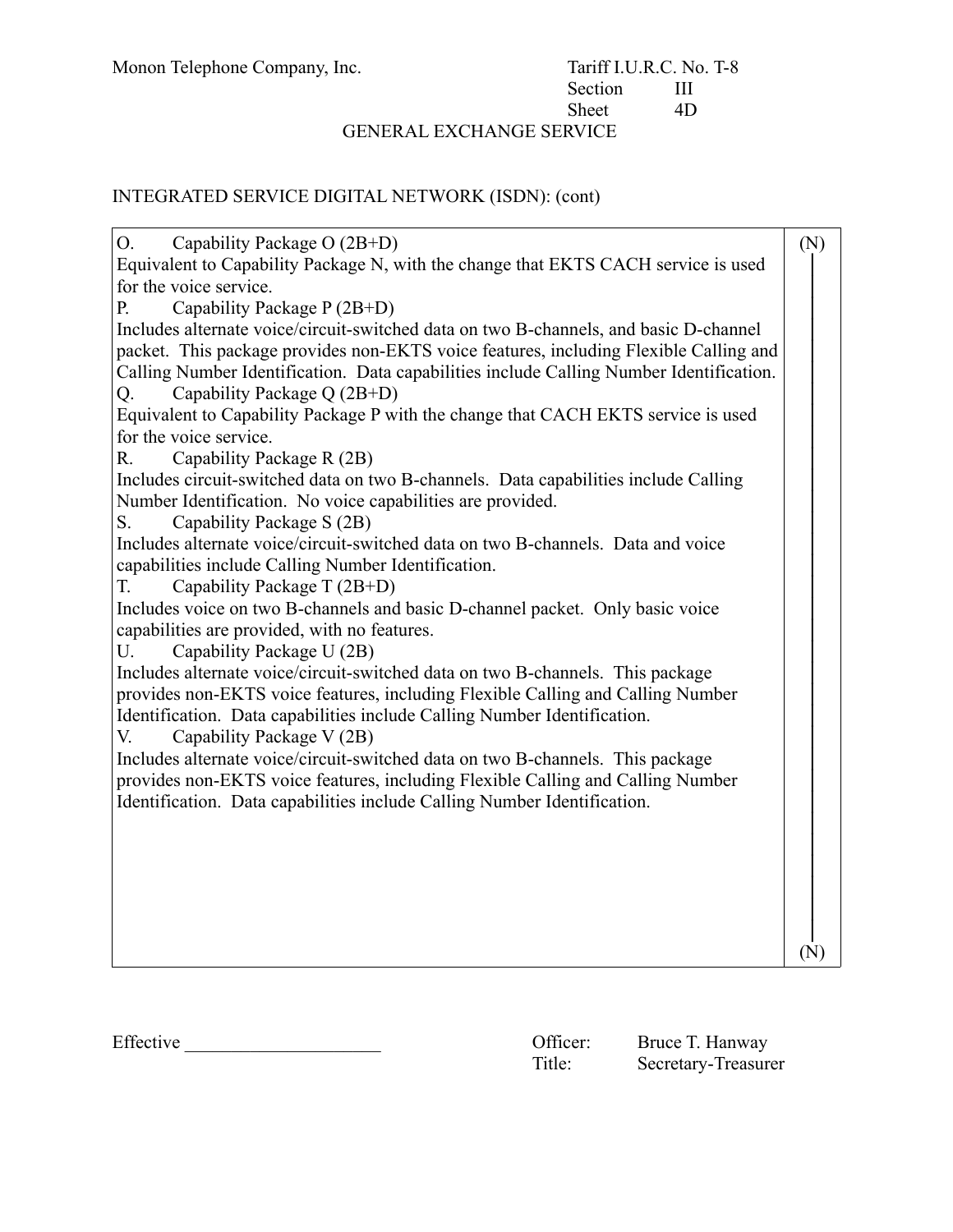$\blacksquare$ 

## Monon Telephone Company, Inc. Tariff I.U.R.C. No. T-8<br>Section III Section III<br>Sheet 4E Sheet

 $\overline{\phantom{0}}$ 

## GENERAL EXCHANGE SERVICE

## INTEGRATED SERVICE DIGITAL NETWORK (ISDN): (cont)

| 1.02<br>The D channel is a 16 kilobits per second (kbps) digital signaling channel that<br>carries signaling and control for the B-channels.                                                                                                                                                    | $(\mathrm{N})$ |
|-------------------------------------------------------------------------------------------------------------------------------------------------------------------------------------------------------------------------------------------------------------------------------------------------|----------------|
| 1.03<br>ISDN consists of central office facilities (including certain outside plant<br>facilities) extending from the Telephone Company's switching equipment to the<br>customer's demarcation point.                                                                                           |                |
| Each B-channel includes a single primary telephone directory number on a given<br>1.04<br>2B+D ISDN line. Calls are routed to the appropriate terminal devices based on the type<br>of call (voice or data) presented to the ISDN line.                                                         |                |
| 1.05<br>ISDN may have additional or secondary telephone directory numbers. The<br>additional telephone number(s) may originate or receive calls independent of the user's<br>primary directory number; however each B channel is allowed only one simultaneous<br>circuit connection at a time. |                |
| Applicable custom calling services are available at rates and charges specified in<br>1.06<br>Section V of the Company's Tariff.                                                                                                                                                                |                |
|                                                                                                                                                                                                                                                                                                 |                |

Effective \_\_\_\_\_\_\_\_\_\_\_\_\_\_\_\_\_\_\_\_\_ Officer: Bruce T. Hanway

| Officer: | Bruce T. Hanway     |
|----------|---------------------|
| Title:   | Secretary-Treasurer |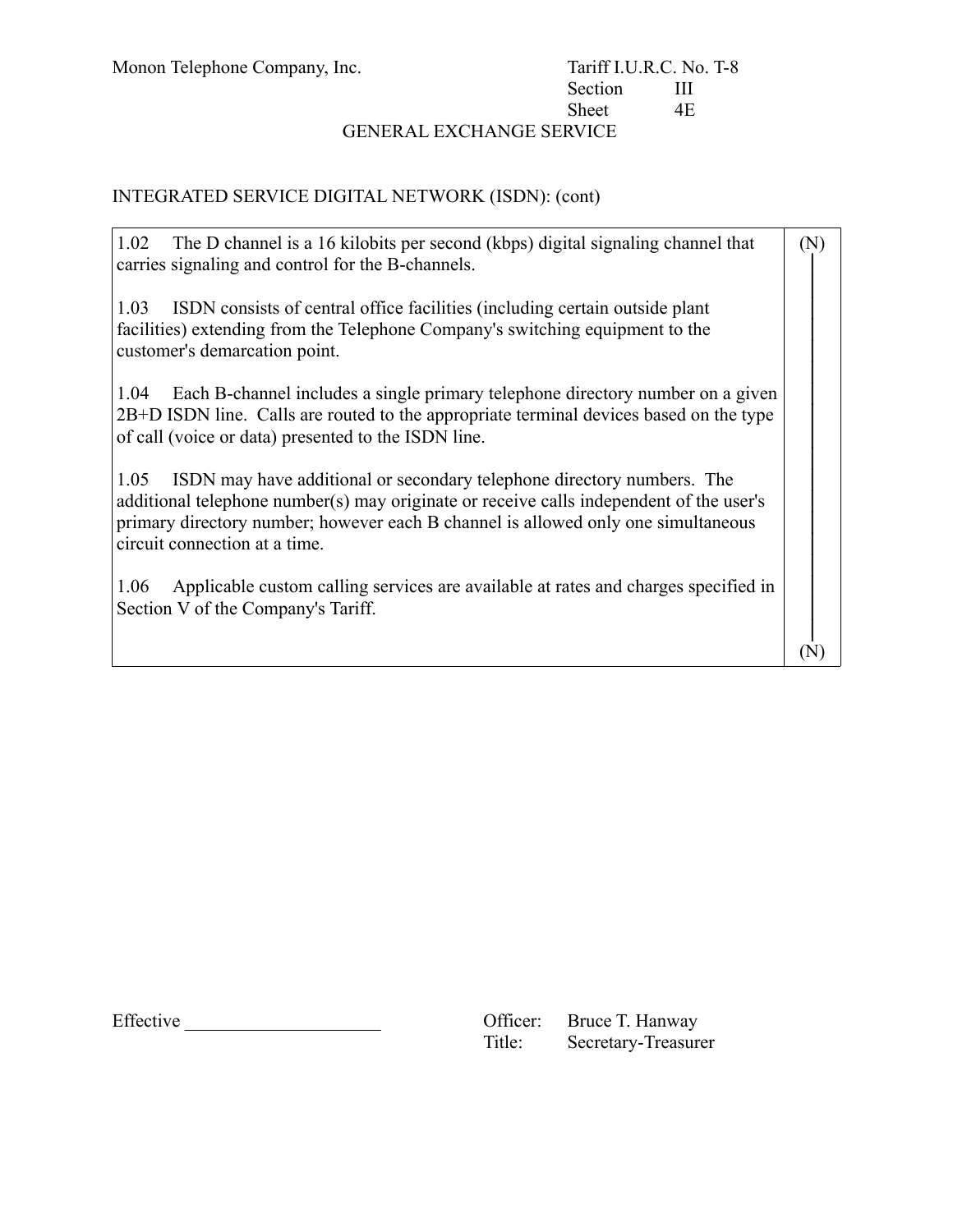## INTEGRATED SERVICE DIGITAL NETWORK (ISDN): (Cont.)

| 2.0<br><b>Customer Premise Equipment and Facilities:</b>                                                                                                                                                                                                                                                                         | (N)       |  |
|----------------------------------------------------------------------------------------------------------------------------------------------------------------------------------------------------------------------------------------------------------------------------------------------------------------------------------|-----------|--|
| Compatible customer premise equipment is required to utilize ISDN. All<br>2.01<br>equipment used to interface with these services is required to conform to NI-1<br>guidelines.                                                                                                                                                  |           |  |
| The Company shall not be responsible if changes in any of the equipment,<br>2.02<br>operations, or procedures of the Company utilized in the provisioning of ISDN render<br>any facilities provided by the customer obsolete or require modification of such<br>equipment or system, or otherwise affect its use or performance. |           |  |
| 3.0<br>Regulations:                                                                                                                                                                                                                                                                                                              |           |  |
| 3.01<br>Unless specifically exempted, ISDN shall be subject to all general regulations<br>applicable to the provision of service by the Company as stated in this Tariff.                                                                                                                                                        |           |  |
| 3.02<br>ISDN is provided at the option of the Company. This service is subject to central<br>office switching capacity, capability, the availability of outside plant facilities, and the<br>necessary building capabilities.                                                                                                    |           |  |
| The availability, functionality, and capabilities of ISDN may vary or may not be<br>A.<br>available dependent upon the software controlling that switch, hardware and associated<br>outside plant.                                                                                                                               |           |  |
| Where facilities are not available or unusual expenditures are involved in making<br>1.<br>them available, the customer may be required to pay additional charges to cover the<br>unusual expenditures. These charges will be determined on an individual case basis.                                                            |           |  |
|                                                                                                                                                                                                                                                                                                                                  | $(\rm N)$ |  |

Effective \_\_\_\_\_\_\_\_\_\_\_\_\_\_\_\_\_\_\_\_\_ Officer: Bruce T. Hanway

|        | Officer: Bruce T. Hanway |
|--------|--------------------------|
| Title: | Secretary-Treasurer      |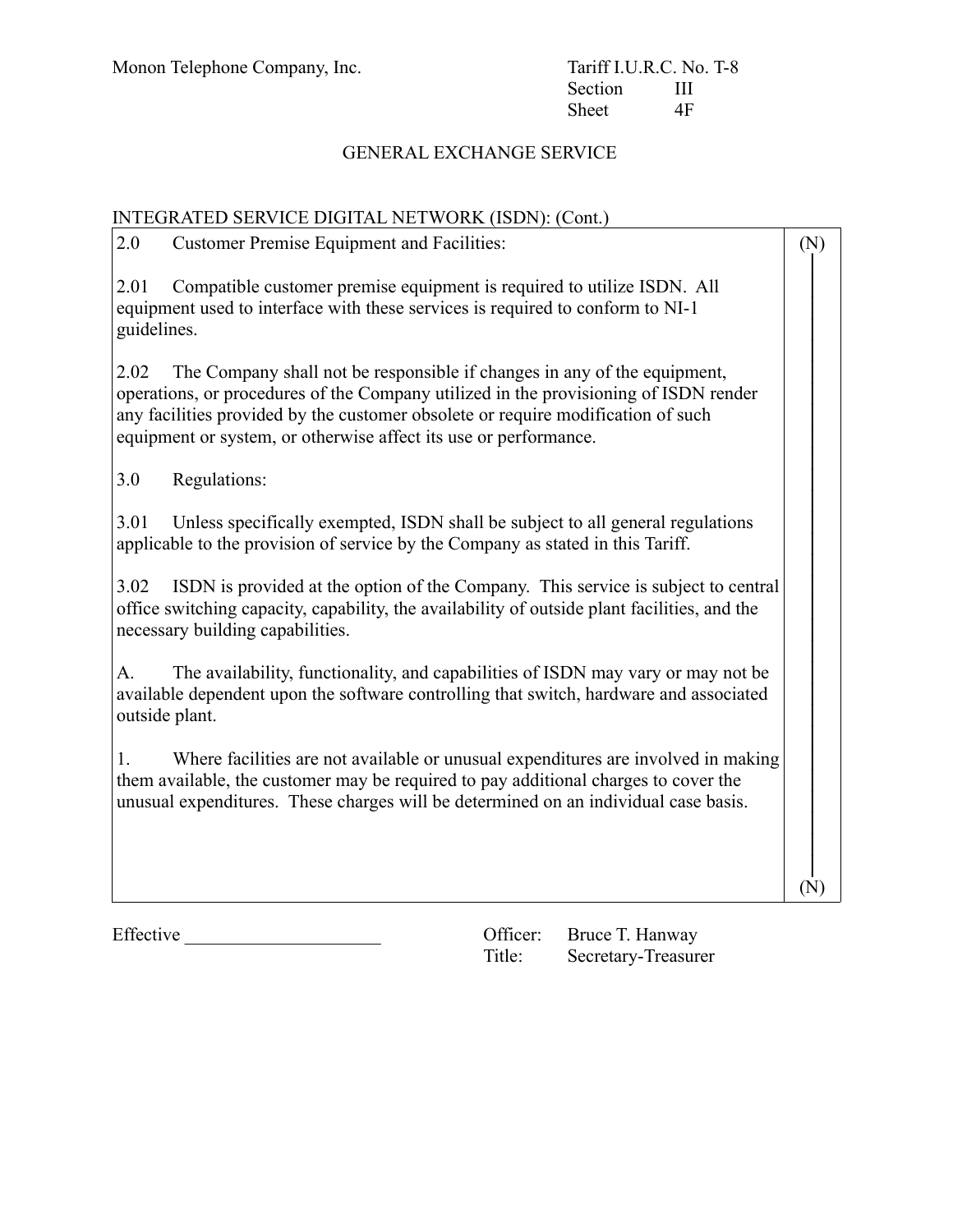## INTEGRATED SERVICE DIGITAL NETWORK (ISDN): (Cont.)

| 3.03<br>The minimum billing period is one month.                                                                                                                                                                                                                                                                                                                                          | (N) |
|-------------------------------------------------------------------------------------------------------------------------------------------------------------------------------------------------------------------------------------------------------------------------------------------------------------------------------------------------------------------------------------------|-----|
| Service Charges in Section V of this Tariff are applicable per ISDN BRA in<br>3.04<br>addition to rates and charges following.                                                                                                                                                                                                                                                            |     |
| One directory listing is provided without charge for each ISDN customer.<br>3.05<br>Additional listings may be provided as specified in Section III of this Tariff.                                                                                                                                                                                                                       |     |
| 3.06<br>Suspension of service is not allowed.                                                                                                                                                                                                                                                                                                                                             |     |
| 3.07<br>Up to two primary telephone numbers are provided with each ISDN line, one for<br>each B channel. If an additional telephone number is required on either channel, an<br>additional number charge applies for each additional number. Additional telephone<br>numbers may be published in the directory at the additional listing rates as found in<br>Section III of this Tariff. |     |
| 3.08<br>Each ISDN BRA access arrangement will be counted as one line in determining<br>the application of the Federal Communications End User Access Charge.                                                                                                                                                                                                                              |     |
| Basic ISDN BRA provides for one configuration of service capability package.<br>3.09<br>The customer must select the desired B channel capability package arrangement to<br>configure the service required.                                                                                                                                                                               |     |
|                                                                                                                                                                                                                                                                                                                                                                                           |     |

Effective \_\_\_\_\_\_\_\_\_\_\_\_\_\_\_\_\_\_\_\_\_ Officer: Bruce T. Hanway

| Officer: | Bruce T. Hanway     |
|----------|---------------------|
| Title:   | Secretary-Treasurer |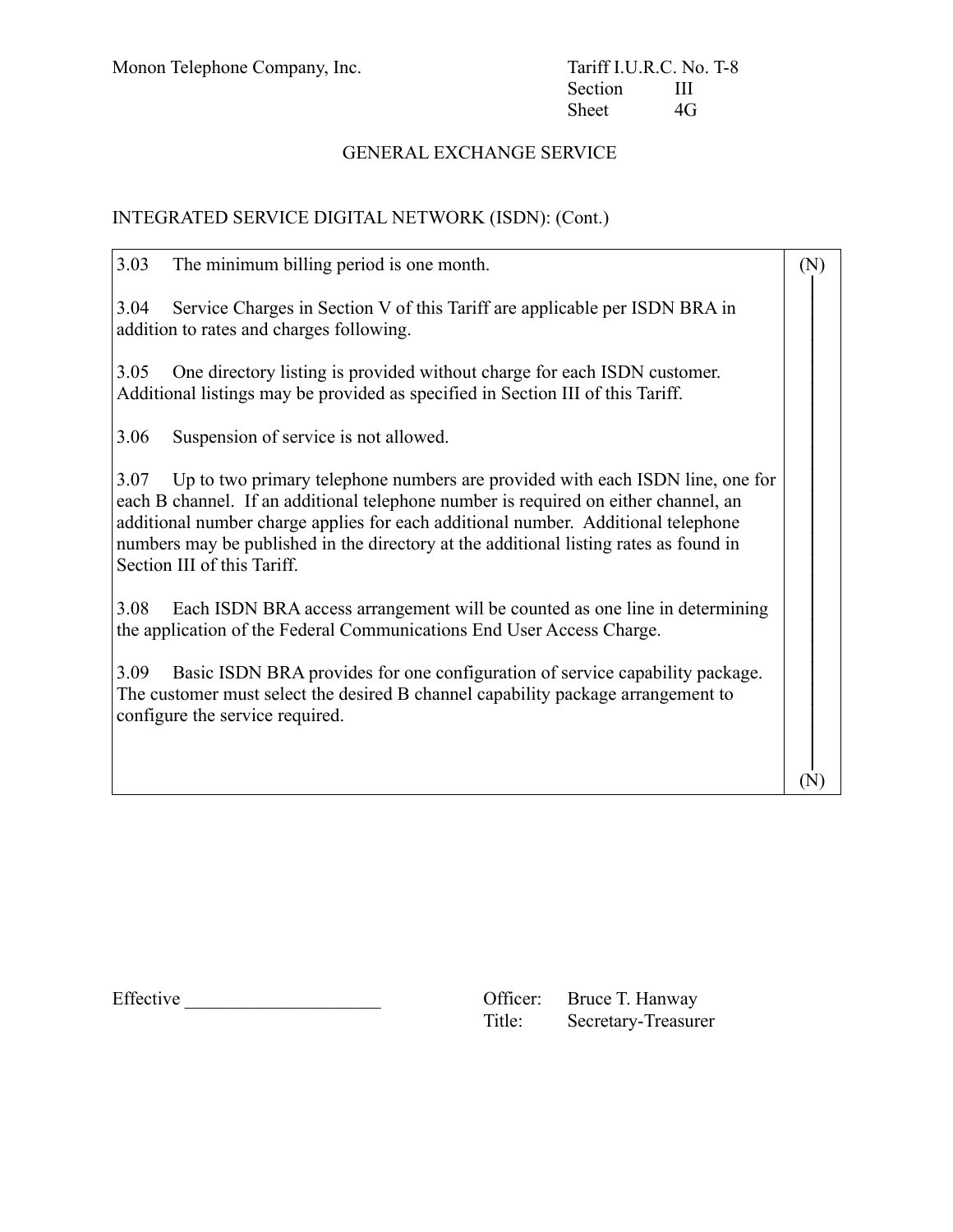# Section III Sheet 5

GENERAL EXCHANGE SERVICE

#### EXTENSION STATIONS:

Extension stations may be provided in connection with all classes of customer main station service except public pay stations. Off-premise business extensions, except semi-public pay station extensions, will be installed in a residence upon application of appropriate charges provided there is a residence main station maintained at the off-premise location.

Extension stations will not be furnished when in the judgment of the company, such stations will interfere with satisfactory operation of the line.

Separate telephone numbers or other distinctive designations are not permitted on extension stations, nor is code ringing permitted.

#### JOINT USER SERVICE:

Joint user service is an arrangement whereby an individual, firm or corporation whose telephone needs are not such as to justify the provision of separate customer service is permitted to use the service of a customer. Upon application by the customer, the Telephone Company will extend service to joint users except that not more than two joint users will be permitted for each main line or for each trunk of a commercial PBX system. Joint user service is not furnished in a situation where a customer is engaged in the business of renting office space on a transient or permanent basis, or for other reasons desired to furnish telephone service to his clients.

Directory listings for joint user service will bear the same address and telephone number as the listing of the main station.

Joint users are permitted only in connection with business individual lines and PBX service.

The primary customer requesting joint user service shall be responsible for the payment of all charges, including tolls, incurred by said joint users.

Effective: December 1, 1976 Chicago Contract Contract Contract Contract Contract Contract Contract Contract Contract Contract Contract Contract Contract Contract Contract Contract Contract Contract Contract Contract Contra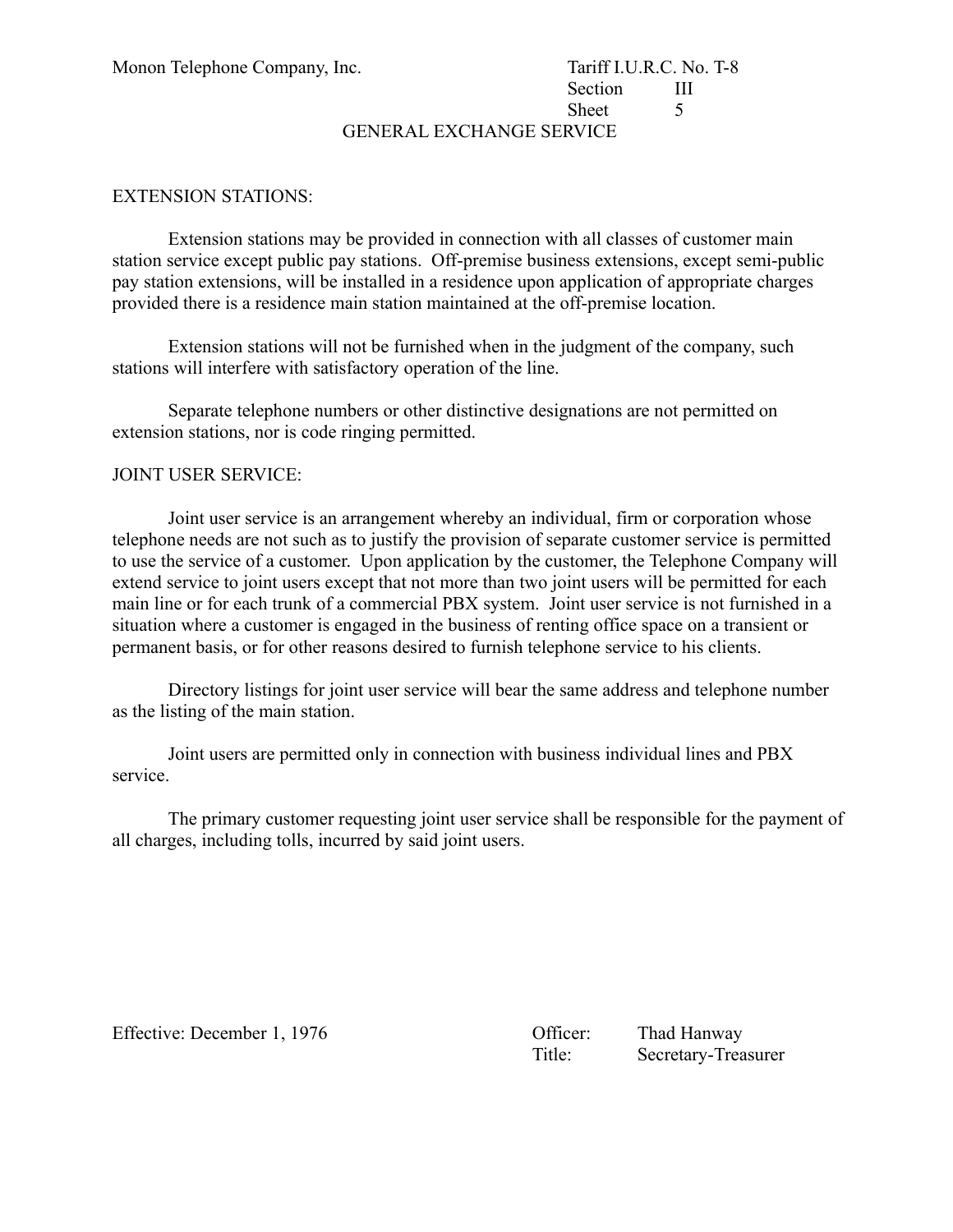## Section III Sheet 5A

GENERAL EXCHANGE SERVICE

#### PUBLIC TELEPHONE SERVICE:

A public telephone is an exchange station installed at the Telephone Company's option, in charge of an attendant, or equipped with a coin collecting device, at a location chosen or accepted by the Company as suitable and necessary for furnishing service to the general public.

Persons with whom arrangements are made by the Telephone Company for the installation of Public Telephones are considered as the agents of the Company in serving the public.

No listings in the directory are allowed in connection with public telephone service.

#### SEMI-PUBLIC TELEPHONE SERVICE:

Semi-public telephone service is an arrangement under which a business customer station is equipped with a coin collecting device, designed for a combination of customer and public usage, and will be furnished, on individual lines only, at the following types of locations:

(1) In locations, where, in the opinion of the Telephone Company, the installation of a public telephone is not warranted but where there is an appreciable demand for service on the part of the public.

Effective: December 1, 1976 Chicago Company Company Company Chicago Thad Hanway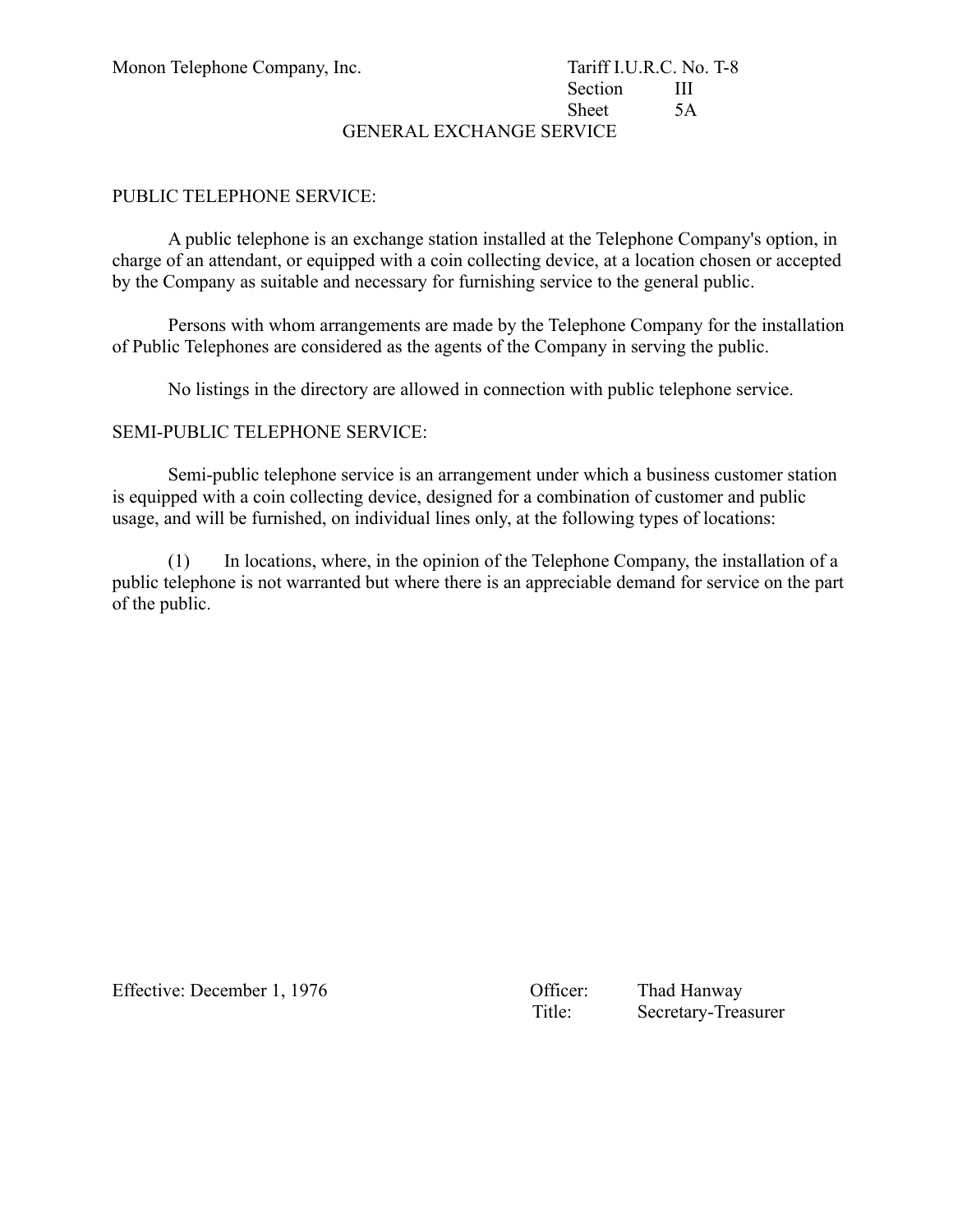## Section III Sheet 6

GENERAL EXCHANGE SERVICE

#### SEMI-PUBLIC TELEPHONE SERVICE: (Cont.)

(2) At locations where, in the opinion of the Telephone Company, there is a collective use of the service by a relatively stable number of guests, members, employees or occupants.

(3) At any location where, in the opinion of the Telephone Company, the demand for service for a combination of public and customer usage.

One extension station may be permitted with a semi-public telephone service at the regular business extension rate. The extension station is not equipped with coin boxes, dials, and is intended only for the answering of incoming calls.

Such extension must be clearly visible from the semi-public station and notice of its existence must be posted at the location of the semi-public station.

Customers to semi-public telephone service are entitled to regular listings in the Telephone Company's official directory and may advertise such numbers for incoming calls and business purposes subject to rules and regulations otherwise specified in this Tariff.

#### RURAL LINE SERVICE:

A. General

New rural lines will be provided only where, in the judgment of the Telephone Company, there appears to be a sufficient demand for the service to warrant the construction charges involved.

The Company reserves the right to connect business and residence stations to the same line. No keys or switches for the purpose of cutting off all or a part of the line from the central office are permitted.

B. Main Line Extension for Rural Service

Under normal conditions, the Telephone Company will extend its rural lines to reach a rural customer within the exchange service area.

Effective: December 1, 1976

| Officer: | Thad Hanway         |
|----------|---------------------|
| Title:   | Secretary-Treasurer |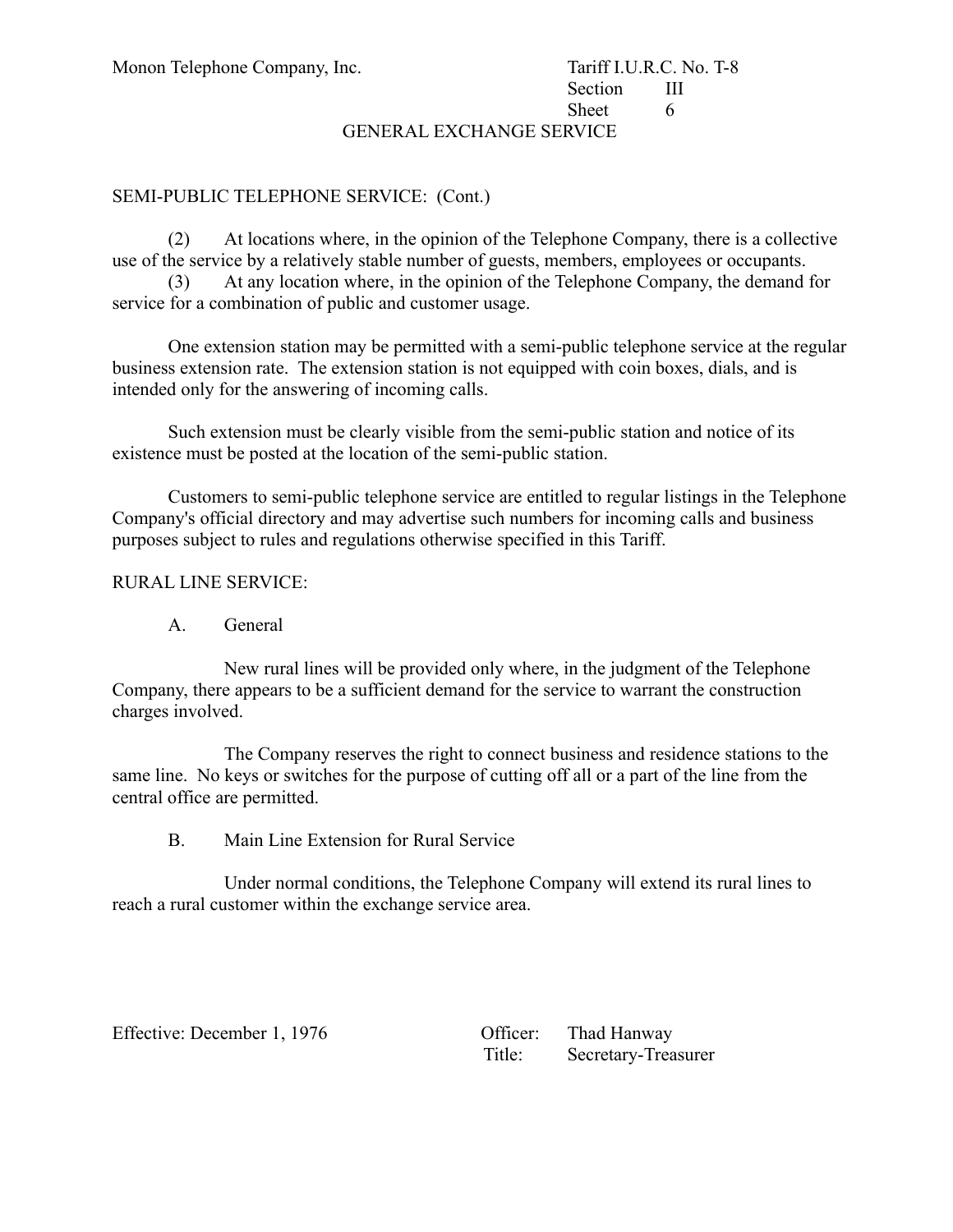## Section III Sheet 6A

GENERAL EXCHANGE SERVICE

#### C. Construction Charges

When, in the judgment of the Telephone Company, the revenue to be gained does not justify the Company extension of facilities, then a construction charge may be applied. Such charge shall be apportioned equally among all applicants for service.

If a construction charge is not made, the Company may require a contract with the customer covering service for a period of time based on costs.

Applicants may be required to make advance payments to cover all or a portion of the exchange service during the term contract, when in the opinion of the Telephone Company there is evidence of credit risk, or in cases of renters or tenants.

Payments for rural line construction are not refundable and all poles and equipment shall remain the property of the Telephone Company.

When required by the conditions, applicants shall provide, without expense to the Company, private right of way parallel to the public highway, such right of way shall be free from tree interference and otherwise suitable.

Effective: December 1, 1976 Queen Officer: Thad Hanway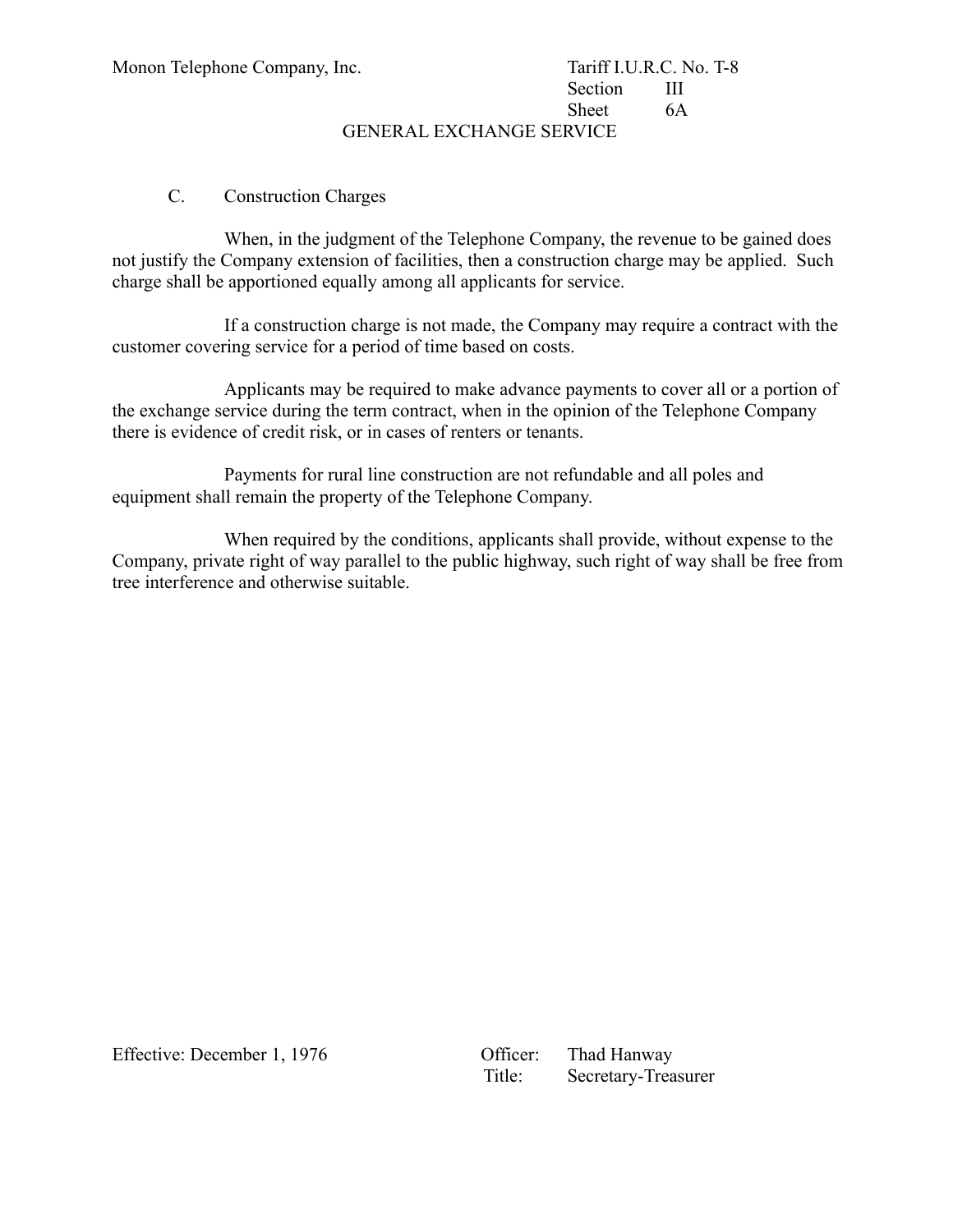## LOW INCOME PROGRAMS

| <b>CONCURRENCE</b>                                                                                                                                                                     |  |
|----------------------------------------------------------------------------------------------------------------------------------------------------------------------------------------|--|
| Pursuant to the provisions contained in Cause Nos. 40785 and 40152, the Company<br>hereby adopts and concurs in I.U.R.C. Tariff No. T-7, Part I, Section 3 for Low Income<br>Programs. |  |

Effective CHEC CONSERVICE: Bruce Hanway<br>
Title: Secretary-Treas Secretary-Treasurer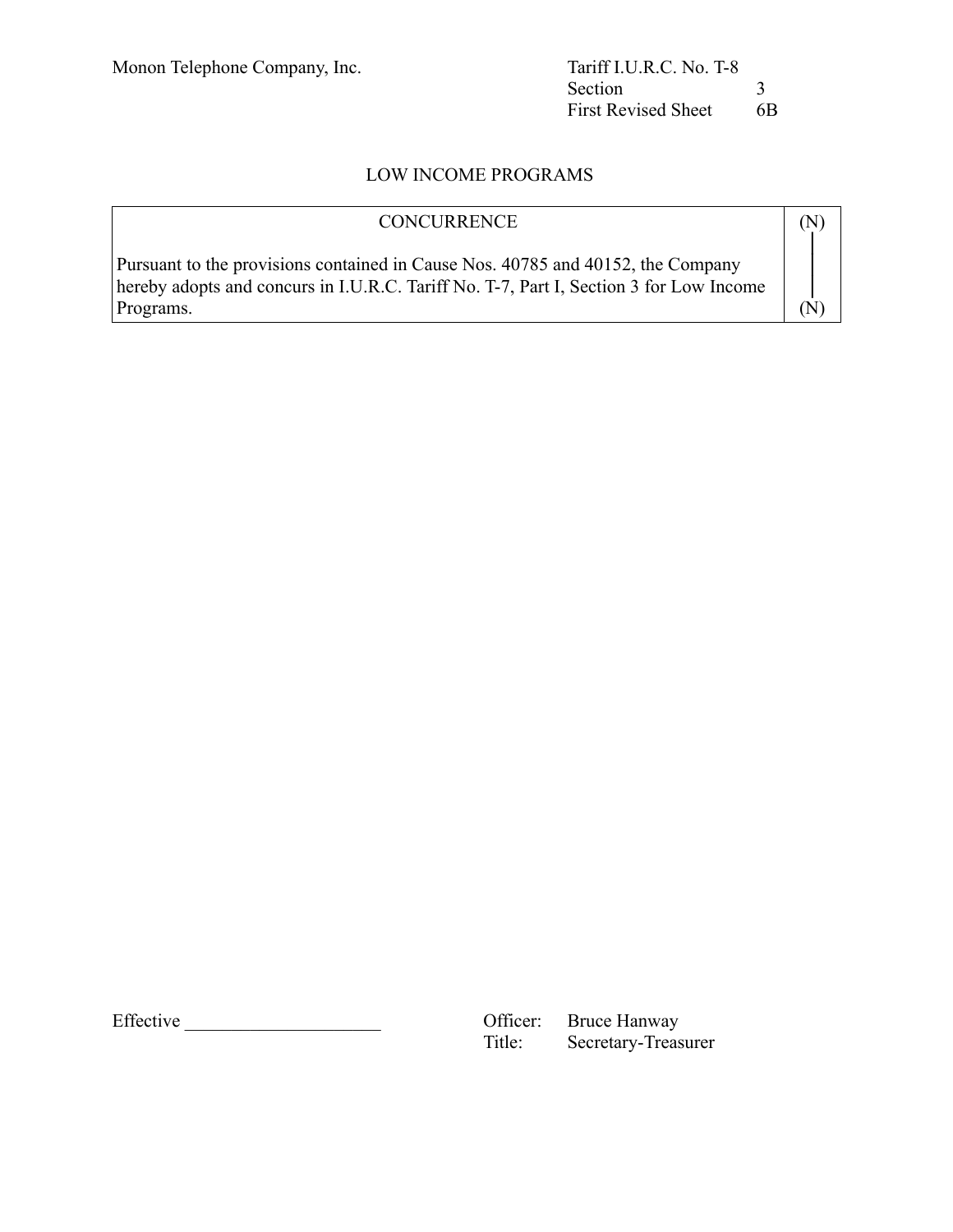GENERAL EXCHANGE SERVICE

#### SPECIAL SERVICES AND FACILITIES:

Special services and facilities, not ordinarily used in the furnishing of telephone service and not otherwise mentioned in, provided for, or contemplated by the tariff schedules of the Telephone Company, may be furnished or leased pursuant to special contract for such special services or facilities for such periods as may be agreed upon, provided such special services or facilities or the use made thereof is not unlawful and does not interfere with the telephone service furnished by the Telephone Company.

In the event such special services or facilities or the use made thereof interferes with the furnishing of telephone service by the Company, the Telephone Company may terminate such contract and cease to furnish such special services and facilities after thirty days written notice to the customer.

#### TELEPHONE DIRECTORY LISTINGS:

A. General Regulations

1. The regulations for directory listings, as provided in this section, apply only to the information records and the alphabetical directory or that section of the directory containing the regular alphabetical list of names and customers.

2. The alphabetical list of names of customers is designated solely for the purpose of informing calling parties of the telephone numbers of customers and those entitled to use customers' service. Special arrangements of names is not contemplated, nor any form of listing which does not facilitate directory service or is otherwise objectionable or unnecessary for purposes of identification.

The Telephone Company reserves the right to limit the length of any listing in the directory; and to use abbreviations where in its judgment the clearness of the listing or the identification of the customer is not thereby impaired.

- 3. Names in directory listing shall be limited to the following:
	- (a) In Connection with residence service:
		- (1) The individual name of the customer, or
		- (2) The individual name of a member of the customer's

immediate family.

Effective: December 1, 1976

| Officer: | Thad Hanway         |
|----------|---------------------|
| Title:   | Secretary-Treasurer |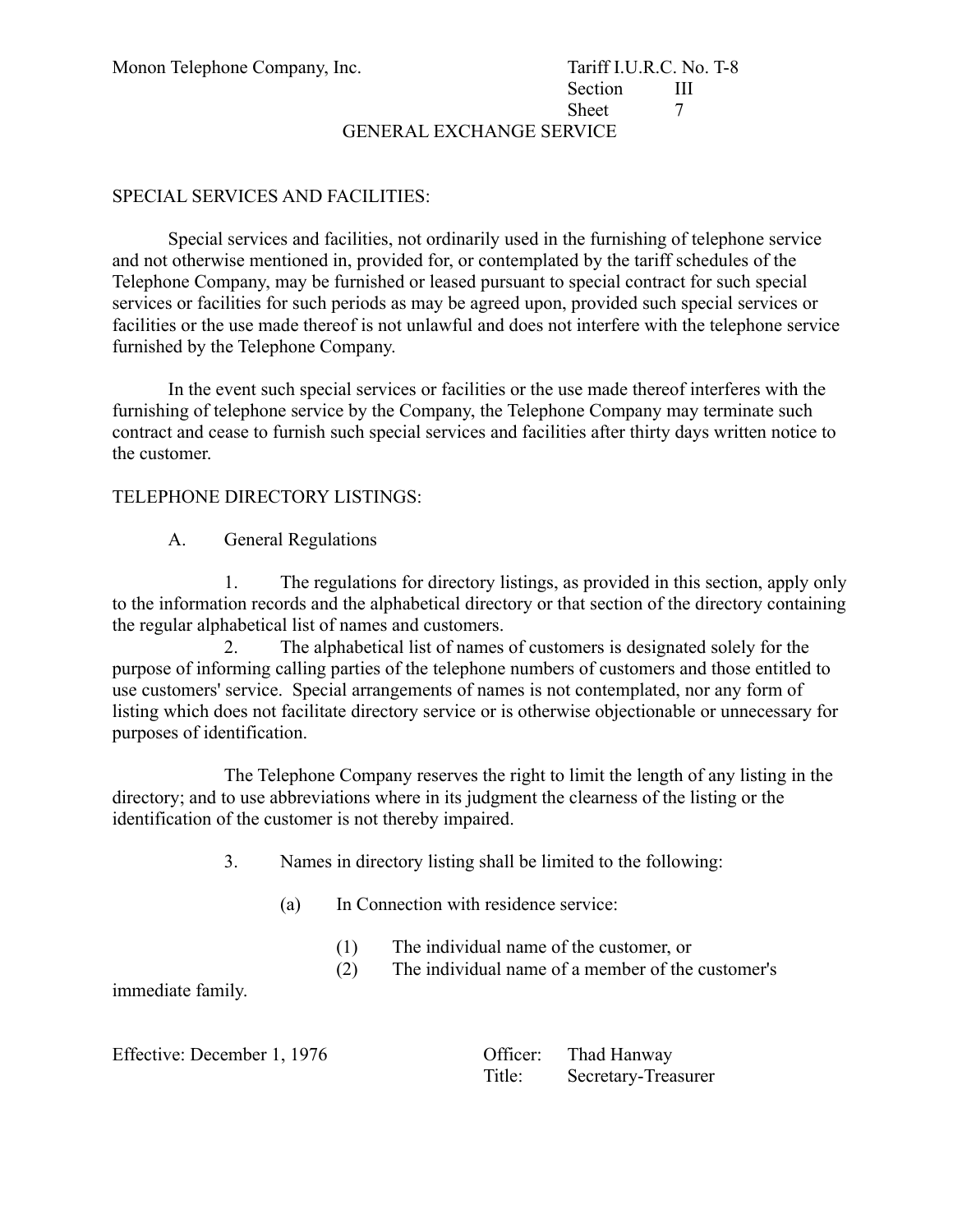Section III Sheet 7A

#### GENERAL EXCHANGE SERVICE

#### TELEPHONE DIRECTORY LISTINGS, cont.

(b) In connection with business service:

(1) The listing must be in the name of the individual, partnership, corporation, firm, association, institution, etc. to whom service is furnished. Additional listings may be provided for in the name of a member, officer, employee, or representative thereof, who is authorized to represent said individual, partnership, corporation, firm, association, or institution, or, the name of another business which the customer represents, controls, or owns.

(2) The names of departments when such listings are deemed necessary for the efficient use of the service.

Effective: December 1, 1976 Queen Officer: Thad Hanway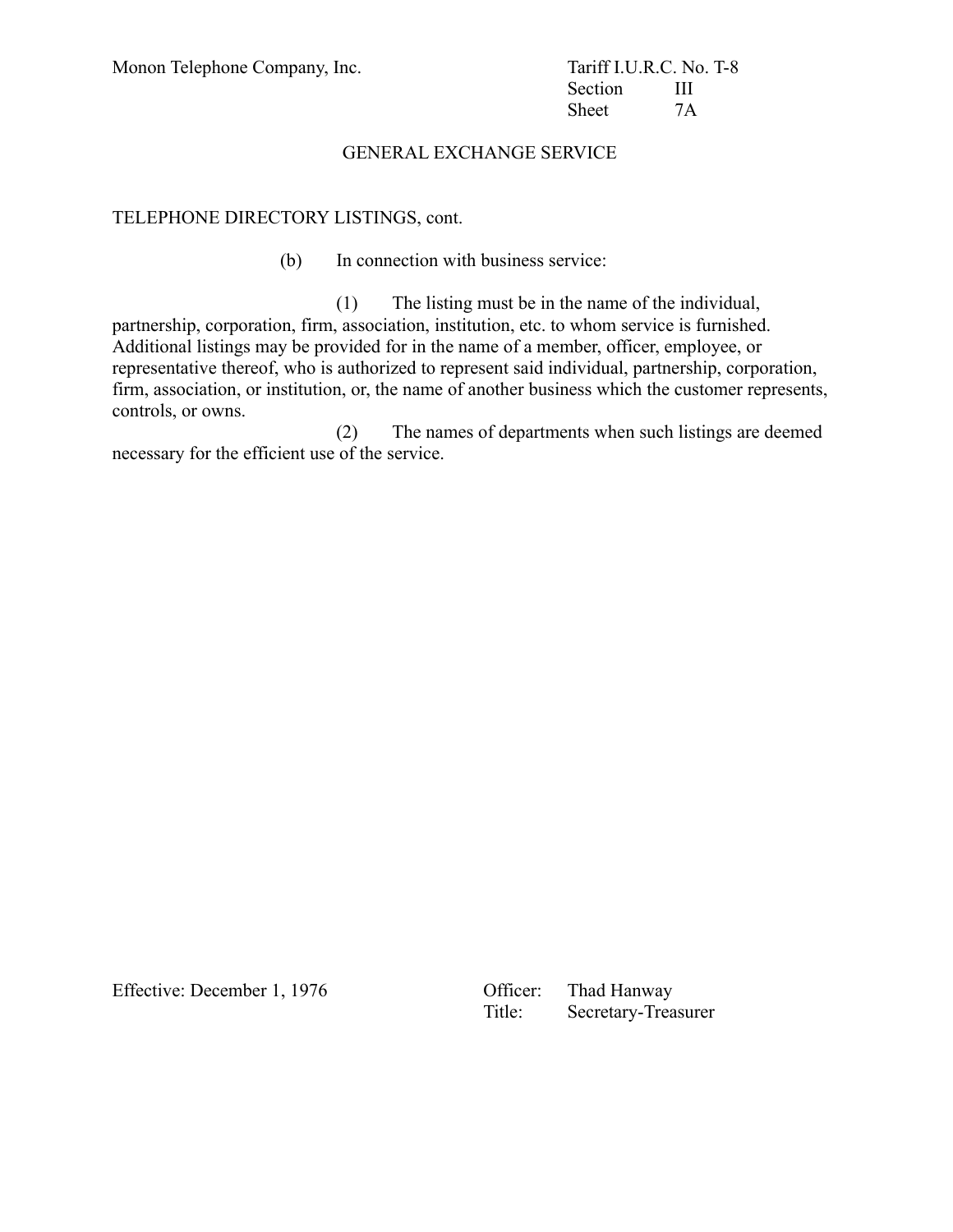GENERAL EXCHANGE SERVICE

#### TELEPHONE DIRECTORY LISTINGS: (Cont.)

4. Whenever any question arises as to the right of a customer (1) to list the name of a business which he claims he is authorized to represent; or (2) to use a listing which includes the trade name of another; the Telephone Company is privileged to require the customer to secure from the owner of such name, written authority to use it, addressed to the Telephone Company for the acceptance for insertion or for the continuance of such listing; and is privileged to refuse to accept or to delete such listings where (1) such written authority is not furnished or (2) such authority is withdrawn by such owner to the Telephone Company.

5. Primary Listings:

(a) One listing without charge, termed the primary listing, is provided as follows:

(1) For each separate customer service. When two or more main station lines or PBX trunk lines are consecutively operated, the first number of the group is considered the primary listing.

- (2) For each semi-public service.
- (3) For each joint user.
- B. Regular Extra Listings

1. Business extra listings may be the names of partners or members of the firm, if the customer or joint user is a partnership or firm; the names of officers of the corporation, if the customer or joint user is a corporation; and for any business establishment, the names of associates or employees of the customer or joint user. No other class of listing, such as service, agency, commodity, etc., will be accepted.

2. Residence extra listings may be the names of the customer's immediate family.

3. In connection with semi-public telephone service, extra listings are allowed at regular extra listing rates in the names of permanent guests or tenants at that location. Regular extra listing rates in connection with semi-public stations are furnished under the same regulation as specified in paragraph one (1) above.

4. Ordinarily, all extra listings must be of the same address and telephone number as the primary listing, except as provided below for alternate listings. However, when in the opinion of the Telephone Company it appears necessary as an aid to the use of

Effective: December 1, 1976 Contract Contract Contract Contract Contract Contract Contract Contract Contract Contract Contract Contract Contract Contract Contract Contract Contract Contract Contract Contract Contract Contr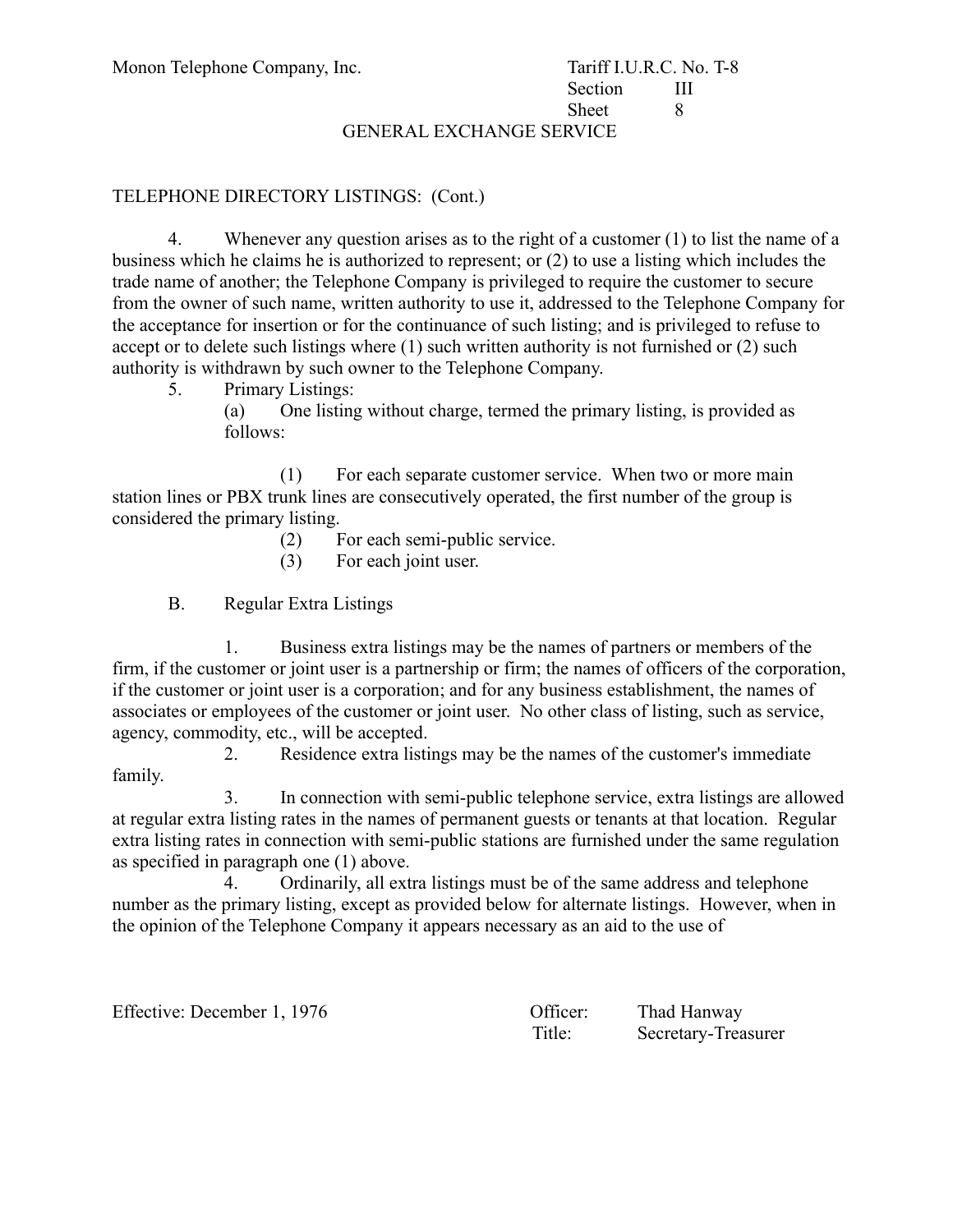## Section III Sheet 8A

#### GENERAL EXCHANGE SERVICE

the directory, and, provided satisfactory service can be furnished, a listing may be permitted under the address of a PBX station, or extension station, installed on premises of the customer, but at an address different from that of the switchboard, or main station, using the telephone number of the primary listing.

5. Regular extra listings are furnished at the rate quoted in the Local Exchange Rate Schedule.

C. Duplicate and Cross Reference Listings

1. Duplicate listings, i.e., listing of nicknames, abbreviated names, names which are commonly spelled in more than one way, and rearrangements of names are permitted, when in the opinion of the Telephone Company, they are necessary for the proper identification of the customer, and are not so desired to secure preferential position in the directory for advertising purposes.

2. Cross reference listings are permitted when their use will facilitate in handling telephone calls.

3. The regular extra listing rate applies for each duplicate or cross reference listings.

Effective: December 1, 1976 Contract Contract Contract Contract Contract Contract Contract Contract Contract Contract Contract Contract Contract Contract Contract Contract Contract Contract Contract Contract Contract Contr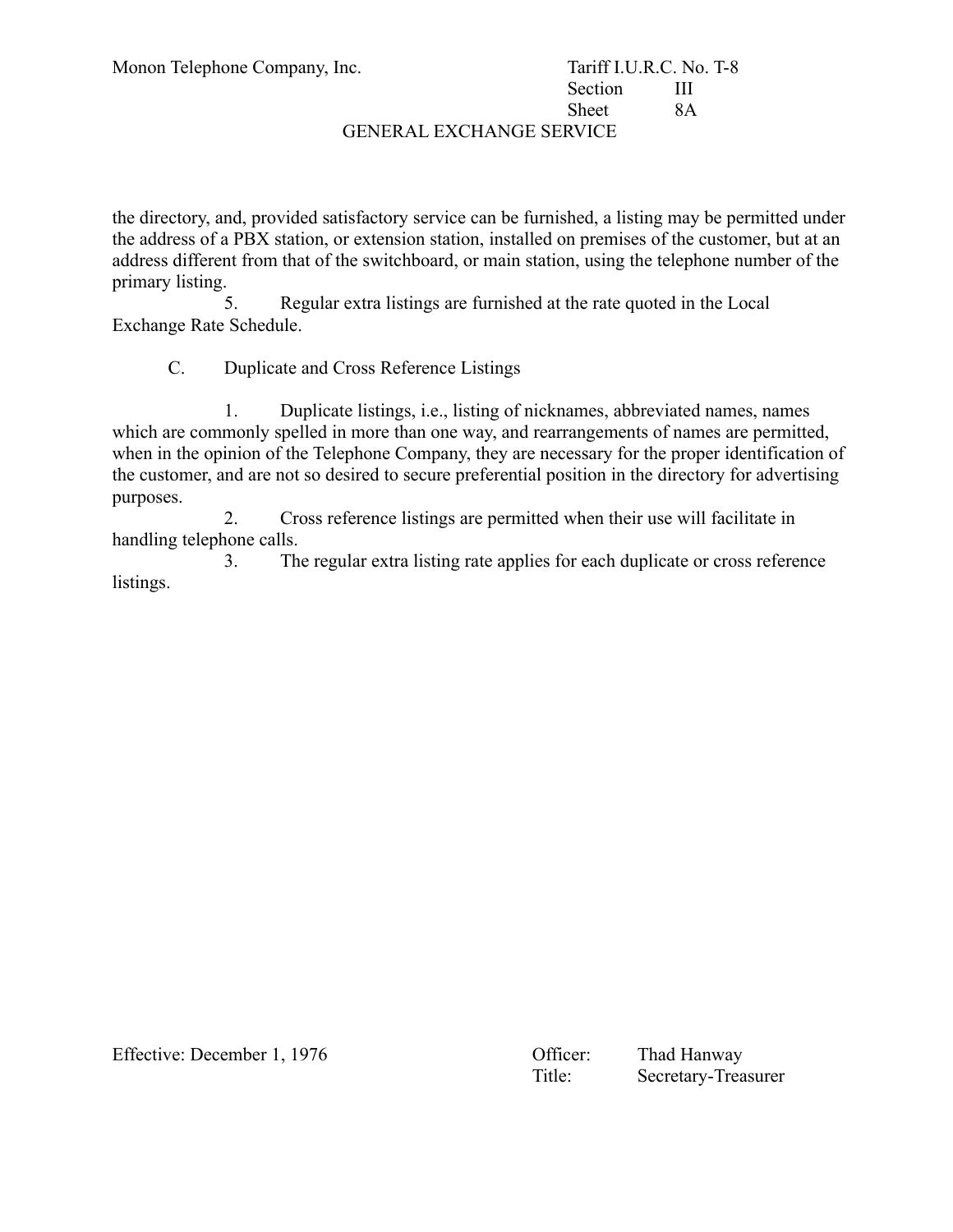## Section III Sheet 9

#### GENERAL EXCHANGE SERVICE

#### TELEPHONE DIRECTORY LISTINGS: (Cont.)

D. Alternate Call Number Listings

1. Listing of an alternate telephone number, other than those covered under paragraph G-1 "Office Hour Listings" of this Tariff, to be called in case no answer is received, is permitted for customers to all classes of service.

2. The alternate number may be that of a service not under contract with the customer in connection with whose name it appears. In such a case, the consent of the customer to the alternately listed service must be obtained before the alternate listing is furnished.

3. The regular extra listing rate applies for each alternate call number listing.

E. Foreign Listings

1. Foreign listings, i.e., listings of customers located in an exchange other than that in which the listed service is furnished are permitted. Charges for foreign listings are payable in advance for the period for which the directory is issued.

2. The charge for a foreign listing contemplates insertion in the list of a specific exchange.

TEMPORARY SUSPENSION OF SERVICE - VACATION RATES: Deleted 07/01/2022 (D)

Effective: December 1, 1976 Contract Contract Contract Contract Contract Contract Contract Contract Contract Contract Contract Contract Contract Contract Contract Contract Contract Contract Contract Contract Contract Contr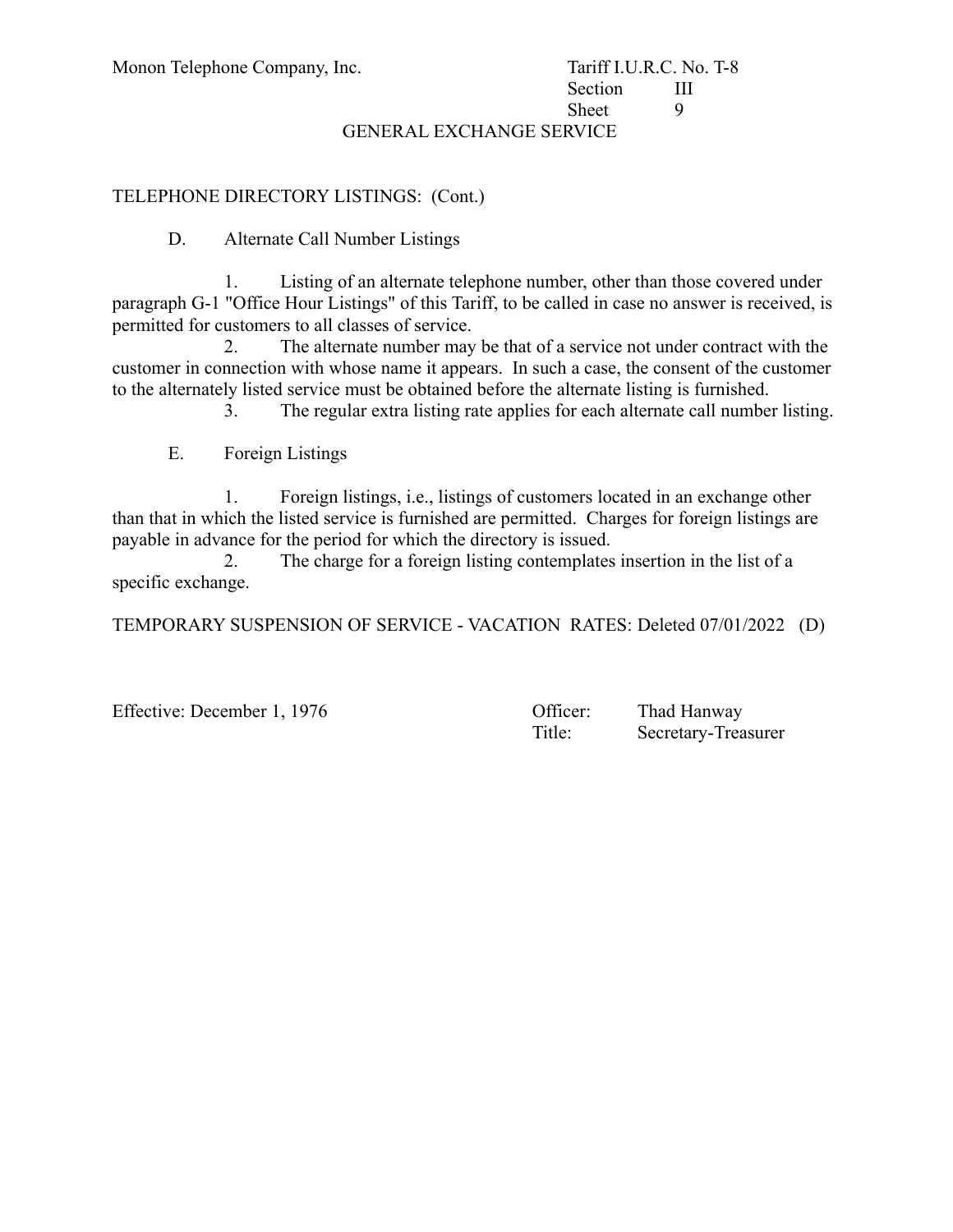General Exchange Services

Digital Trunk Service (DTS)

1. Service Description

Digital Trunk Service, referred to as "DTS", provides a cost effective method of delivering voice grade service from the serving Central Office to a customer's premises.

DTS is provided with 1.544 Mbps and the 24 channels may be used for the transport of trunks for termination on customer-provided equipment.

DTS supports Direct Inward Dialing (DID) Service and Local Exchange Business Trunks. Touchtone is a required feature of DTS.

2. Requirements

DTS is offered from Central Offices where the Company has arranged facilities for such service.

DTS is an arrangement that allows for the direct termination of digital trunks from a digital Central Office to customer-provided equipment. This arrangement supports trunk side features.

Additional charges for Central Office services and features, including, but not limited to Direct Inward Dialing (DID) Service, are applicable when appropriate and can be found elsewhere in this tariff.

All signals generated by customer-provided equipment must comply with the signal and format constraints contained within the Technical Reference specifications as used by the Company.

3. Rates and Charges for this service are in Section 5 Sheet 11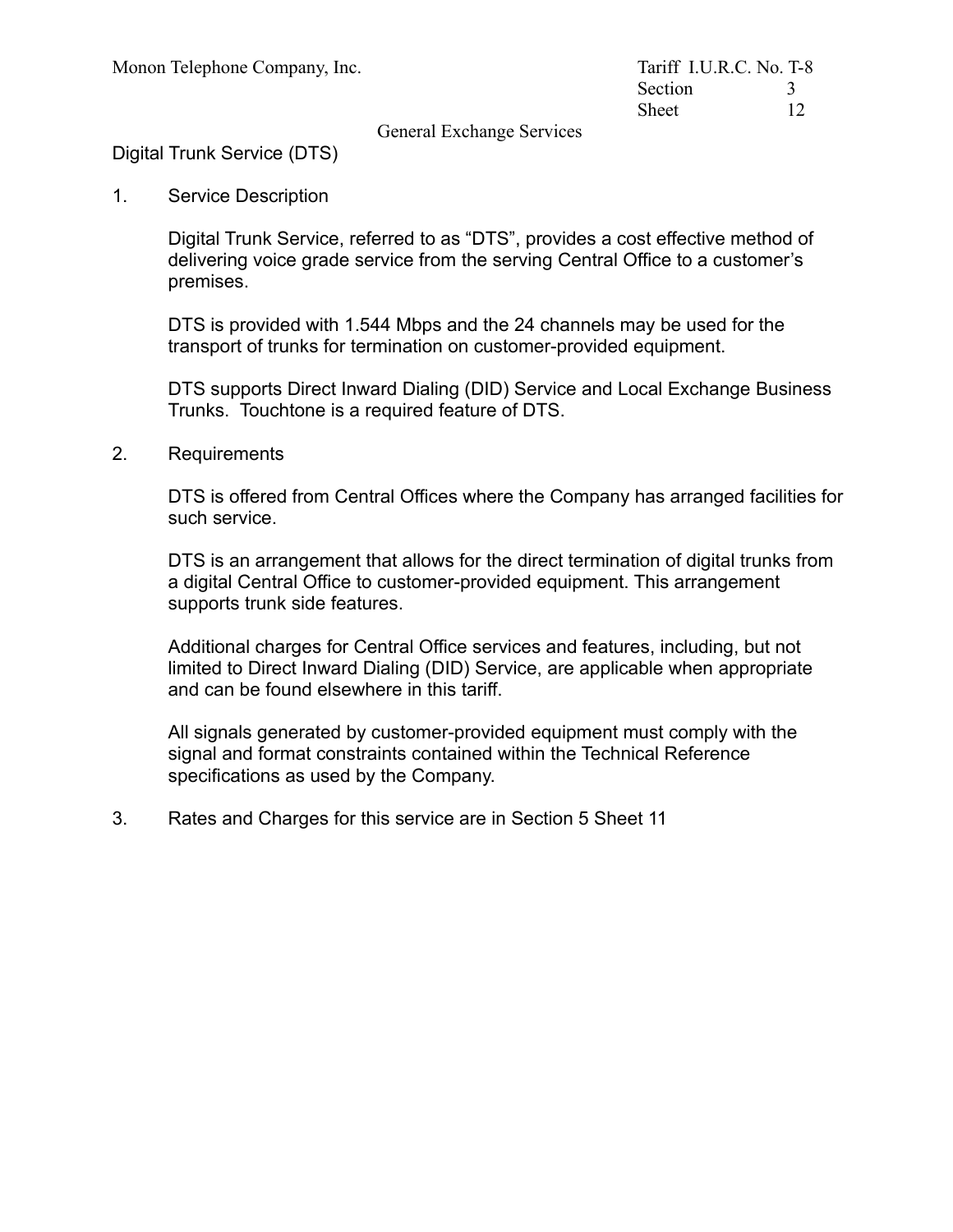Monon Telephone Company, Inc.

| Tariff I.U.R.C. No. | T-8 |
|---------------------|-----|
| Section             |     |
| <b>Sheet</b>        | 13  |

DIRECT-INWARD-DIALING (DID) SERVICE

**Conditions** 

.1 General

.1.1 DID service is furnished in the serving in the serving central office on trunk lines (excluding WATS) to customer-premises PABX systems which are equipped for compatible DID operation.

.1.2 DID service permits incoming local and long distance calls to be dialed directly to stations associated with the customer PABX system.

.1.3 DID service must be provided on all lines in a central office trunk group arranged for inward service. When DID is provided on more than one central office trunk group, each group is considered a separate service.

.1.4 DID service does not include directory listing of DID numbers. Additional listings will be provided at rates specified elsewhere in this tariff.

.1.5 DID service is furnished upon the condition that the customer must subscribe to central office trunk service adequate, in the judgement of the Company, to permit the use of DID service without degradation of service.

.1.6 The customer is responsible for providing intercept of assigned but unused central office DID numbers.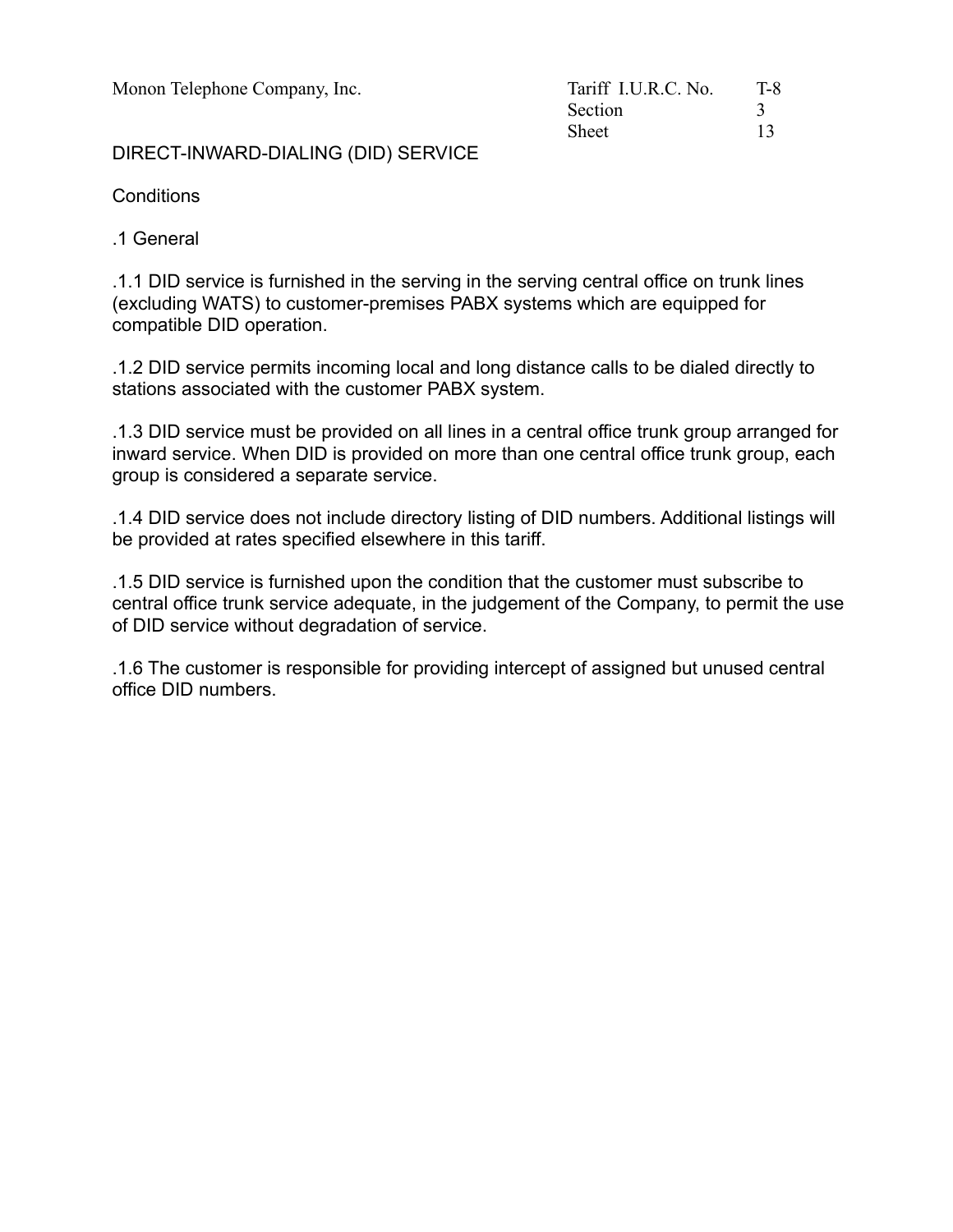MESSAGE TOLL TELEPHONE SERVICE

## NOTICE OF CANCELLATION

This Tariff cancels any and all previous tariffs of this Company, and any and all supplements, revisions and re-issues thereof, insofar as they state rates, charges, rules and regulations for toll messages in conflict herewith.

## AUTHORITY FOR RATES AND CHARGES

Rates and charges stated herein are published by authority of order of the Public Service Commission of Indiana in Docket No. \_\_\_\_\_\_\_\_\_\_\_\_\_\_\_\_\_\_\_\_\_\_\_\_\_\_\_\_, approved

\_\_\_\_\_\_\_\_\_\_\_\_\_\_\_\_\_\_\_\_\_\_\_\_\_, 19\_\_.

Effective: December 1, 1976 Officer: Thad Hanway

Secretary-Treasurer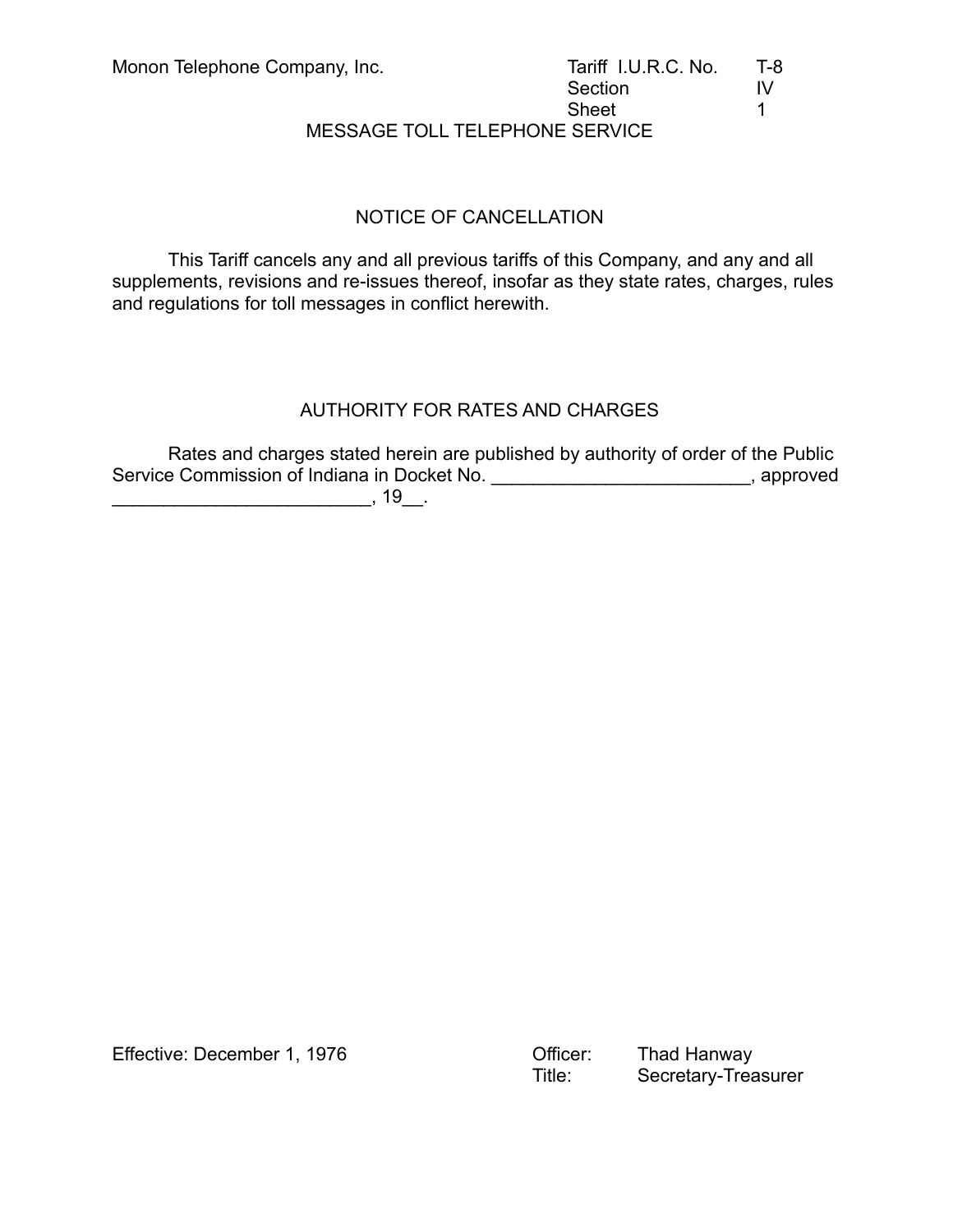Section 4 Sheet 2 Revision 1

## MESSAGE TOLL TELEPHONE SERVICE

## RATE SECTION

 $(N)$ 

 The Monon Telephone Company, Inc., hereinafter called the concurring company, assents to, adopts and concurs in the Message Toll Telephone Service Tariff filed with the Indiana Utility Regulatory Commission by United Telephone Company of Indiana, Inc., hereinafter called the issuing company, as such Tariff is now on file, or as it may be revised, amended or supplemented by superseding sheets or issues insofar as such Tariff applies to message toll telephone service furnished jointly by the issuing company and the concurring company (including such service as is also participated in by one or more other companies) and hereby makes itself a party thereto and obligates itself to observe each and every provision thereof.

la serie de la construcción de la construcción de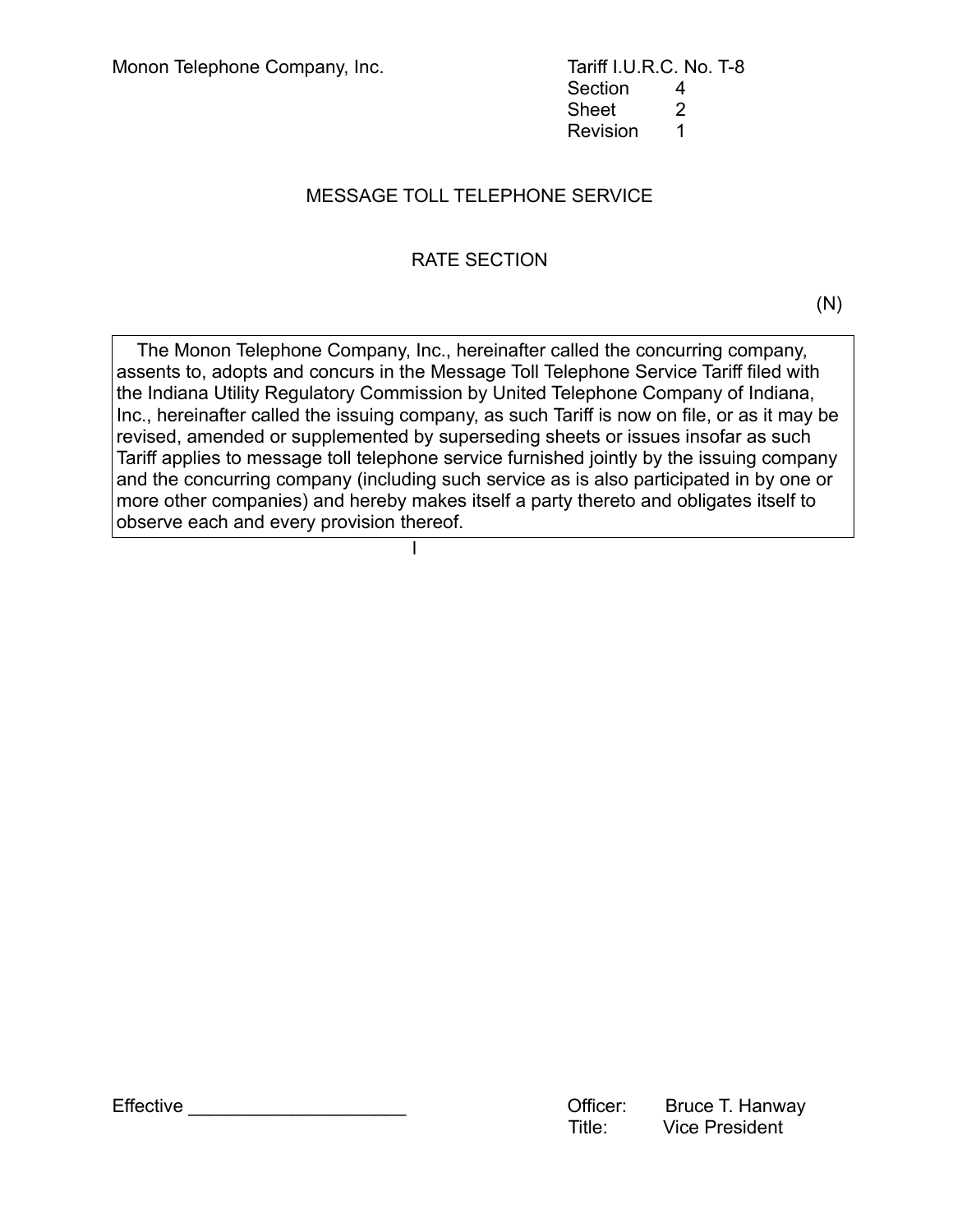## Section V Sheet 2

LOCAL EXCHANGE RATES

### NOTICE OF CANCELLATION

This Tariff cancels any and all previous tariffs of this Company, and any and all supplements, revisions and re-issues thereof, insofar as they state rates, charges and rules for local exchange service in conflict herewith.

#### AUTHORITY FOR RATES AND CHARGES

Rates and charges stated herein are published by authority of order of the Public Service Commission of Indiana in Docket No. \_\_\_\_\_\_\_\_\_\_\_\_\_\_\_\_\_\_\_\_\_\_\_ approved  $\Box$ , 19 $\Box$ 

### APPLICATION

Rates and charges of this Company for local exchange service are covered in this Section.

Effective: December 1, 1976 Chicago Cofficer: Thad Hanway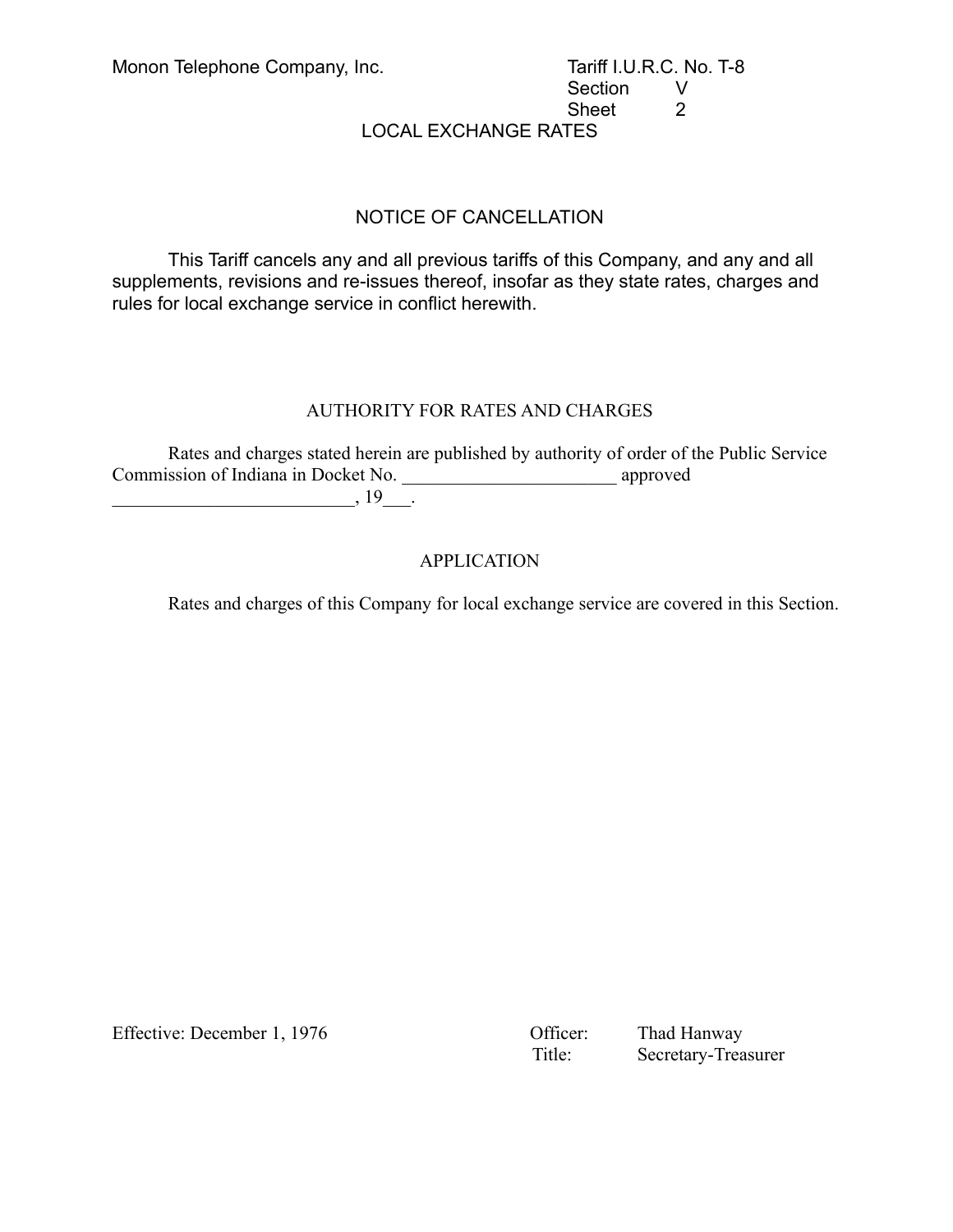| Monon Telephone Company, Inc. | Section<br>Sheet  | Tariff I.U.R.C. No. T-8<br>5<br>3 |     |
|-------------------------------|-------------------|-----------------------------------|-----|
|                               | Local Access Line |                                   |     |
|                               | <b>Business</b>   | Residence                         |     |
| One Party                     | \$24.00           | \$22.30                           | (N) |
| Off Premise Extension Charge: |                   |                                   | (D  |

| Line Hunt (Rotary Service) per Line min: | 2 lines                  | \$5.00 |
|------------------------------------------|--------------------------|--------|
| Effective: March 1, 2018                 | Officer: Bruce T. Hanway |        |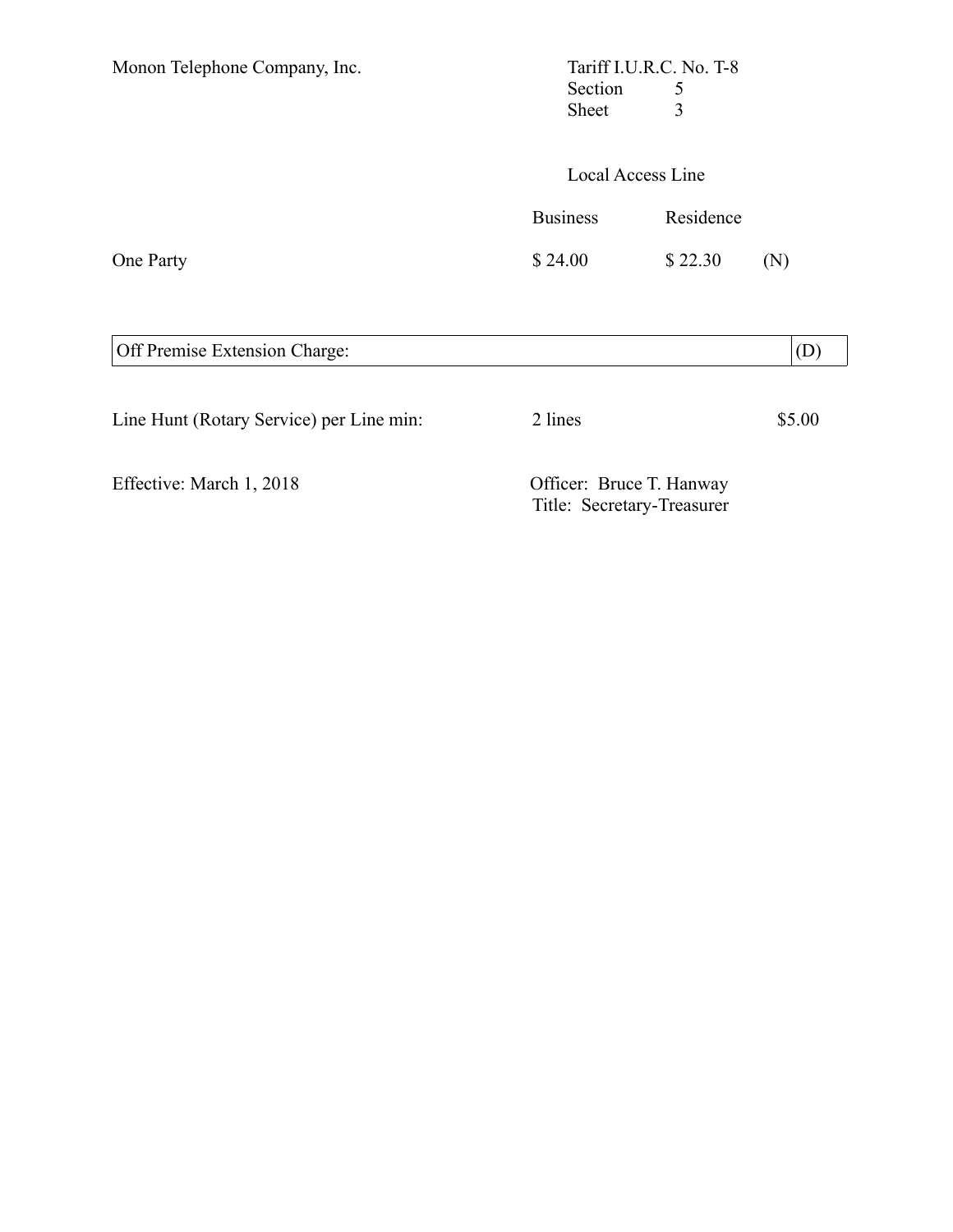| 5.                               | Local Service Charges                                   |                                                                                                                                                                                  | (T)            |
|----------------------------------|---------------------------------------------------------|----------------------------------------------------------------------------------------------------------------------------------------------------------------------------------|----------------|
| C.                               | Public Coin Service                                     |                                                                                                                                                                                  |                |
| 1.                               | Semi-public pay station                                 | per month \$8.00                                                                                                                                                                 |                |
| a.                               |                                                         | Rate includes one "answer only" extension located in view of the pay station. If<br>no such extension is desired, the rate is \$7.00 monthly for the pay instrument alone.       |                |
| 2.                               | <b>COPT</b>                                             |                                                                                                                                                                                  | $(\mathrm{T})$ |
| a.                               | Flat rate service, per line (business 1 party rate)     |                                                                                                                                                                                  | (T)            |
| 1.                               | Must also have touch tone adder (see page 3)            |                                                                                                                                                                                  |                |
| b.                               | <b>Optional Call Screening</b>                          | per month \$1.00                                                                                                                                                                 | (T)            |
|                                  | or a Telephone Company Calling Card number.             | Optional Call Screening service permits the customer to restrict outgoing calls placed<br>through an operator to those which are charged to the called telephone, a third number | (N)            |
| 1.                               | This service is available only where facilities permit. |                                                                                                                                                                                  |                |
| Non-recurring<br>charge $$15.00$ |                                                         |                                                                                                                                                                                  |                |
|                                  |                                                         |                                                                                                                                                                                  | $(\mathbf{N})$ |

 $Effective:$ 

| Officer: | Bruce T. Hanway |
|----------|-----------------|
| Title:   | Vice-President  |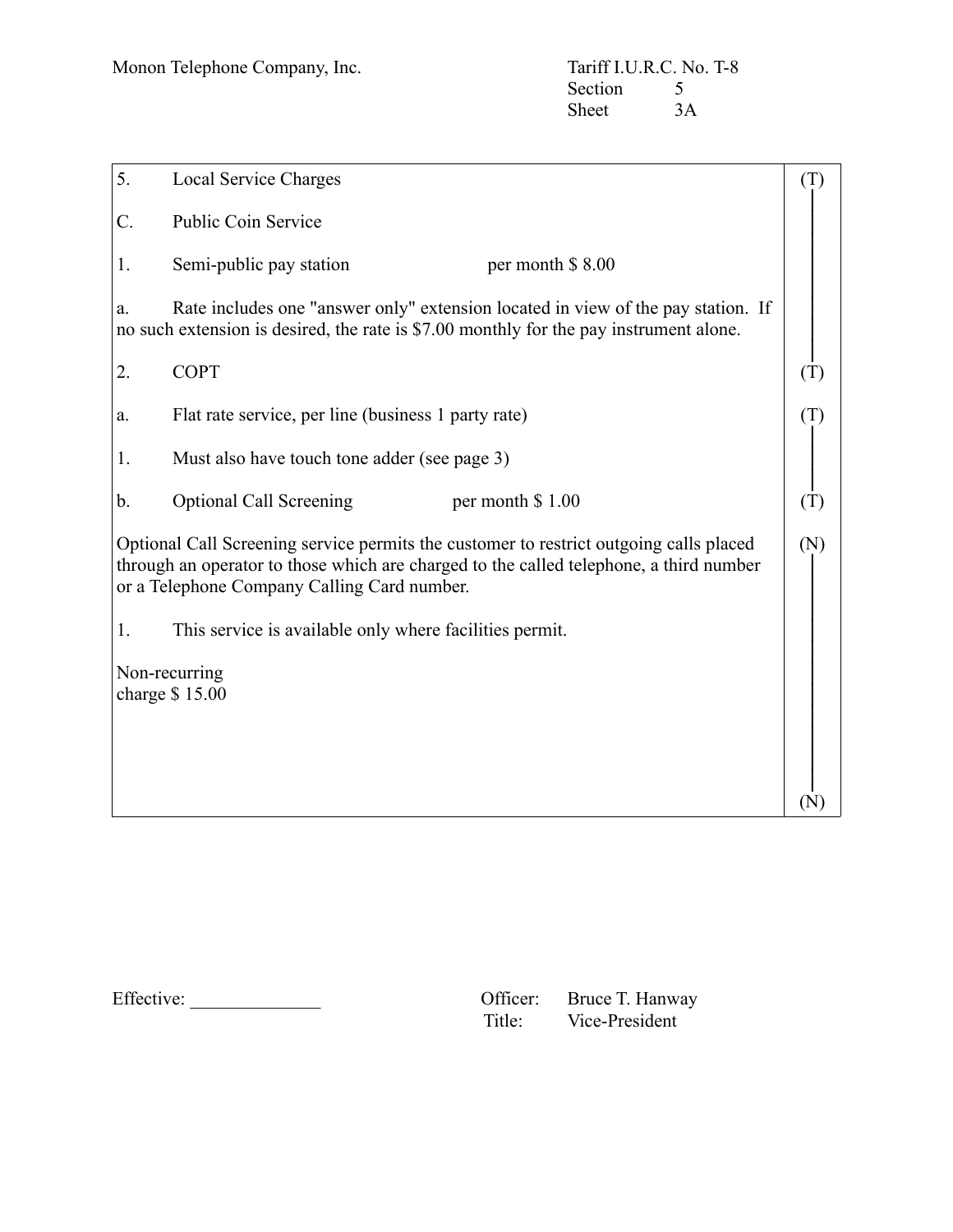| <b>INTEGRATED SERVICE DIGITAL NETWORK:</b>                                                                                                                                                                                                                         | (D) |
|--------------------------------------------------------------------------------------------------------------------------------------------------------------------------------------------------------------------------------------------------------------------|-----|
| <b>Rate and Charges</b><br>A.                                                                                                                                                                                                                                      |     |
| <b>Basic ISDN BRA</b><br>1.                                                                                                                                                                                                                                        |     |
| Basic ISDN must be ordered in conjunction with basic exchange access service<br>1.01<br>$(e.g.: R-1, B-1)$ . The rates and charges below are in addition to the existing rates for<br>these services for providing an ISDN capable line to the customer's premise. |     |
| Customers may subscribe to the flat rate option on a per line basis as listed<br>1.02<br>below.                                                                                                                                                                    |     |
| <b>Monthly Rate</b><br>Non-Recurring<br>Charge                                                                                                                                                                                                                     |     |
| $$31.00 + 2$ times R1/B1 rate Per Section V<br>of this Tariff                                                                                                                                                                                                      |     |
| TEMPORARY SERVICE:                                                                                                                                                                                                                                                 | (D) |
| (A minimum 3 months monthly charge for the class of service desired is necessary.)                                                                                                                                                                                 | (D) |
|                                                                                                                                                                                                                                                                    |     |

Effective CHECONDER CONSERVERSITY Officer:

Bruce T. Hanway<br>Secretary-Treasurer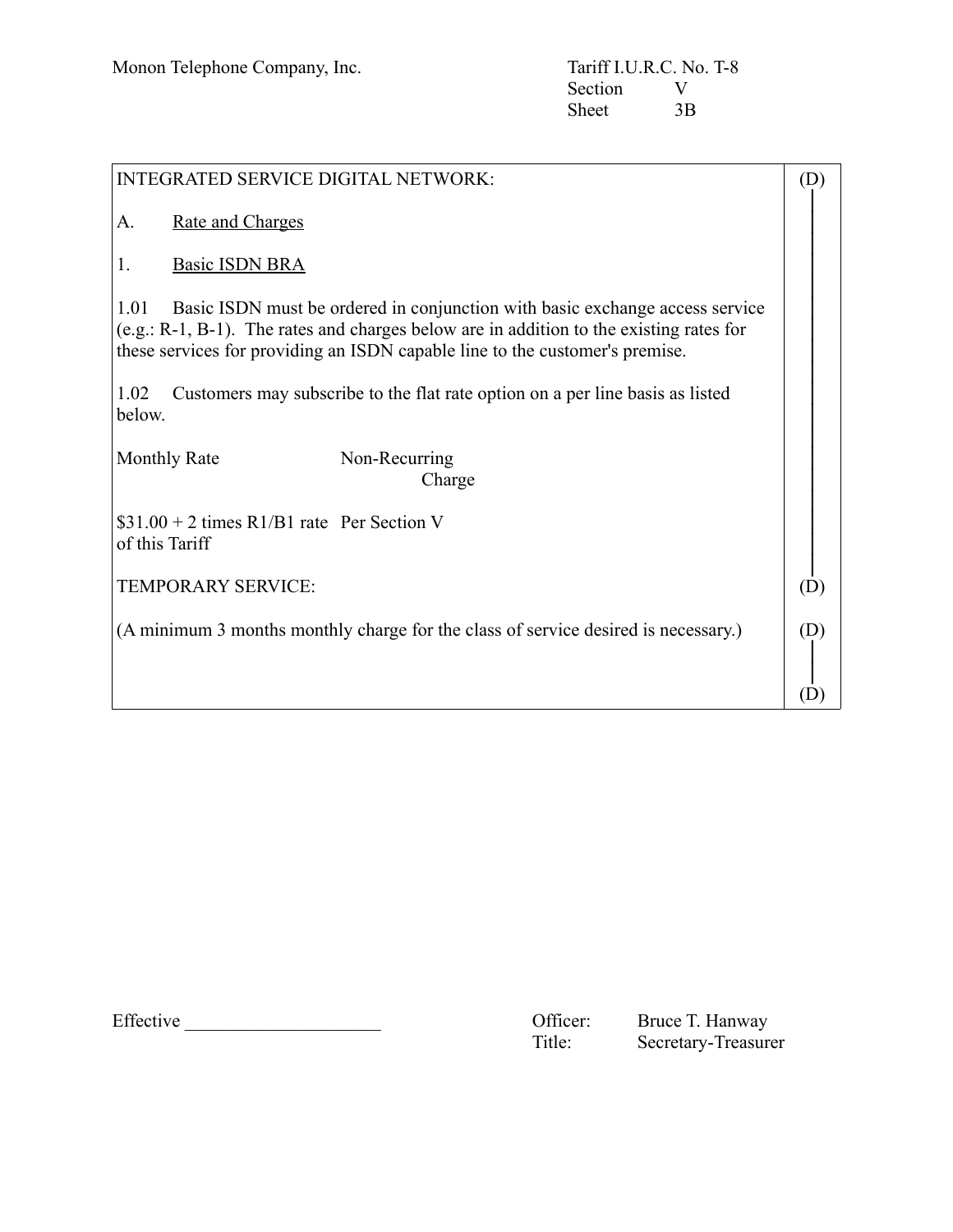| <b>CENTREX SERVICE FOR 2 TO 6 LINES:</b>                                                                                                                                                                                                                                                                                                                                                                                                 | (N) |  |
|------------------------------------------------------------------------------------------------------------------------------------------------------------------------------------------------------------------------------------------------------------------------------------------------------------------------------------------------------------------------------------------------------------------------------------------|-----|--|
| Rates and Charges:<br>А.                                                                                                                                                                                                                                                                                                                                                                                                                 |     |  |
| Applicable service connection charges apply as specified in Section V of this<br>1.<br>Tariff. These charges are for connection of two or more Centrex service lines at the<br>same time and on the same service as the customer.<br>The following rate(s) are for Centrex Service only and are in addition to the rates<br>2.<br>and/or charges of R1 and/or B1 service needed in association with Centrex Service.                     |     |  |
| Centrex Service include the standard features as stated in B.1-9 in Section III of<br>А.<br>the Tariff.<br>Monthly Rate<br>Per Line                                                                                                                                                                                                                                                                                                      |     |  |
| Centrex Service<br>1.<br>\$5.25                                                                                                                                                                                                                                                                                                                                                                                                          |     |  |
| 3.<br>The Multi-line Intrastate and Interstate End User Access Fees apply to all R1<br>and/or B1 service used in association with Centrex Service.                                                                                                                                                                                                                                                                                       |     |  |
| Conditions:<br><b>B.</b>                                                                                                                                                                                                                                                                                                                                                                                                                 |     |  |
| The Company will furnish one (1) alphabetical listing on a per Centrex summary<br>1.<br>account, without charge. Additional listings outside of the summary listing, are subject<br>to the provisions set forth elsewhere in this Tariff.<br>The rates and charges shown for Centrex Service apply to establishment of<br>2.<br>Centrex only, and are in addition to the applicable service charges with which Centrex is<br>associated. |     |  |
| C.<br>Liability of the Telephone Company:                                                                                                                                                                                                                                                                                                                                                                                                |     |  |
| The liability of the Telephone Company for interruptions in or failure of service<br>1.<br>for Centrex Service is provided in Section II of this Tariff.                                                                                                                                                                                                                                                                                 |     |  |
|                                                                                                                                                                                                                                                                                                                                                                                                                                          | (N) |  |

Effective Contraction Contraction Contraction Contraction Contraction Contraction Contraction Contraction Contraction Contraction Contraction Contraction Contraction Contraction Contraction Contraction Contraction Contract

Bruce T. Hanway<br>Secretary-Treasurer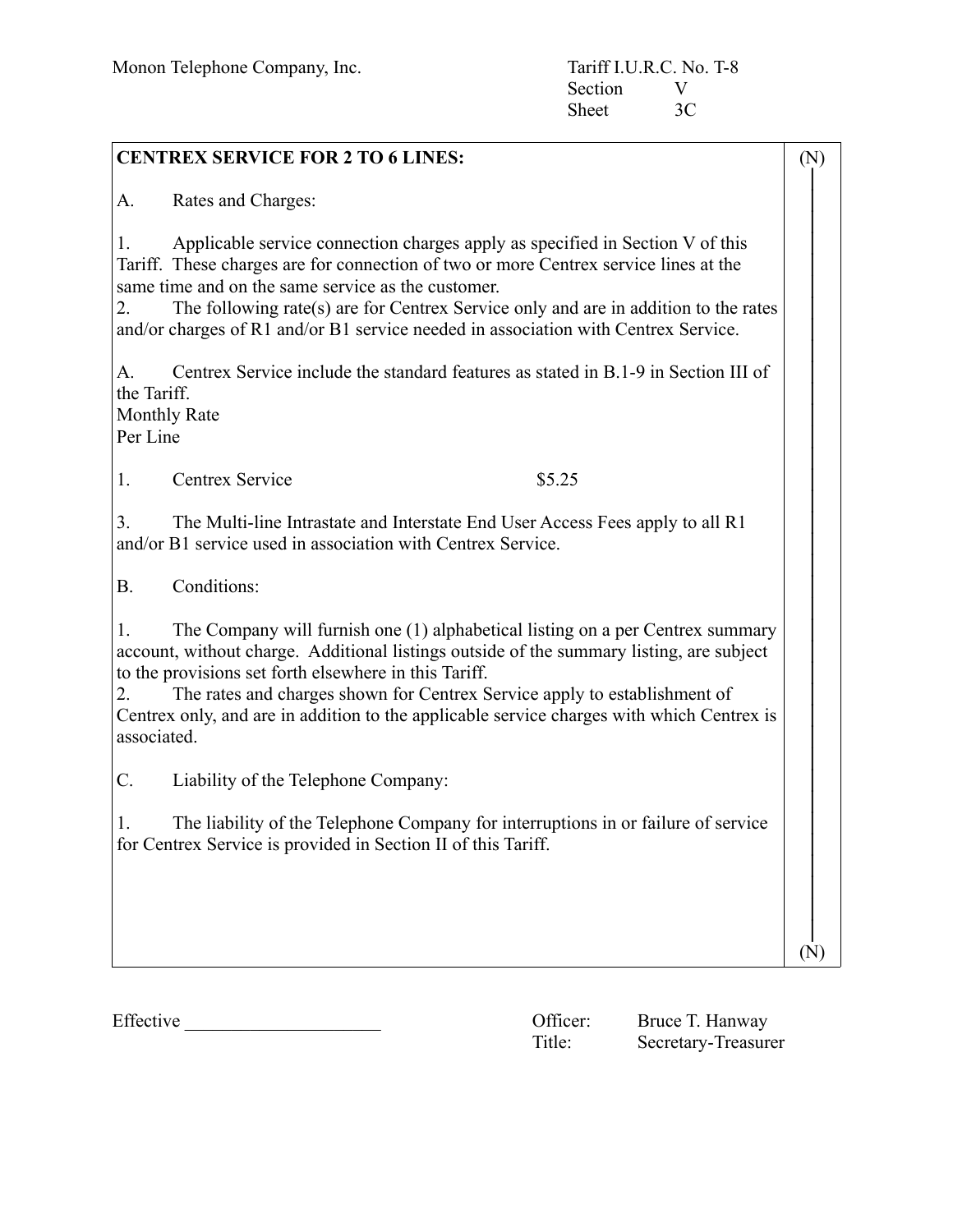## MONON NONRECURRING CHARGES

| A.            | Service Order Processing Charges:                                                                                                                                                                                            |         | (N) |
|---------------|------------------------------------------------------------------------------------------------------------------------------------------------------------------------------------------------------------------------------|---------|-----|
| 1.<br>Number) | Establish Service or change service<br>(except for Vacation Rate Service Order,<br>Remove VRS and Reset Personal Identification                                                                                              | \$22.30 |     |
| 2.            | Service order to remove customer<br>from Vacation Rate Service:                                                                                                                                                              | \$2.00  | (T) |
| 3.            | Intrastate Primary Interexchange Carrier<br>Change Charge                                                                                                                                                                    | \$12.00 | (N) |
| 4.            | Reset Personal Identification Number to 0000                                                                                                                                                                                 | \$5.00  | (N) |
| <b>B.</b>     | Central Office wiring charge:                                                                                                                                                                                                | \$15.00 |     |
| C.            | Premise Visit Charge:                                                                                                                                                                                                        | \$50.00 | (N) |
|               | For each premise visit, with only one premise visit per service order. This charge also<br>applies when a premise visit is necessary to remove/disconnect customer maintained<br>equipment or wiring from local access line. |         |     |
| D.            | Temporary disconnect and reconnect of local access<br>line to existing wire attachments.                                                                                                                                     | \$10.00 |     |
| E.            | <b>Returned Check Charge</b>                                                                                                                                                                                                 | \$25.00 | (N) |
|               | Service Order: Record of service changes, additions or deletions requested by a new or<br>existing customer                                                                                                                  |         |     |
|               | Central Office Wiring: The work done at the switching center to provide a connection<br>between the switching equipment and the customer's access line.                                                                      |         |     |
|               | Premise Visit: Average travel time and dispatching cost to a customer's location.                                                                                                                                            |         |     |
|               |                                                                                                                                                                                                                              |         |     |

| Effective: 8-14-2018 | Officer: Bruce Hanway |
|----------------------|-----------------------|
|                      | Title: Vice President |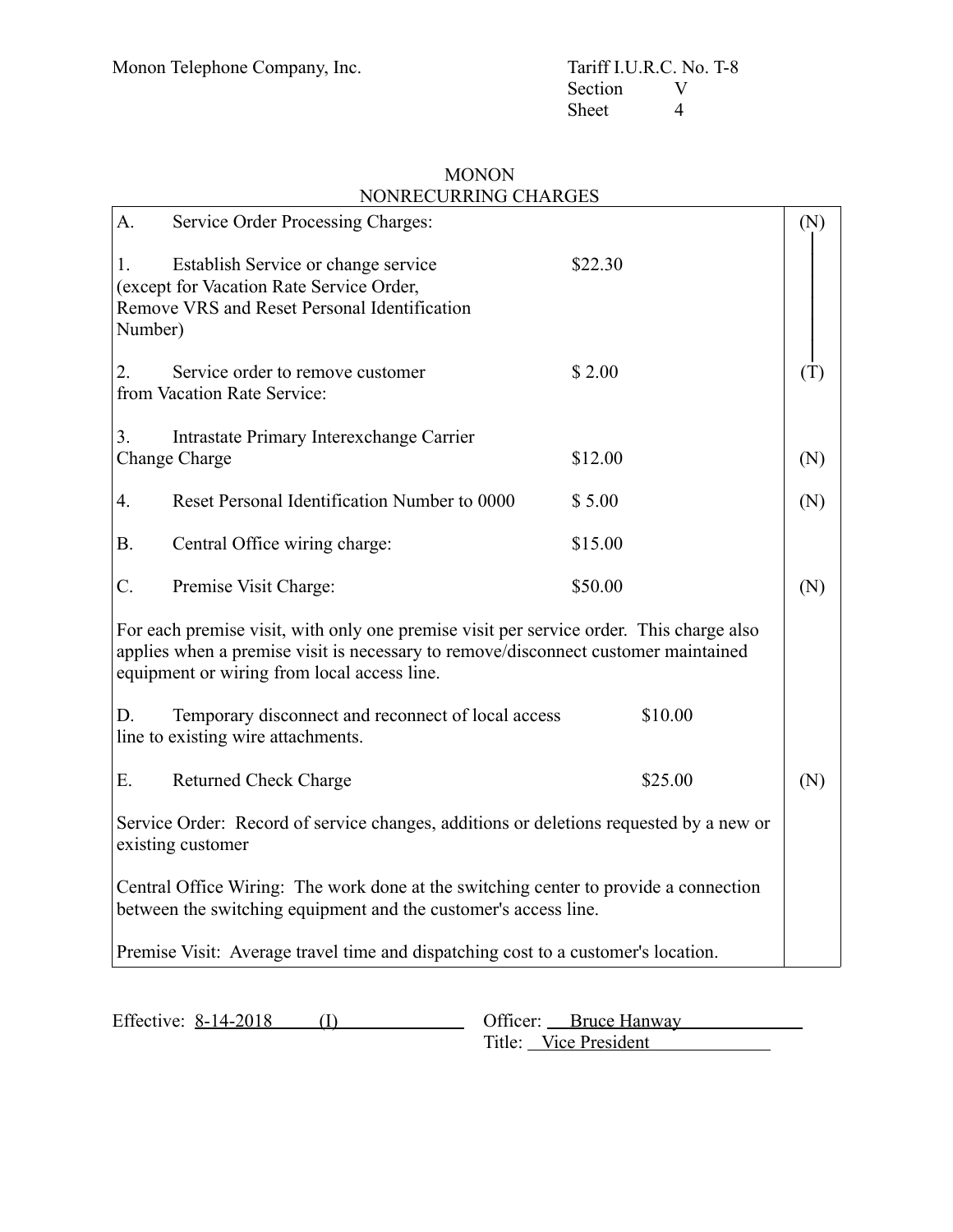Section V<br>Sheet 4.1 Sheet

(T)

Multiline equipment: Equipment designed to work with more than one telephone line. Service entrance: The location on the building where the telephone wire enters the building.

Effective: November 30, 1981 Officer: Thad Hanway<br>Title: Secretary-Trea

Secretary-Treasurer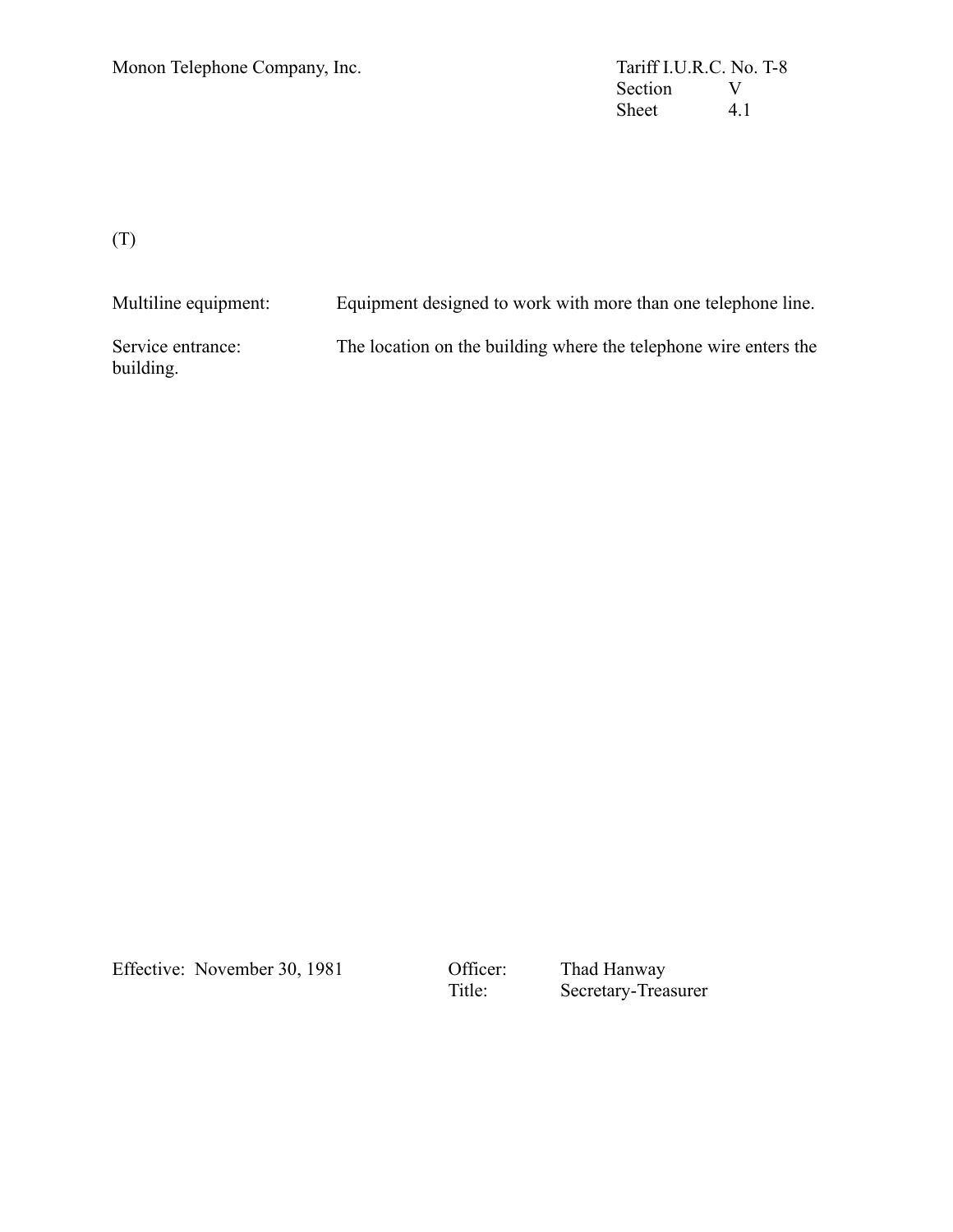## GENERAL SERVICE OFFERINGS AND MISCELLANEOUS OFFERINGS

| 1. | Rates:                             | Monthly Charge (D) |     |
|----|------------------------------------|--------------------|-----|
|    | Non published or non listed number | \$1.00             | (D) |

Effective: \_\_\_\_\_\_\_\_\_\_\_\_\_\_\_\_\_\_\_\_\_\_\_\_ Officer: Thad Hanway Secretary-Treasurer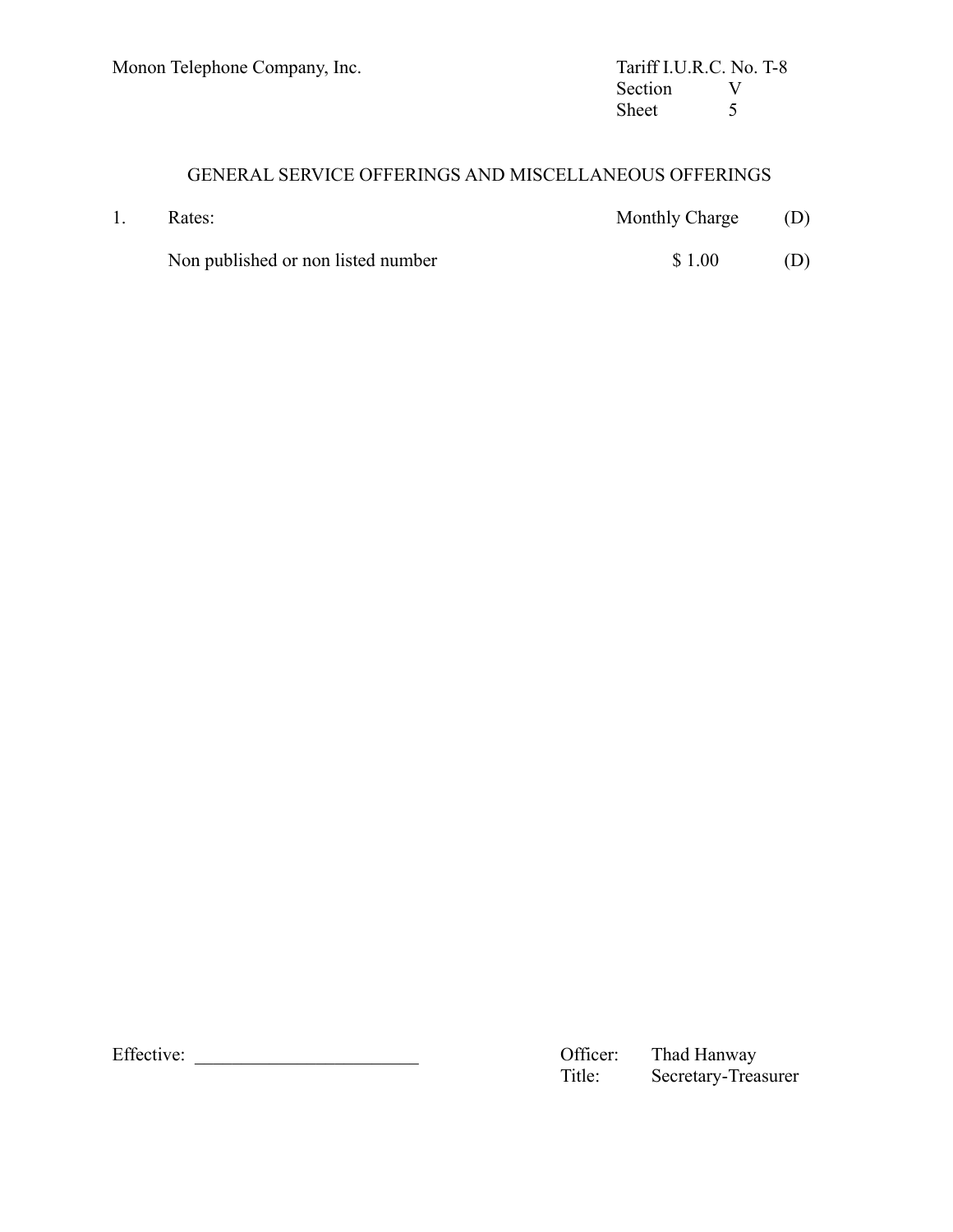CUSTOM CALLING:

### **MONON** GENERAL SERVICE OFFERINGS

#### Teen Service (distinctive ring) Rate: \$2.00 Warm Line Rate: \$2.00 Conference calling Rate: \$2.00 Abbreviated dialing Rate: \$1.00 8 Number Rate: \$2.00 30 Number Incoming call alert Rate: \$2.00 Cancel incoming call alert Rate: \$1.50 Call Forwarding: Rate: \$2.00 Ring Again Rate: \$2.00 Ring Again Deny Rate: \$1.00 Remote Access to Call Forwarding Rate: \$2.00 Automatic Call Back Rate: \$5.00 Automatic Recall Rate: \$5.00 Caller Name Identification Rate: \$7.00 Selective Call Acceptance Rate: \$2.00 Selective Call Forwarding Rate: \$2.00 Selective Call Rejection Rate: \$2.00 Selective Distinctive Ring/Call Waiting Rate: \$2.00 Customer Controlled 900 Blocking Rate: \$2.00 Speed Call by Alpha Code Rate: \$2.00 Customer Controlled 1+ Call Blocking Rate: \$2.00 Customer Controlled per Call Blocking Rate: \$2.00 │ │ │ │ │ │ │ │ │ │  $(T)$ (N)  $(T)$ │ │ │ │ │  $(T)$ (N) │ │ │ │ │ │ │ │ │ │ │ │ (N)

Effective:  $9-25-2018$ 

| Officer: |  |  |  |  |
|----------|--|--|--|--|
| Title:   |  |  |  |  |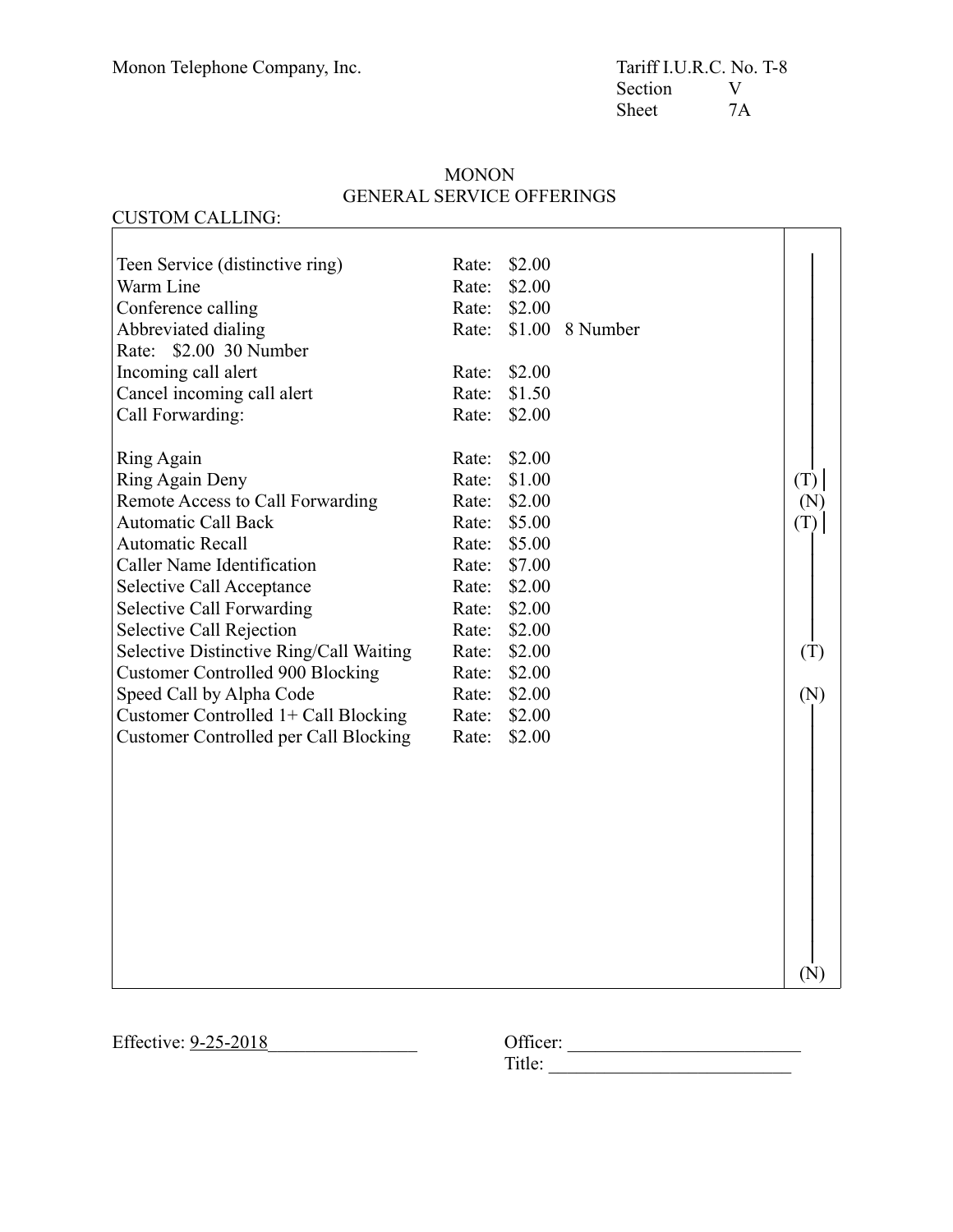Section 5<br>Sheet 9 Sheet

### MONON

## COIN TELEPHONE RATES LOCAL CALLS

| Local calls (direct dialed)     | \$.25 |
|---------------------------------|-------|
| Local calls (operator assisted) | S.40  |

Pay telephones provide dial tone first and access to the operator without coins.

Effective: May 1, 1983<br>
Officer: Bruce T. Hanway<br>
Title: Vice President Vice President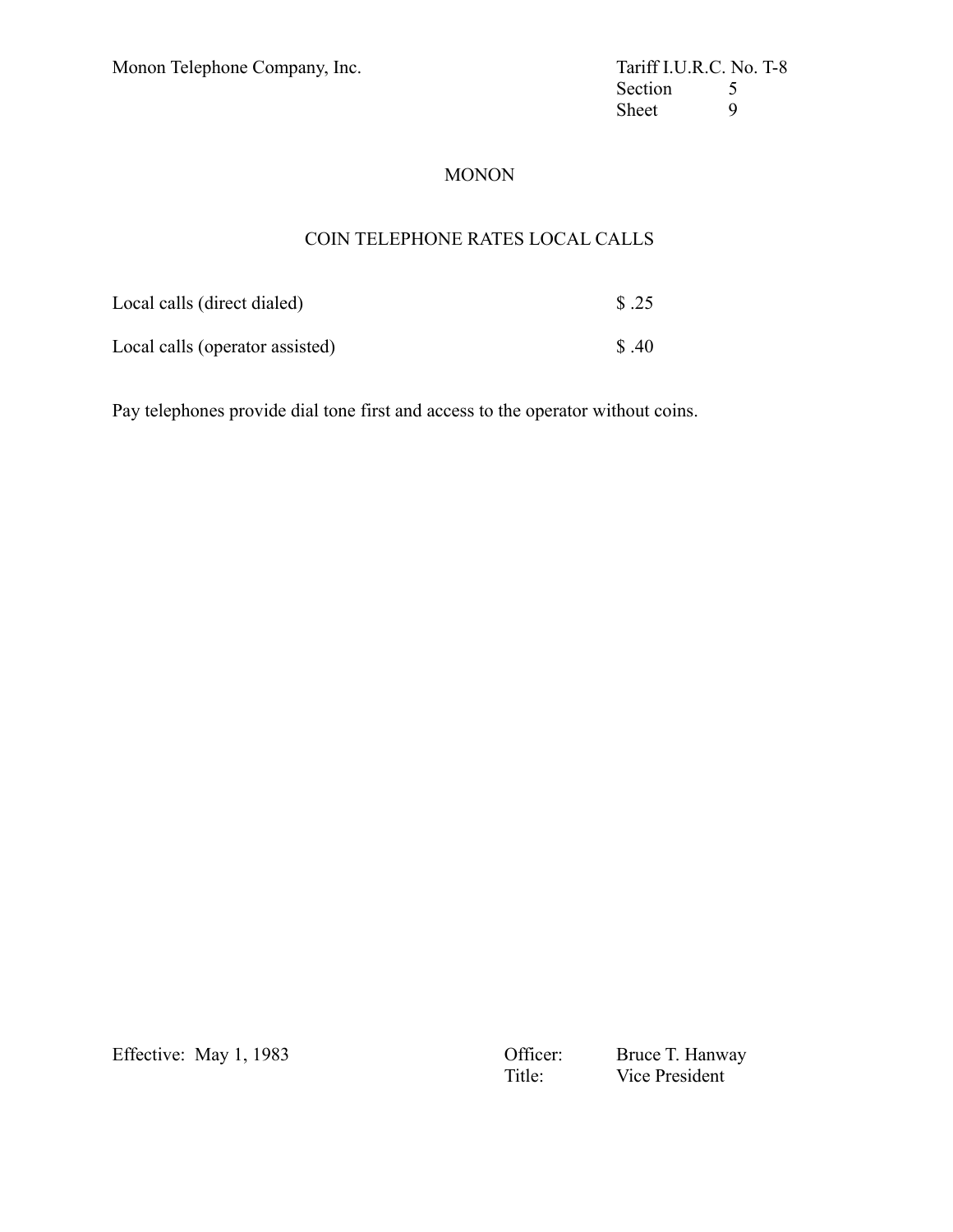Section 5<br>Sheet 10 Sheet

InTrac Surcharge:

Pursuant to the requirement of House Enrolled Act 1608, all customer billing on and after June 1, 1996, shall reflect an additional charge of:

\$0.10 per residential or business line or line equivalent per month.

This additional charge is collected for services to the speech and hearing impaired. This is subject to the procedure set forth by the House Enrolled Act 1608.

Effective: \_\_\_\_\_\_\_\_\_\_\_\_\_\_\_\_\_\_\_\_\_ Officer: Bruce T. Hanway

Title: Vice President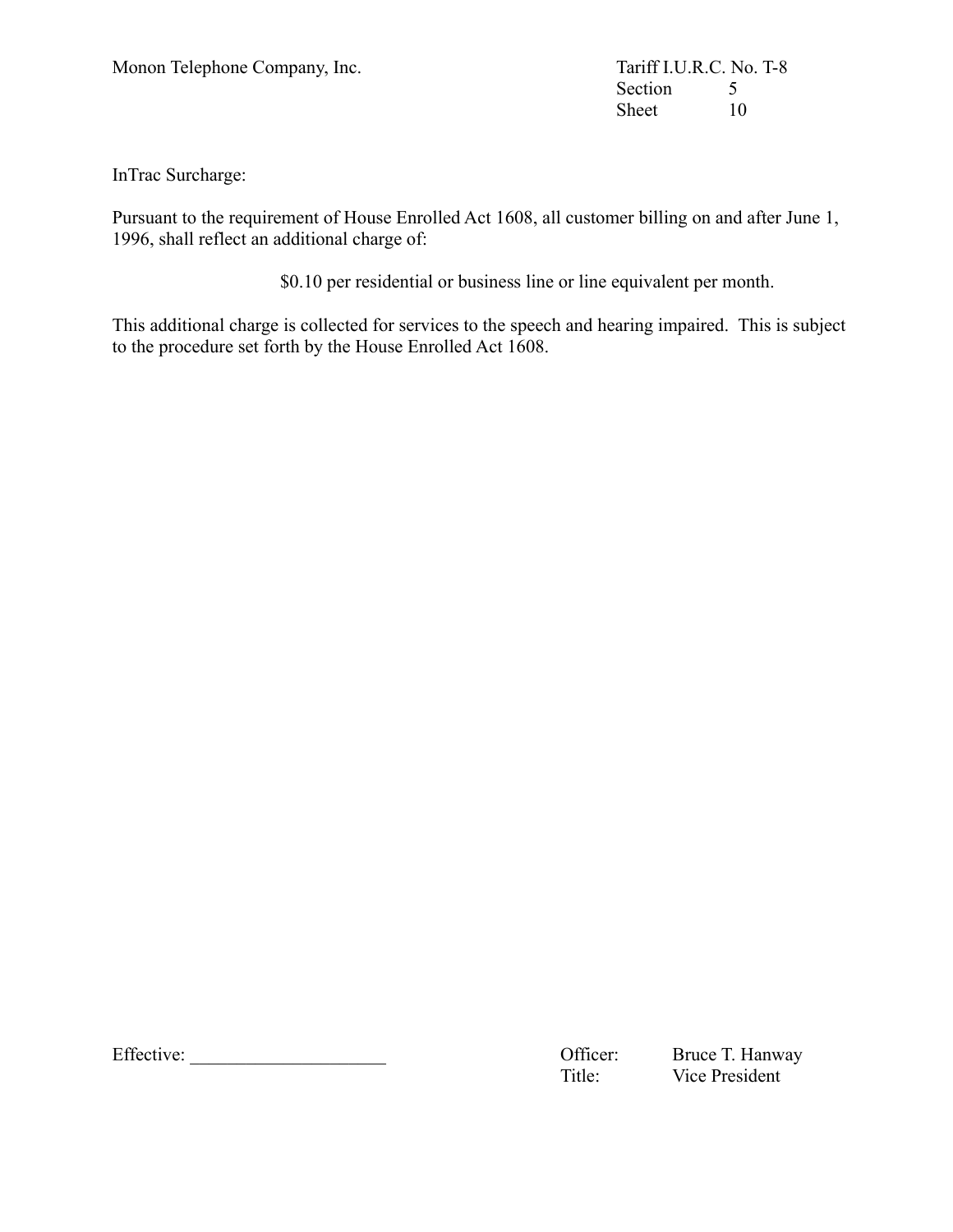| Tariff No. | T-8 |
|------------|-----|
| Section    | 5   |
| Sheet      | 11  |

The rates and charges for the services provisioned on the DTS channels are specified below.

| DTS Service | <b>Installation Charge</b>                        | <b>Monthly Rate</b>                                                                                     |
|-------------|---------------------------------------------------|---------------------------------------------------------------------------------------------------------|
|             | \$251.00 per DS1 plus<br>Office Charges per trunk | Local Access Line Rate per<br>trunk, minimum 12 trunks<br>initially. Groups of 6 after<br>initial order |

| Direct Inward Dial (DID) | Installation | Monthly Charge |
|--------------------------|--------------|----------------|
| Group of 50 Numbers      | N/A          | \$15.00        |
|                          |              |                |